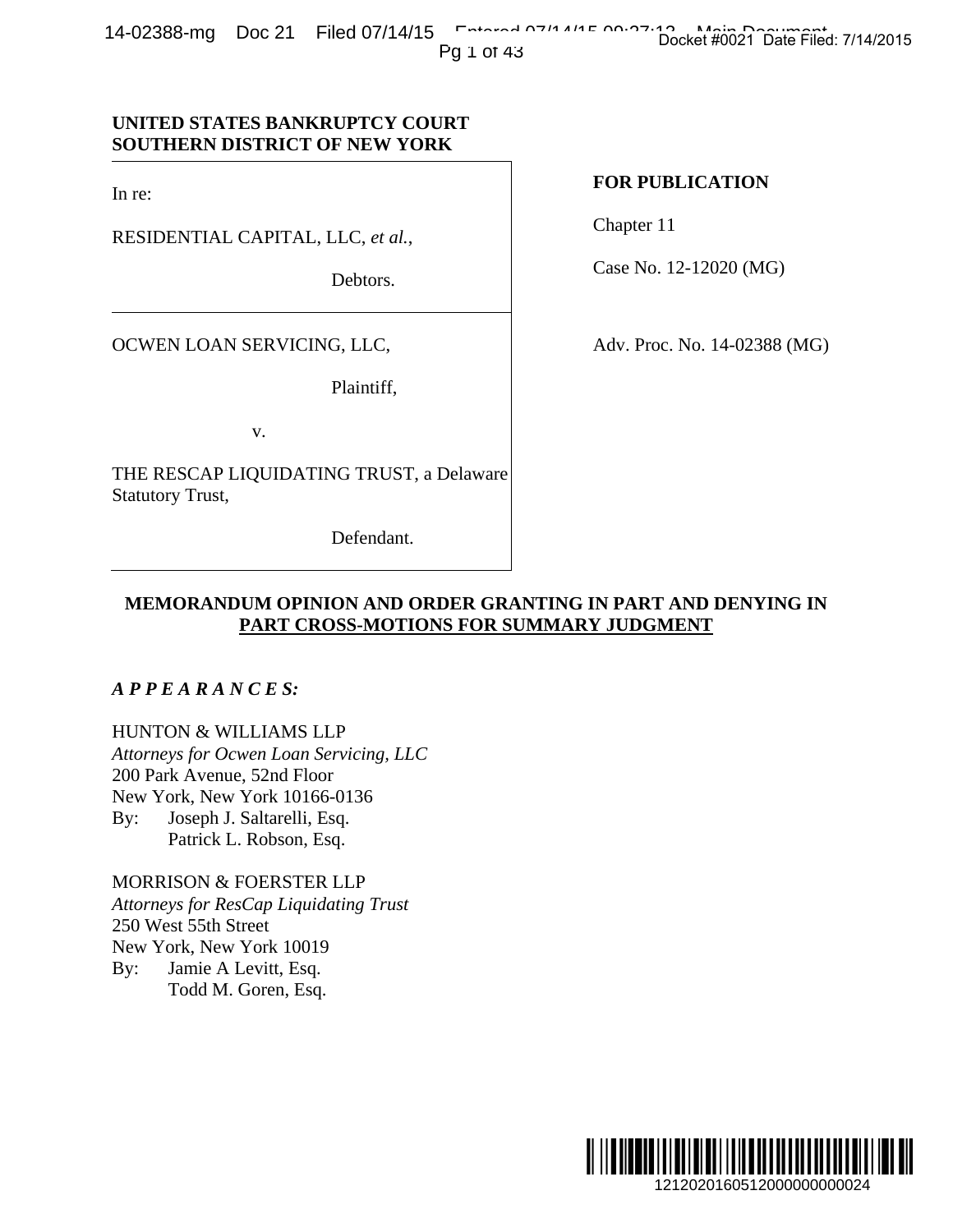## 14-02388-mg Doc 21 Filed 07/14/15 Entered 07/14/15 09:27:13 Main Document Pg 2 of 43

## **MARTIN GLENN UNITED STATES BANKRUPTCY JUDGE**

Before the Court are cross-motions for summary judgment (the "Motions") filed in the above-captioned adversary proceeding (the "Adversary Proceeding") and with respect to an administrative expense claim filed against the debtors (the "Debtors") in the above-captioned chapter 11 proceedings. The Adversary Proceeding and administrative claim arise out of Plaintiff Ocwen Loan Servicing, LLC's ("Ocwen") purchase of Debtor Residential Capital, LLC's ("ResCap") mortgage loan servicing platform and loan servicing rights. ResCap's loan servicing business was large and complex. The successful sale of the business as a going concern required a smooth transition that could not be accomplished overnight. Ocwen purchased the rights to service most but not all loans previously serviced by the Debtors. This transaction was an integral part of the Debtors' eventually confirmed chapter 11 plan of liquidation and is memorialized in several writings signed by Ocwen and ResCap. At least four written documents between Ocwen and ResCap allocate rights, responsibilities, and, most important for present purposes, who pays or is supposed to pay for certain services, costs, and expenses. The parties agree that New York law controls the interpretation of their agreement.

The parties' dispute centers on alleged breaches of the parties' agreement. They disagree about who bears third-party vendor costs for storage, segregation, removal, repackaging, and relocation of the mortgage loan servicing files.<sup>1</sup> This is no trifling issue—as much as \$11 million as an administrative expense may be at stake; this would result in a potentially big hit for prepetition creditor distributions. The servicing files stored at some third-party vendors are commingled; some loan servicing files were acquired by Ocwen, while some loan servicing files were retained by ResCap (and now the ResCap Liquidating Trust (the "Trust") as one of the

 $\overline{a}$ 

<sup>1</sup> For purposes of this Opinion, the Court refers to the segregation, removal, repackaging, and relocation services as "Segregation and Delivery."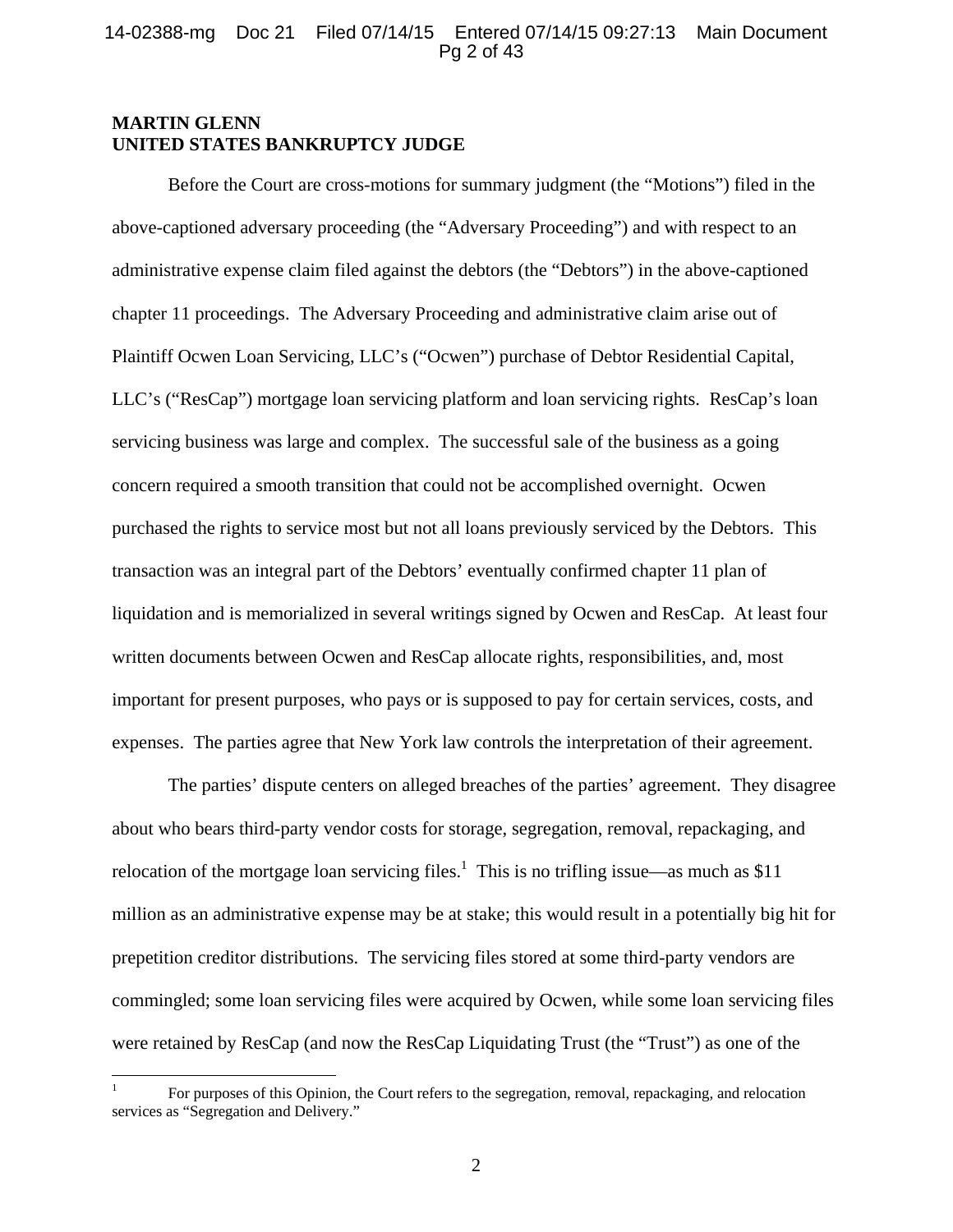## 14-02388-mg Doc 21 Filed 07/14/15 Entered 07/14/15 09:27:13 Main Document Pg 3 of 43

Debtors' successors in interest) and/or its parent company, but all of the files in certain vendor locations are stored together and have yet to be completely segregated. Together, the commingled files continue to incur large monthly storage charges. Ocwen contends that its files should be segregated at the Trust's expense, and delivered to Ocwen, cutting off continued storage charges.

The Motions<sup>2</sup> raise the following issues: (1) which contract provision(s) governs who bears the costs of the Segregation and Delivery of the servicing files; (2) whether, if Ocwen's choice of contract provision(s) controls, there is a condition precedent that Ocwen failed to satisfy before it can claim the right to payment or reimbursement for storage and/or Segregation and Delivery of the loan files; and (3) to what extent does Ocwen bear the burden of vendor storage costs.

For the reasons explained below, the Court **GRANTS** the Plaintiff's Motion in part and **DENIES** it in part, and **DENIES** the Defendant's Motion in its entirety. First, Ocwen is correct that section V.1 of the Statement of Work for Records Management Services (the "RM SOW," SUF Ex. D) governs the Segregation and Delivery of the servicing files acquired by Ocwen and requires that ResCap, and now the Trust, bear the Segregation and Delivery costs under certain circumstances. Second, the Court does not decide whether section V.1 imposes a condition precedent upon Ocwen. On the one hand, the Trust cannot rely on Ocwen's failure to satisfy the

 $\overline{a}$ 

<sup>2</sup> The parties Motion submissions include: (1) Ocwen's motion for summary judgment (the "Plaintiff's Motion" or "Plf.'s Motion," Adv. Proc. No. 14-02388, ECF Doc. # 7, Case No. 12-12020, ECF Doc. # 8130-1), the Trust's opposition (the "Defendant's Opposition" or "Def.'s Opp.," Adv. Proc. No. 14-02388, ECF Doc. # 10, Case No. 12-12020, ECF Doc. # 8309), and Ocwen's reply (the "Plaintiff's Reply" or "Plf.'s Reply," Adv. Proc. No. 14- 02388, ECF Doc. # 12, Case No. 12-12020, ECF Doc. # 8425); and (2) the Trust's motion for summary judgment (the "Defendant's Motion" or "Def.'s Motion," Adv. Proc. No. 14-02388, ECF Doc. # 8, Case No. 12-12020, ECF Doc. # 8131), Ocwen's opposition (the "Plaintiff's Opposition" or "Plf.'s Opp.," Adv. Proc. No. 14-02388, ECF Doc. # 9, Case No. 12-12020, ECF Doc. # 8308), and the Trust's reply (the "Defendant's Reply" or "Def.'s Reply," Adv. Proc. No. 14-02388, ECF Doc. # 11, Case No. 12-12020, ECF Doc. # 8424). In support of both of the Motions, the parties submitted a joint statement of undisputed facts (the "SUF," Adv. Proc. No. 14-02388, ECF Doc. # 7-2, Case No. 12-12020, ECF Doc. # 8130-2).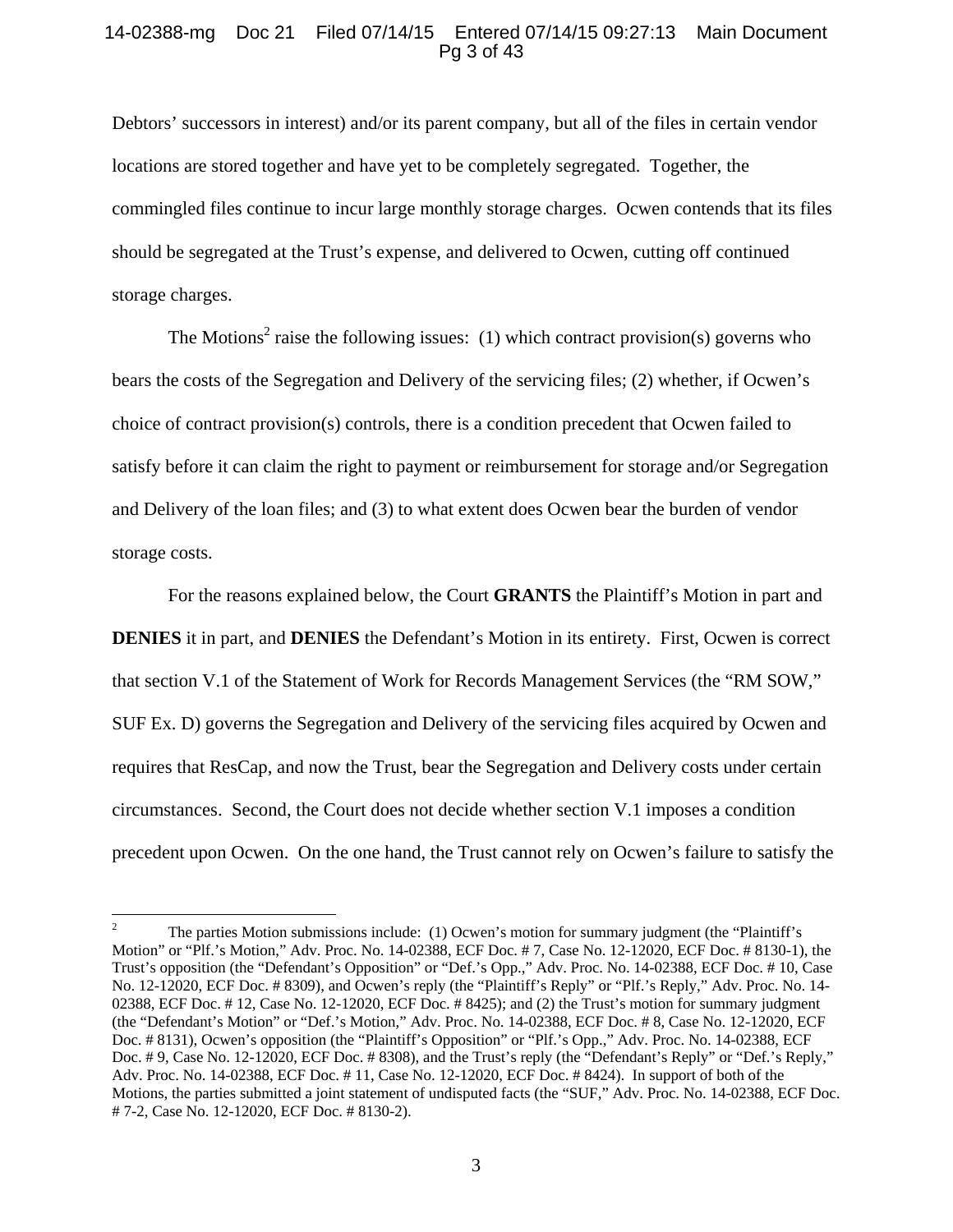## 14-02388-mg Doc 21 Filed 07/14/15 Entered 07/14/15 09:27:13 Main Document Pg 4 of 43

purported condition precedent because ResCap clearly frustrated Ocwen's attempted satisfaction—at least with respect to the directed Segregation and Delivery of certain files stored at Iron Mountain. On the other hand, there are disputed issues of fact and law whether ResCap's breach of section V.1 of the RM SOW is material and/or constitutes a repudiation such that Ocwen would be excused from satisfying a condition precedent as to other servicing files. Third, ResCap (and now the Trust) must bear the storage costs for the servicing files that ResCap and/or its parent company retain, but the amount of those charges is not established by the summary judgment record. Fourth, Ocwen must bear the storage costs for the servicing files that Ocwen acquired at least for some period of time. Though Ocwen argues that if ResCap had not breached the agreement, Ocwen's files would have been transferred from third-party storage many months ago thereby cutting off further storage charges for those files, the summary judgment record does not permit the Court to resolve this issue either. Finally, the Court is unable on the summary judgment record to determine the amount of damages Ocwen is entitled to recover. Further proceedings, including discovery if necessary, will be required to resolve the remaining issues if the parties are unable to resolve them on their own.<sup>3</sup>

#### **I. BACKGROUND**

#### **A. Stipulated Facts**

The parties sensibly agreed to resolve the Adversary Proceeding and objection to Ocwen's administrative expense claim together. This Court's case management and scheduling order (the "CMSO," Adv. Proc. No. 14-02388, ECF Doc. # 6) sets forth consolidated procedures for resolving the Adversary Proceeding and the Trust's objection (the "Claims Objection," Case No. 12-12020, ECF Doc. # 8129) to Ocwen's two administrative claims (the "Administrative

<sup>&</sup>lt;sup>2</sup><br>3 Ocwen argued that it is entitled to damages. It also asked for an accounting. The Court does not resolve now whether an accounting is an available remedy.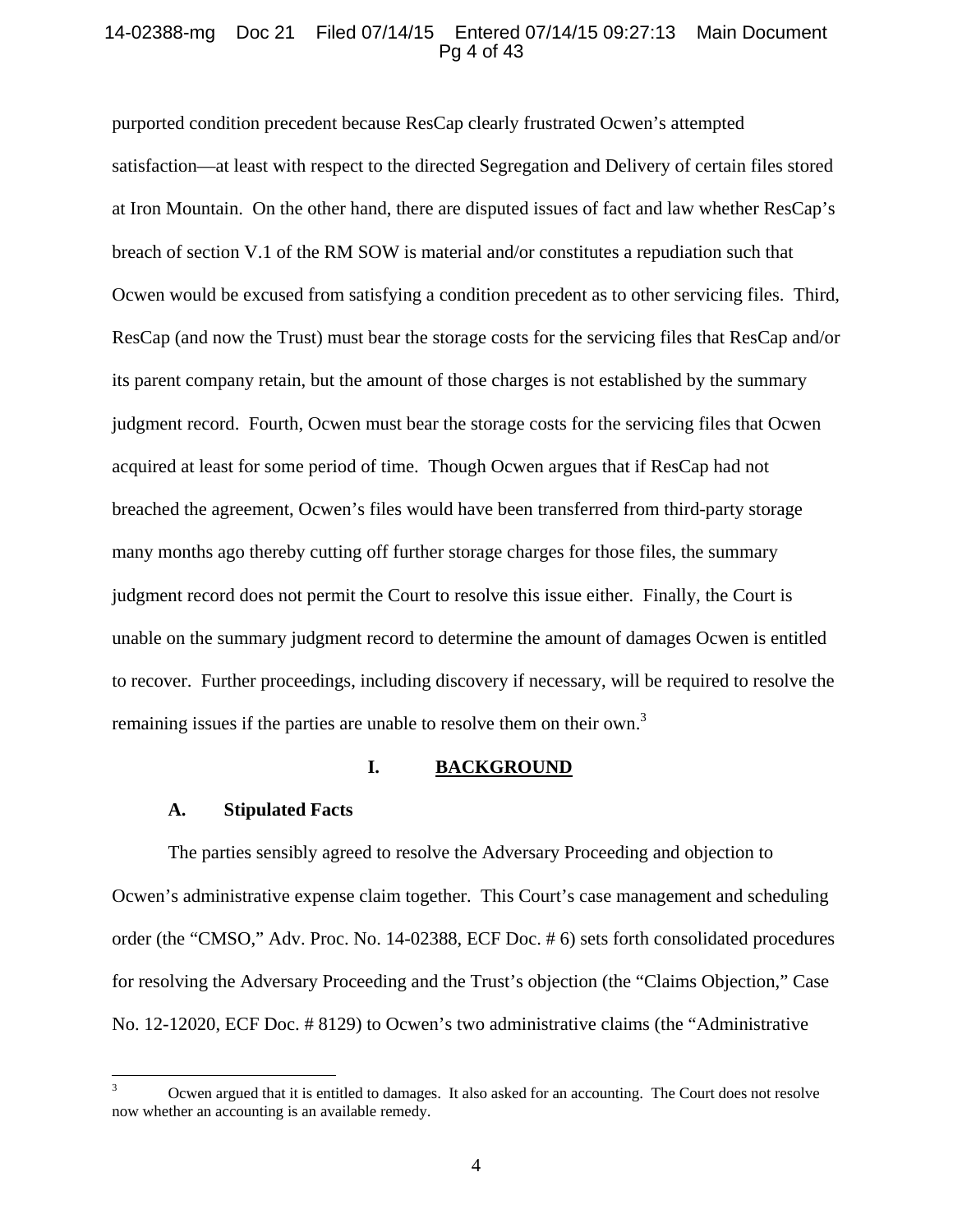## 14-02388-mg Doc 21 Filed 07/14/15 Entered 07/14/15 09:27:13 Main Document Pg 5 of 43

Claims"), which partially relate to certain records management issues also at issue in the Adversary Proceeding. (*See* Case No. 12-12020, ECF Doc. ## 6296–6297.) The CMSO permitted the parties to file the Motions and directed that the Court's "ruling on the [M]otions shall be dispositive of Ocwen's claims in the Adversary Proceeding and that portion of [the Trust's] objection in the main action to that portion of Ocwen's Administrative Claim Dkt. 6297" related to the claims in the Adversary Proceeding. (CMSO at 1–2.) The CMSO also requested that the parties submit a joint statement of undisputed facts, to the extent the parties were able to agree. (*Id.* at 2–3.)

The parties then stipulated to the following facts.

## *1. The Debtors' Bankruptcy and Ocwen's Purchase of Certain of the Debtors' Assets*

On May 14, 2012 (the "Petition Date"), the Debtors filed voluntary petitions for relief under chapter 11 of the Bankruptcy Code. (SUF  $\P$  1.) The Court supervised a competitive bidding process culminating with the Court's approval of Ocwen's purchase of ResCap's mortgage loan servicing platform and certain mortgage servicing rights. (*Id.* ¶ 5.) The purchase and sale were memorialized in the Asset Purchase Agreement (the "APA," *id.* Ex. A), dated November 2, 2012. (SUF ¶ 5; *see also* APA.) Pursuant to the APA, Ocwen acquired substantially all of ResCap's loan servicing operations, including ResCap's books and records relating to the business it acquired, and by taking assignment of numerous related contracts, including agency contracts and servicing agreements under which ResCap previously acted as primary or master servicer for investors, thousands of which are private label securitization trusts. (SUF ¶¶ 5–6.) Upon completion of the transfers and assignments, Ocwen obtained an "active" servicing platform from ResCap and agreed to provide services to the mortgage servicing customers. (*Id.* ¶ 7.) The servicing files (the "Servicing Files") that are the subject of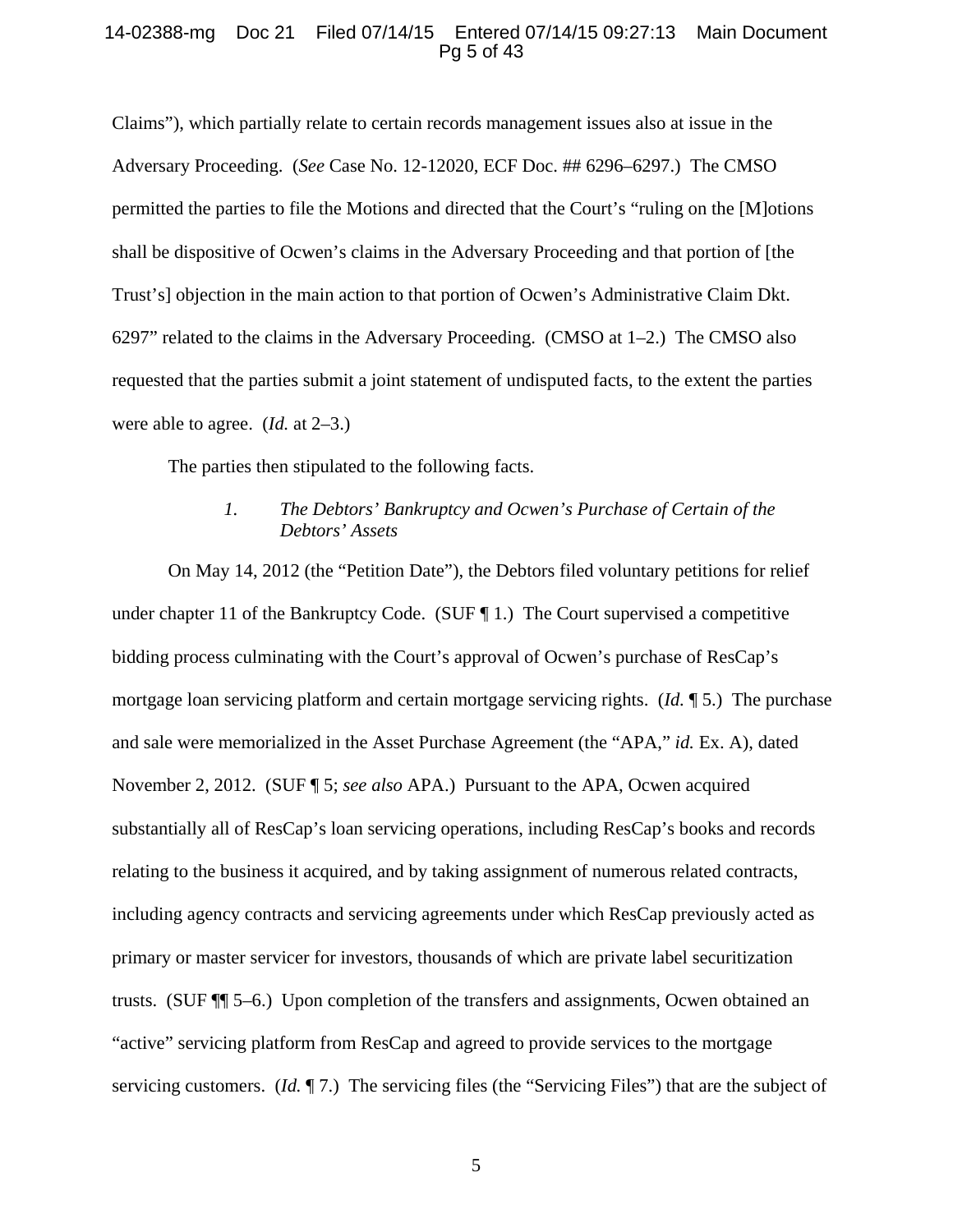## 14-02388-mg Doc 21 Filed 07/14/15 Entered 07/14/15 09:27:13 Main Document Pg 6 of 43

the parties' dispute were also transferred to Ocwen via the APA and other related agreements. (*Id.* ¶ 8.) Also as a result of the transaction, ResCap transferred to Ocwen certain employees, infrastructure, and resources that Ocwen needed to carry on ResCap's business. (*Id.*) In connection with the sale, the parties negotiated the mechanics for the transfer of the various assets and the provision of certain services and resources to each other for a period of time following the closing of the sale. (*Id.* ¶ 9.)

The APA is the primary agreement governing the sale of the servicing platform and

mortgage servicing rights from ResCap to Ocwen that was consummated on February 15, 2013.

(*Id.* ¶ 11 (citing APA).)

Ocwen and ResCap also entered into several ancillary agreements. (*Id.* ¶ 10.) The

Servicing Transfer Agreement (the "STA," *id.* Ex. B), executed on February 15, 2013, describes

how certain aspects of the transfer of the mortgage servicing to Ocwen would occur. (*Id.* ¶¶ 10,

12.) The STA provides in pertinent part:

#### **Section 3.04 Possession of Servicing Loan Files.**

On or prior to each Servicing Transfer Date, Sellers shall deliver or cause to be delivered to Purchaser all Servicing Loan Files pertaining to the related Serviced Mortgage Loans subject to the Servicing Agreements and all related servicing records as of such Servicing Transfer Date (to the extent not previously delivered to Purchaser), as provided in this Section 3.04. To the extent such Servicing Loan Files are physically located in a facility acquired by Purchaser under the APA, transfer of possession of the Servicing Loan Files will be effected by Purchaser's taking possession of such facility. To the extent such Servicing Loan Files are physically located with a vendor utilized by both Sellers and Purchaser, transfer of possession of the Servicing Loan Files will be effected by the vendor reflecting its possession of such files for the account of Purchaser on its records. To the extent such Servicing Loan Files are physically located with a vendor of Sellers not utilized by Purchaser as of the Servicing Transfer Date, transfer of possession of the Servicing Loan Files will be effected by (i) Purchaser's accession to a contractual relationship with the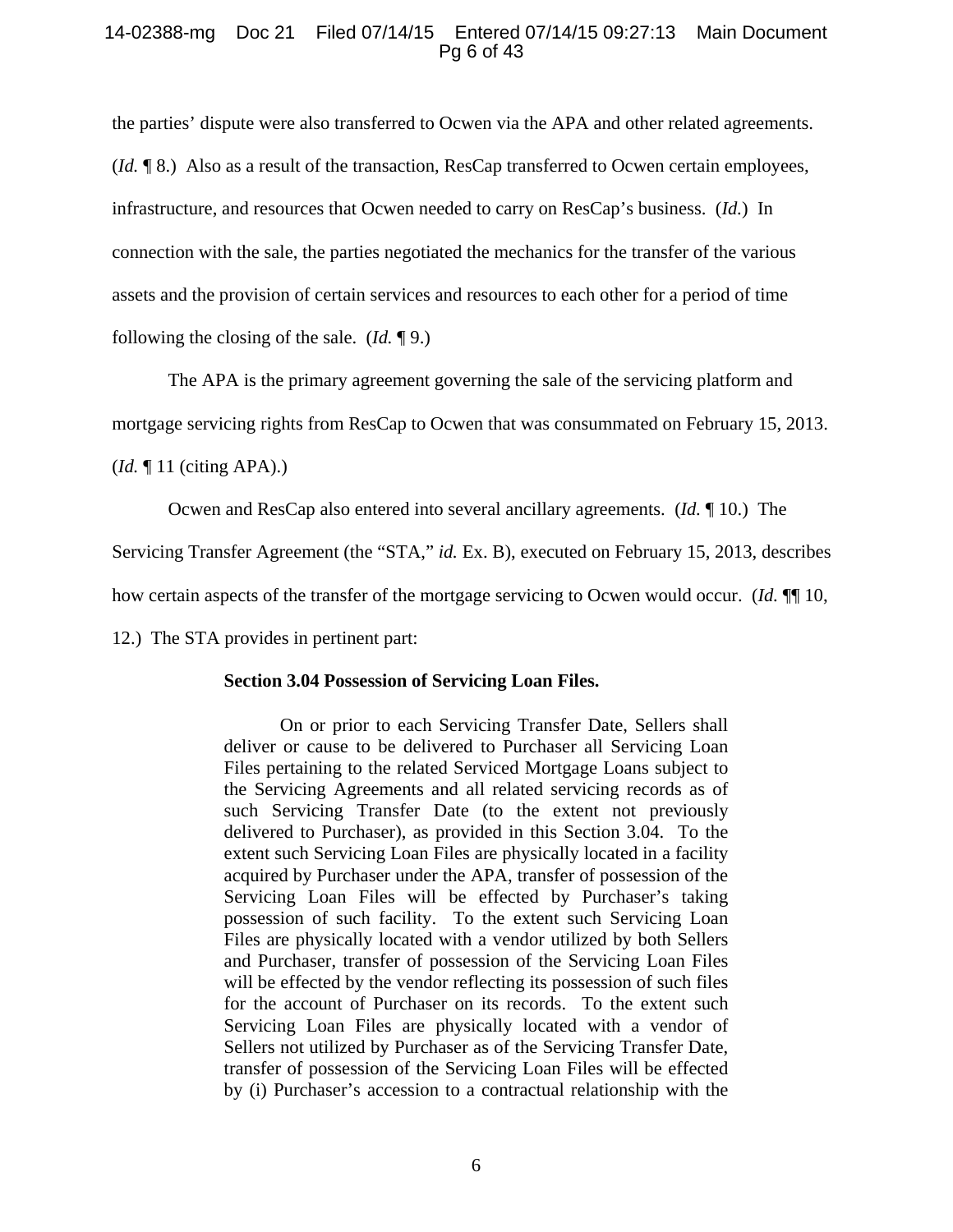#### 14-02388-mg Doc 21 Filed 07/14/15 Entered 07/14/15 09:27:13 Main Document Pg 7 of 43

vendor as a result of Purchaser's assumption of Sellers' agreement(s) with the vendor pursuant to the APA, (ii) Purchaser's entering into a separate agreement with the vendor, to the extent that Purchaser is assuming such contract or entering into such separate agreement, or (ii) Sellers' contractual granting of access to and constructive possession by Purchaser of such Servicing Loan Files. To the extent such Servicing Loan Files and related servicing records are not physically located in a facility acquired by Purchaser under the APA or with a vendor as to which Purchaser has, establishes or assumes a contractual relationship, or as to which Sellers have otherwise contractually granted access to and constructive possession of, Sellers shall deliver such Servicing Loan Files and servicing records to Purchaser in accordance with Purchaser's instructions.

 Except to the extent inconsistent with the Applicable Requirements, Sellers may deliver Servicing Loan Files and any other documents required to be delivered to Purchaser under this Agreement by means of electronic data files compatible with Purchaser's computer systems and containing scanned images of such Servicing Loan Files or other documents, it being understood that (i) files accessible through any computer system acquired by Purchaser under the APA shall be deemed compatible with Purchaser's computer systems, and (ii) any Servicing Loan Files imaged on files maintained in an image repository acquired by Purchaser under the APA shall be deemed delivered by virtue of such acquisition. Any Servicing Loan Files which have not been delivered to Purchaser by the Closing Date and are in the possession or control of any Seller, actually or constructively, shall be delivered to Purchaser or Purchaser's designee in accordance with Purchaser's instructions and shall be held by such Seller in trust for the benefit of Purchaser until delivery to Purchaser or Purchaser's designee.

(STA § 3.04.)

The parties stipulate that the underlined portion of the following clause in section 3.04

was added to the STA on February 6, 2013, in a draft sent from ResCap's counsel to Ocwen's

counsel:

To the extent such Servicing Loan Files are physically located with a vendor utilized by both Sellers and Purchaser, transfer of possession of the Servicing Loan Files will be effected by the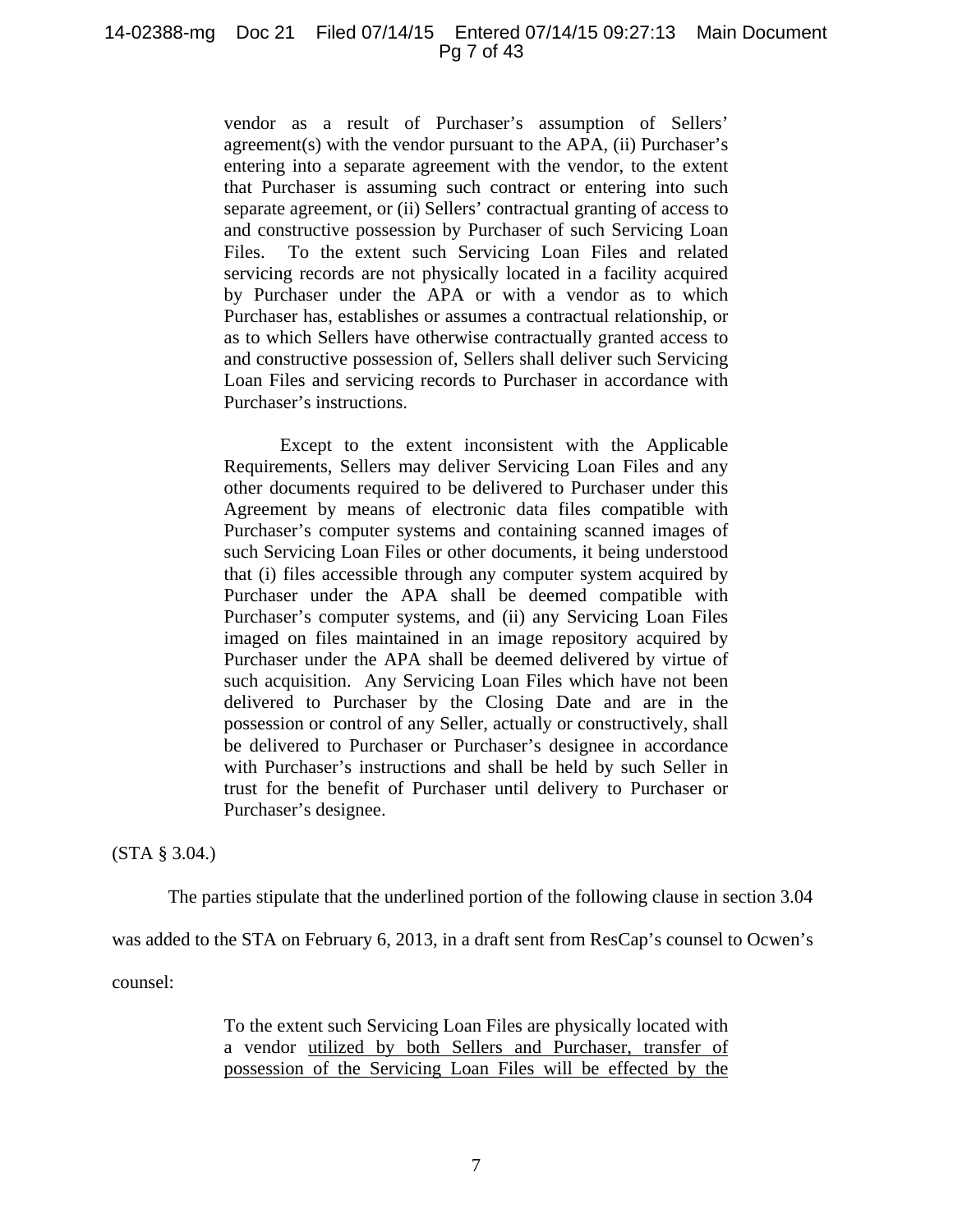## 14-02388-mg Doc 21 Filed 07/14/15 Entered 07/14/15 09:27:13 Main Document Pg 8 of 43

vendor reflecting its possession of such files for the account of Purchaser on its records.

(SUF ¶ 12.)

The STA also includes the following provision:

#### **Section 5.03 Complete Agreement.**

 This Agreement, including the Exhibits and Schedules hereto and the documents and other writings referred to herein or therein or delivered pursuant hereto, together with the APA contains the entire agreement and understanding of the Parties with respect to its subject matter. There are no restrictions, agreements, promises, warranties, covenants or undertakings between the Parties other than those expressly set forth herein or therein. This Agreement supersedes all prior agreements and understandings (other than the APA) among the Parties, both written and oral, with respect to its subject matter.

(STA § 5.03.)

The parties also executed the Transition Services Agreement (the "TSA," *id.* Ex. C) on February 15, 2013, setting forth services that Ocwen and ResCap would provide each other for a period of time after consummation of the APA. (*Id.* ¶¶ 10, 13.) The TSA incorporates several statements of work ("Statements of Work" or "SOWs") that define specific services the parties will provide and sets prices for those services. (*See* TSA.) The RM SOW covers records management services. (*See* RM SOW.)

Schedules A-1 and A-2 to the TSA describe the specific services the parties agreed to provide each other under the TSA and relevant SOW(s). (*See* TSA.) Only two of the services are addressed in the Motions. "Records Management Storage" is listed as falling within the RM SOW in Schedule A-1; it is starred as "represent[ing] storage costs reimbursement related to" the RM SOW (*id.* Sch. A-1); August 31, 2014 is identified as the expected termination date; and it is listed as a service ResCap would provide to Ocwen (*id.*). "Records Management" is also listed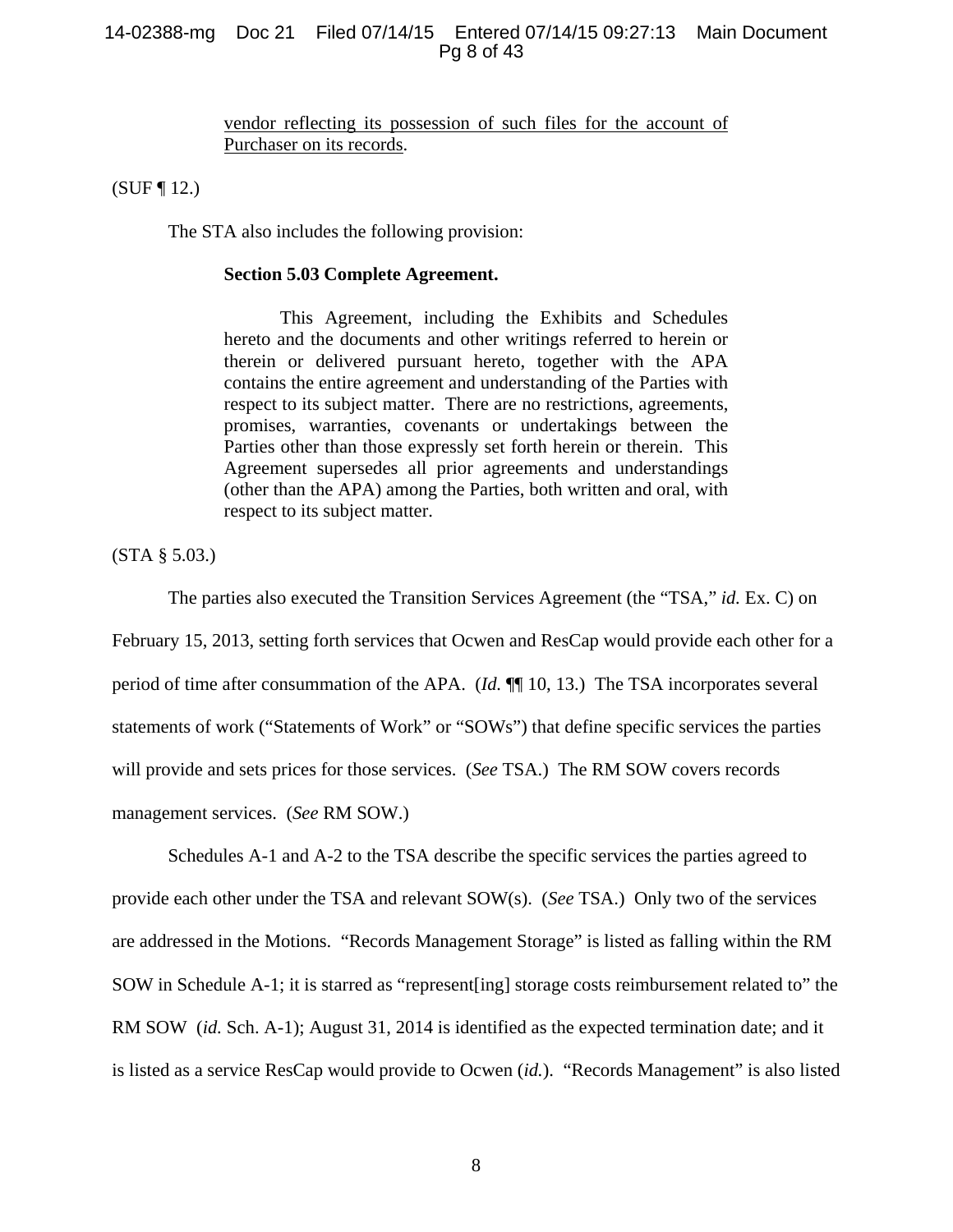## 14-02388-mg Doc 21 Filed 07/14/15 Entered 07/14/15 09:27:13 Main Document Pg 9 of 43

as falling within the RM SOW, but in Schedule A-2 (*id.* Sch. A-2); February 15, 2016 is

identified as the termination date; and it is listed as a service Ocwen would provide to ResCap

(*id.*).

Similar to the STA, the TSA also includes the following merger clause:

15.4 Entire Agreement. This Agreement, including the Schedules hereto, which are each hereby incorporated herein and made a part hereof, contains the entire agreement between the Parties with respect to the subject matter hereof. While purchase orders, invoices or similar routine documents may be used to implement or administer provisions of this Agreement, any provisions of such documents that add to, vary, modify or are at conflict with the provisions of this Agreement will be deemed deleted and will have no force or effect on either Party's rights or obligations.

(*Id.* § 15.4.)

The RM SOW, executed on February 1, 2013 and later incorporated into the TSA,

provides for certain assumptions and dependencies amongst the parties. Section V.1 of the RM

SOW provides:

Within 18 months after the Effective Date, Ocwen shall, at ResCap's cost, direct the appropriate third-party vendor to segregate, remove, repackage and relocate those records belonging to Ocwen from all other records at such record retention site.

(RM SOW § V.1.)

After the Court approved the APA and Ocwen's asset purchase, the Debtors and the

Official Committee of Unsecured Creditors filed the *Second Amended Joint Chapter 11 Plan by* 

*Residential Capital, LLC et al. and the Official Committee of Unsecured Creditors* (the "Plan,"

Case No. 12-12020, ECF Doc. # 6030). The Plan was confirmed on December 11, 2013 (*see* 

Confirmation Order," Case No. 12-12020, ECF Doc. # 6065), and became effective on

December 17, 2013. The Plan established the Trust as a successor in interest to the Debtors.

(SUF ¶ 2 (citing Case No. 12-12020, ECF Doc. # 6137).)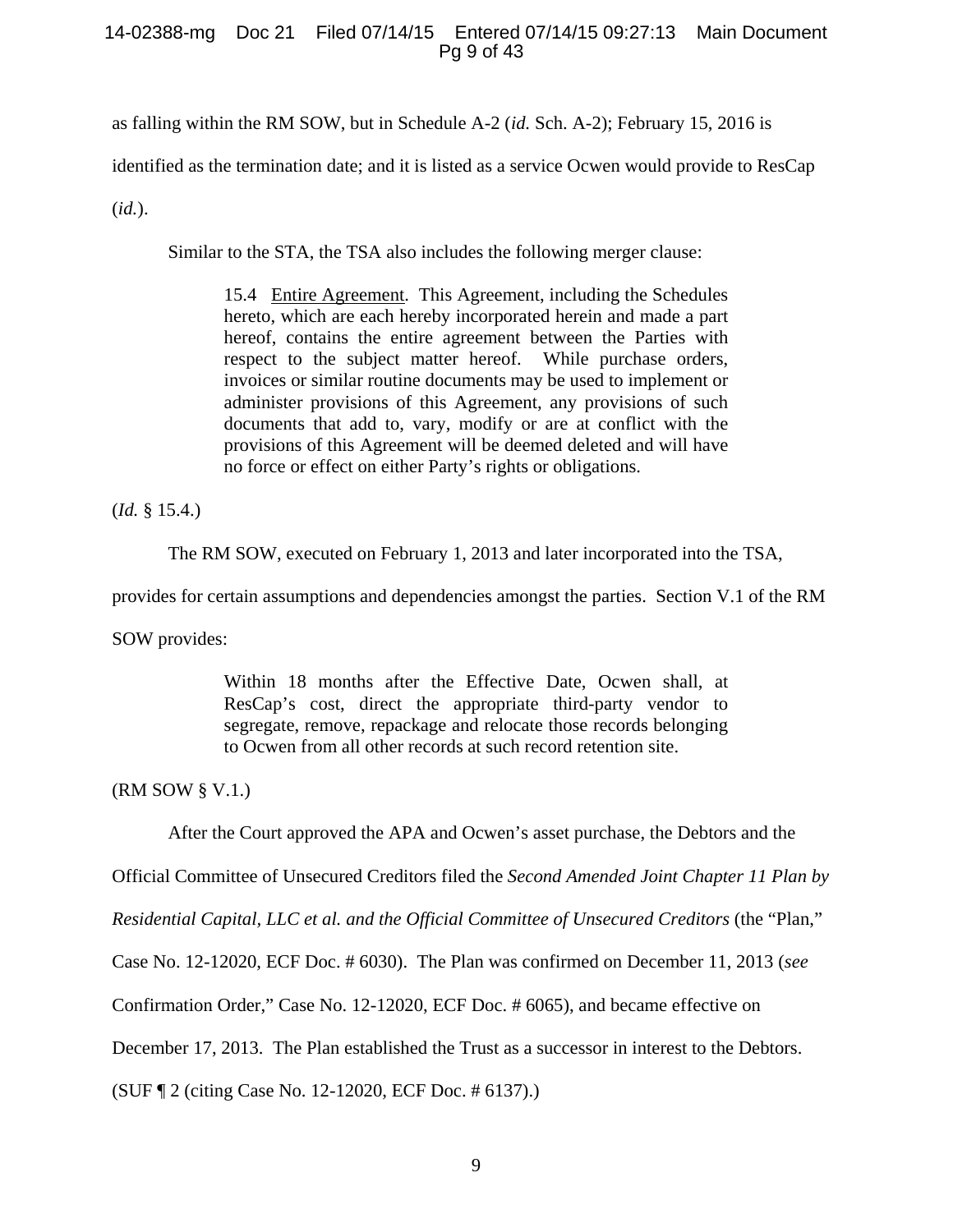## 14-02388-mg Doc 21 Filed 07/14/15 Entered 07/14/15 09:27:13 Main Document Pg 10 of 43

The Plan provided for the treatment of administrative expense claims, setting January 6,

2014 as the bar date for filing such claims. (*Id.* ¶ 3 (citing Plan art. V.A.1).) Parties that entered

into contracts and leases with a Debtor after the Petition date were required to file proofs of any

post-petition claims and assert such administrative expense claims by the applicable bar date;

failure to timely file the claims resulted in the waiver and release of the claims against the

Debtors. (*Id.* (citing Plan art. V.L.3).)

The Plan's Confirmation Order states in pertinent part:

Notwithstanding anything to the contrary in the Plan, on the Effective Date, the Ocwen APA . . . shall vest in the Liquidating Trust in accordance with the Plan and the Ocwen Sale Order. The Liquidating Trust shall assume and perform any and all rights, benefits, duties and obligations of the Debtors under the Ocwen APA and the Ocwen Sale Order in accordance with their terms, and such rights, benefits, duties and obligations shall not be deemed to have been released or discharged by the occurrence of the Effective Date, by any provisions of the Plan (including, but not limited to, the provisions of Article IX of the Plan), or otherwise. Nothing in the Plan Documents or this Confirmation Order shall, or shall be deemed or construed to alter, change, modify or amend the terms and provisions of the Ocwen APA and Ocwen's, the Debtors', and the Liquidating Trust's rights, as applicable, thereunder, which rights shall continue in full force and effect and be enforceable following the Effective Date in accordance with the terms thereof. For the avoidance of doubt, Ocwen shall not be required to file an Administrative Claim to preserve its rights or Claims arising after the Effective Date from or related to the Ocwen APA.

(*Id.* ¶ 4 (quoting confirmation Order ¶ 31).)

## *2. The Servicing Files Dispute*

Before consummation of the APA, ResCap had custody of the Servicing Files and stored them at vendor warehouses, its own facilities, and electronically. (*Id.* ¶ 15.) The majority of the hard copy Servicing Files acquired by Ocwen pursuant to the APA were stored with document storage vendors Iron Mountain and Kenwood (together, the "Vendors"). (*Id.* ¶ 16.) Some of the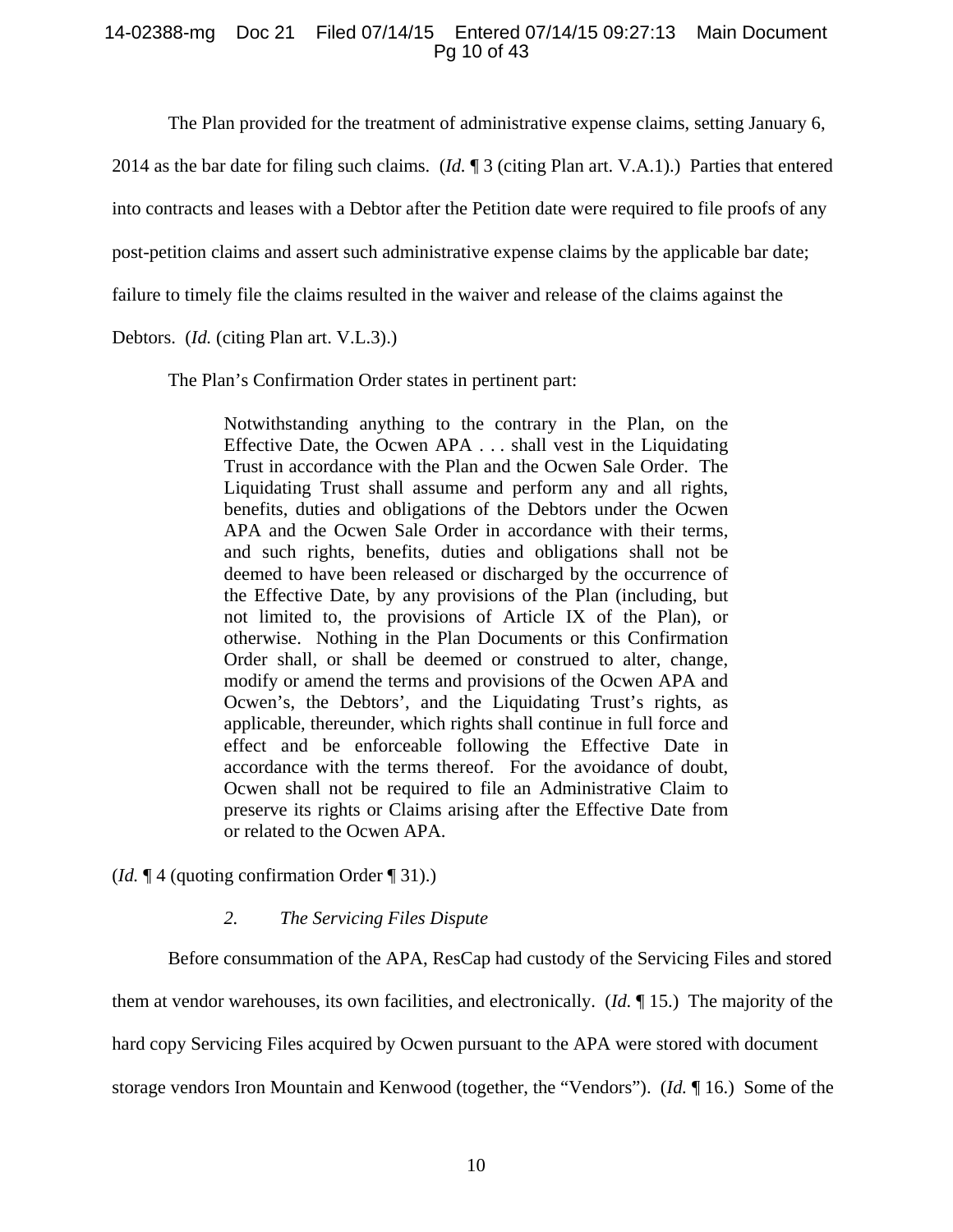## 14-02388-mg Doc 21 Filed 07/14/15 Entered 07/14/15 09:27:13 Main Document Pg 11 of 43

Servicing Files acquired by Ocwen under the APA were, and remain today, stored and commingled with servicing files retained by ResCap. (*Id.*)

As a result of the transaction, Ocwen assumed ResCap's contract with Kenwood. (*Id.* ¶ 18.) Both ResCap and Ocwen utilized Iron Mountain as a document storage vendor at the time of the sale, so no assumption was necessary. (*Id.* ¶ 17.) Since February 2013, when the APA became effective, ResCap has sent Ocwen monthly invoices in the approximate amount of \$110,234, seeking reimbursement for Iron Mountain's storage charges for the Servicing Files acquired by Ocwen. (*Id.* ¶ 19.) Ocwen paid ResCap's invoices for storage charges from February 2013 through August 2013, but it has not paid the invoices for September 2013 through the present (except for November 2013). (*Id.*)

On August 12, 2013, Iron Mountain issued a Statement of Work (the "Iron Mountain SOW," *id.* Ex. E), stating that Ocwen has requested for Iron Mountain to prepare to retrieve trailing documents ("Trailing Documents")<sup>4</sup> currently stored at Iron Mountain, and estimating the total cost to Segregate and Deliver the Trailing Documents requested by Ocwen to be \$7,093,932.81. (*Id.* at 1.) On September 18, 2013, Iron Mountain informed Ocwen by email that ResCap had "formally requested" that Iron Mountain immediately stop any work being performed under the Iron Mountain SOW. (*Id.* ¶ 21 (citing *id.* Ex. F).) The battle lines were being drawn.

In September and October 2013, Ocwen and ResCap exchanged correspondence related to their dispute regarding Segregation and Delivery of the Servicing Files. (*Id.* ¶ 22 (citing *id.* Ex. G).) ResCap stated its position that section 3.04 of the STA governed the parties' dispute over the Servicing Files and that Ocwen was obligated to incur any charges for the Segregation

 $\overline{a}$ 

<sup>4</sup> The parties did not stipulate to the definition of Trailing Documents, but the Trust states that trailing documents are generally portions of loan files, rather than entire loan files. (*See* Def.'s Motion at 4.)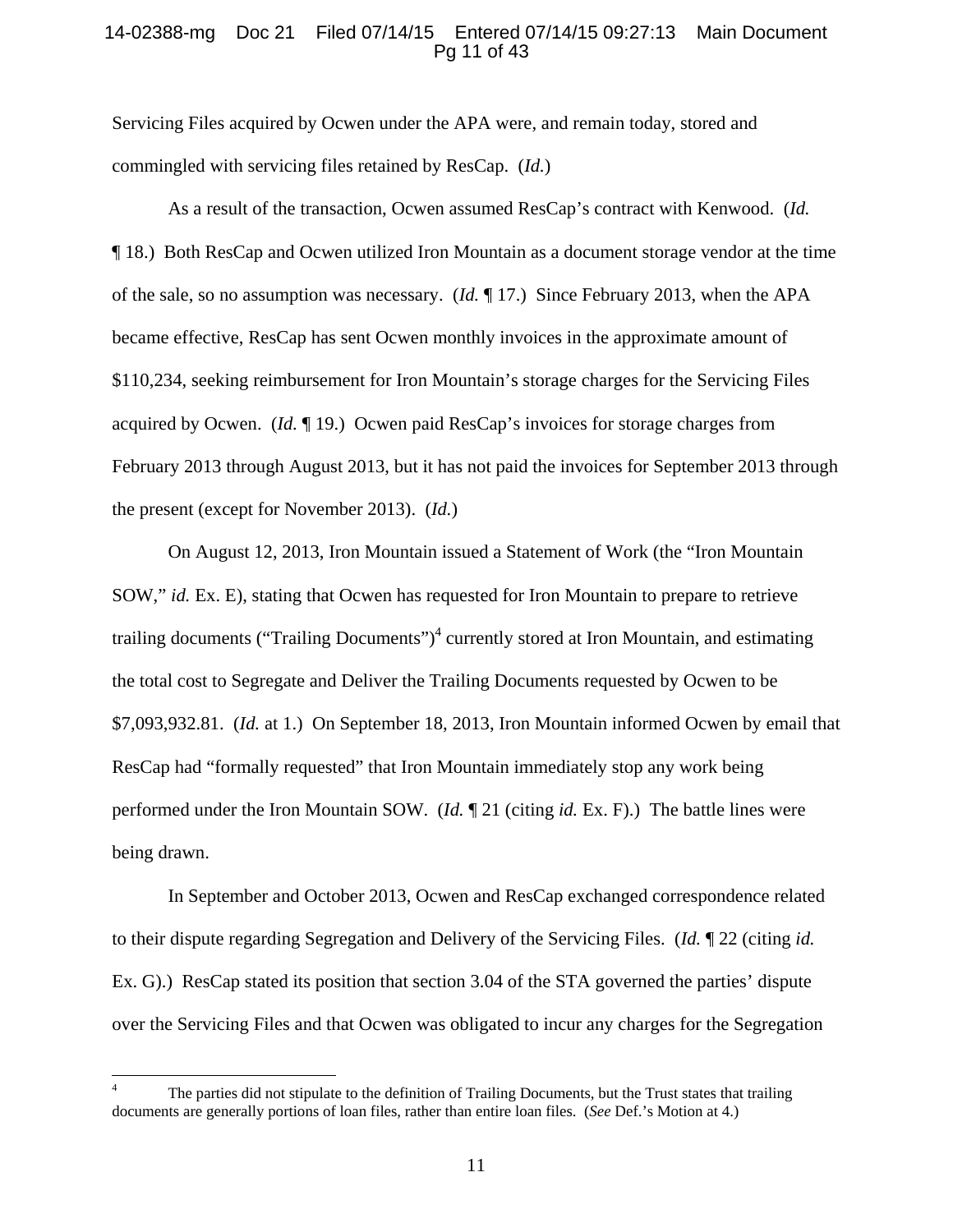## 14-02388-mg Doc 21 Filed 07/14/15 Entered 07/14/15 09:27:13 Main Document Pg 12 of 43

and Delivery of the Servicing Files, "subject to reimbursement from" the Debtors' estates. (*Id.* Ex. G (Ltr. dated Sept. 18, 2013 from ResCap's Chief Business Officer, Tammy Hamzehpour at 3–4).) ResCap acknowledged that it had paid Iron Mountain's fees "to segregate the vastly fewer servicing loan files being transferred to Walter/Green Tree," another purchaser of servicing rights from ResCap, and that ResCap had "approved some preliminary activities [by Iron Mountain] toward a similar exercise with the Ocwen files," but denied that it had "a contractual obligation . . . to engage Iron Mountain to complete that work or to do anything more than what is required under the STA." (*Id.*) Ocwen responded that under the plain language of section V.1 of the RM SOW, ResCap was obligated to pay Segregation and Delivery costs directly to Iron Mountain. (*Id.* (Ltrs. dated Sept. 20, 2013 and Oct. 14, 2013 from Timothy M. Hayes, Executive Vice President and General Counsel of Ocwen, to Tammy Hamzehpour of ResCap).)

## **B. The Relevant Administrative Claim**

 $\overline{a}$ 

Ocwen filed two Administrative Claims against ResCap, but only one of the claims (the "Relevant Administrative Claim," Case No. 12-12020, ECF Doc. # 6297) directly relates to the Motions in pertinent part.<sup>5</sup> The Relevant Administrative Claim asserts that under the RM SOW, "the Debtors are obligated to pay for the organization, segregation and removal of certain mortgage files acquired by Ocwen from the Sellers," but that "the Debtors have refused to authorize third party vendor, Iron Mountain, to initiate this process." (*Id.* ¶ 12.) The Relevant Administrative Claim asserts an administrative priority claim in the amount of \$7,093,932.81 on this basis and a separate administrative claim in the amount of \$1,875,791.00 for "work to be performed by Iron Mountain concerning the origination/servicing file project." (*Id.*)

<sup>5</sup> The remaining allegations in support of the Relevant Administrative Claim fall outside the scope of these Motions as they primarily relate to retained liability for litigation pending in state court. (*See generally id.*)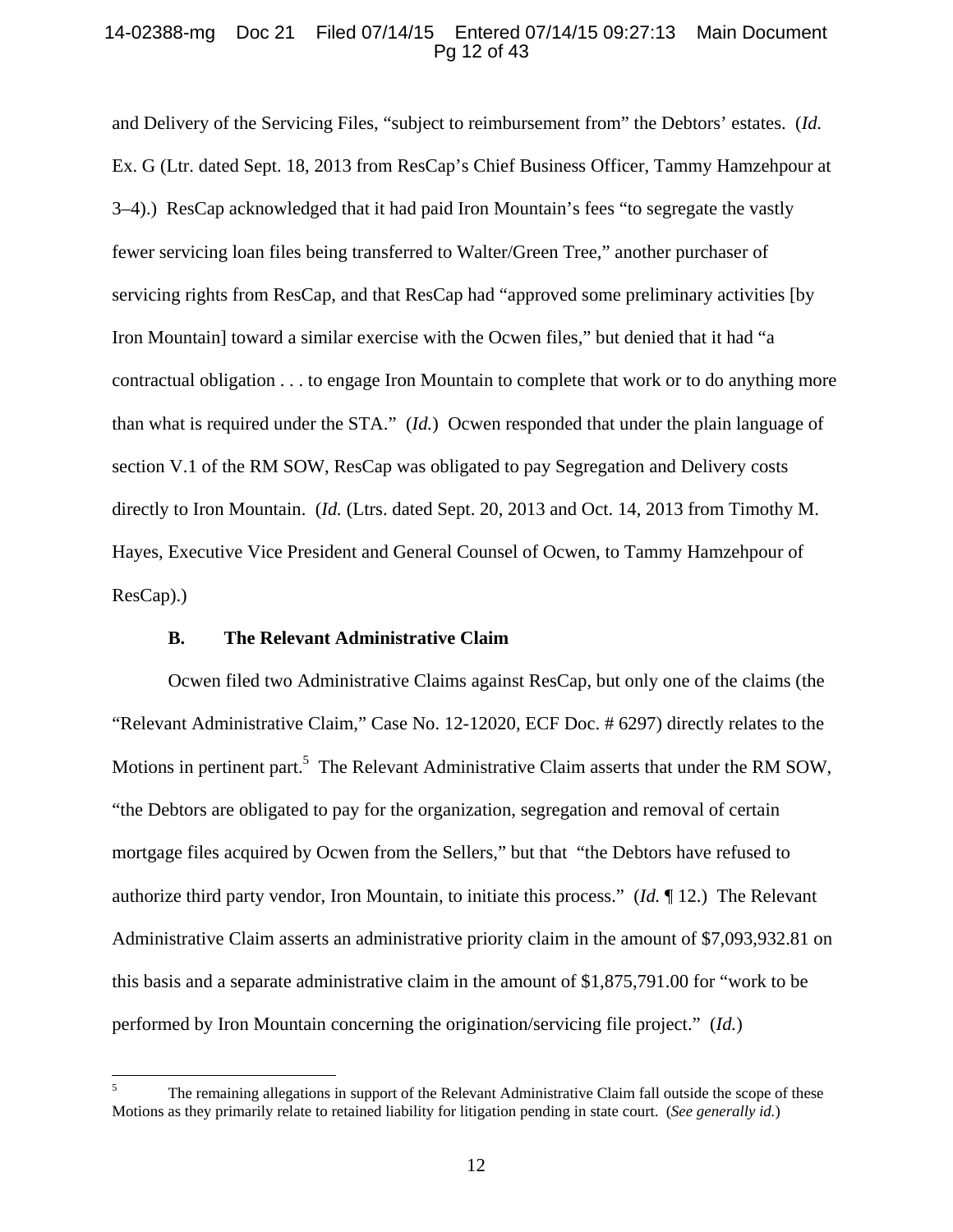## 14-02388-mg Doc 21 Filed 07/14/15 Entered 07/14/15 09:27:13 Main Document Pg 13 of 43

## **C. The Complaint**

On October 24, 2014, Ocwen filed a complaint (the "Complaint," Adv. Proc. No. 14- 02388, ECF Doc. # 1) against the Trust commencing the Adversary Proceeding. The Complaint alleges that on February 1, 2013, pursuant to the TSA, Ocwen and ResCap entered into the RM SOW, under which Ocwen acts as a supplier of records management services, as defined in the RM SOW, to or on behalf of ResCap. (*Id.* ¶ 9.) The Complaint alleges that, "upon information and belief," Iron Mountain maintained records of ResCap and records of its parent, Ally Financial, Inc. ("AFI"), and that such records are commingled, rather than segregated by entity. (*Id.* ¶¶ 10–11.)

The Complaint alleges that under the plain terms of section V.1 of the RM SOW, ResCap is obligated to pay for the Segregation and Delivery of records acquired by Ocwen from ResCap pursuant to the APA. (*Id.*  $\P$  13.) The Complaint further alleges that under sections 6.25<sup>6</sup> and 9.2<sup>7</sup> of the APA, the Trust is liable for any servicing transfer cost in excess of the \$10 million

 $\frac{1}{6}$ 

#### (APA § 6.25.)

7 Section 9.2 of the APA provides:

Section 6.25 of the APA states in part:

Notwithstanding any of the terms of this Agreement, the aggregate amount that Purchaser shall be liable for under the Purchaser Payable Cure Amounts, the Transfer Taxes under section 6.9, the transfer costs under Section 9.2 (except to the extent paid for by Purchaser pursuant to section 6.24) and any other Section specifically referencing the Purchaser Payable Cure Amount shall not in the aggregate exceed \$10,000,000 (the "Purchaser Payment Cap") (for the avoidance of doubt, clause (v) of "Assumed Liabilities" and Section 6.24 are not included within the Purchaser Payment Cap), and Sellers shall be liable for any such Cure Amount, Transfer Taxes and transfer costs in excess of the Purchaser Payment Cap.

**Costs of Transfer.** Except as otherwise provided herein (including the Purchaser Payment Cap) or in the Servicing Transfer Agreement, Sellers, on the one hand, and Purchaser, on the other hand, shall each be responsible for 50% of all costs and expenses of transferring the Purchased Mortgage Servicing to Purchaser, including (i) transferring the servicer status of any Serviced Mortgage Loan registered on MERS from Sellers to Purchaser, (ii) preparing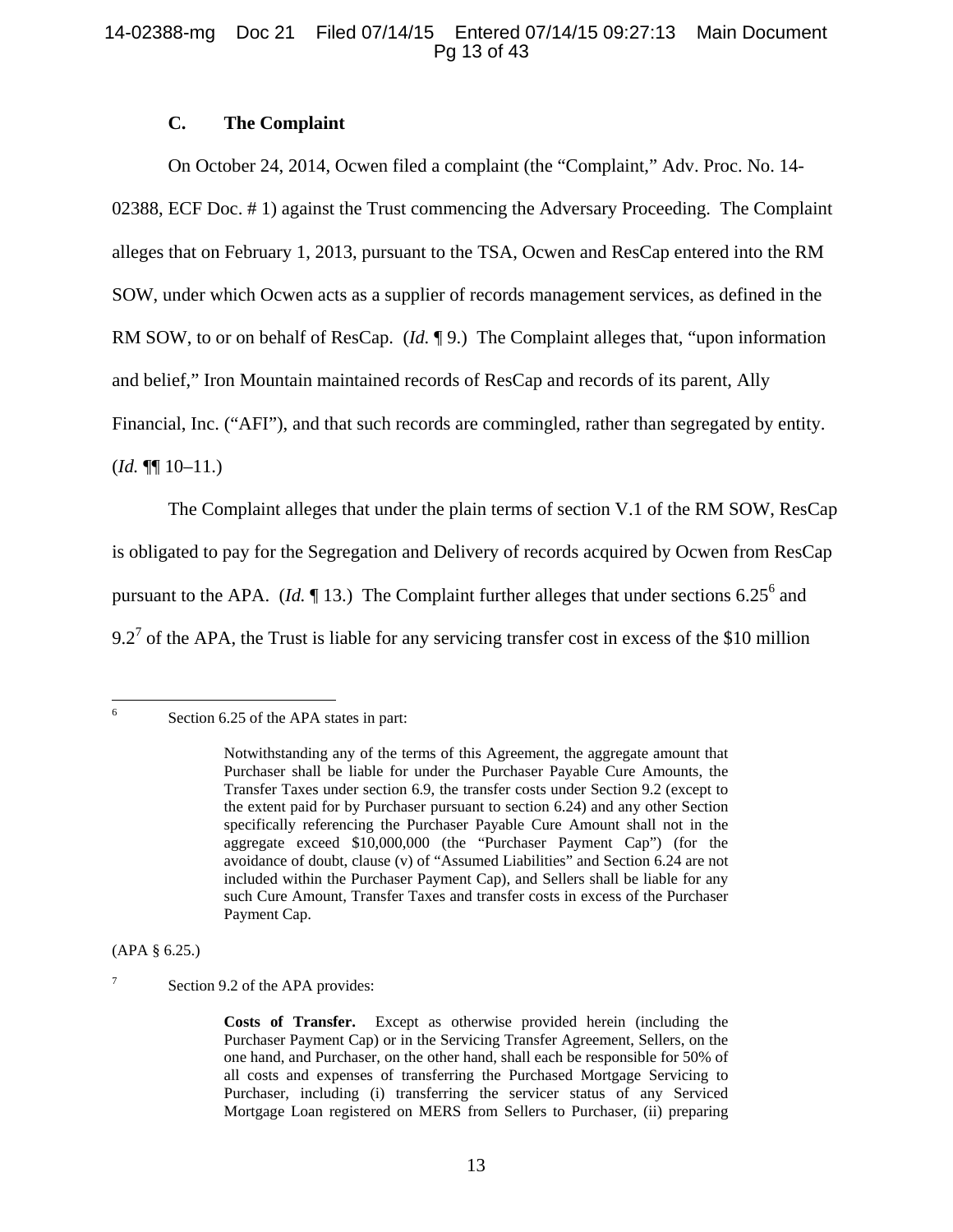## 14-02388-mg Doc 21 Filed 07/14/15 Entered 07/14/15 09:27:13 Main Document Pg 14 of 43

purchaser payment cap (the "Purchaser Payment Cap"), as defined in the APA. (*Id.* ¶ 25.) The Complaint alleges that because Ocwen has already satisfied its allocated obligation relating to servicing transfer costs, any excess costs, including the Vendors' charges for the Segregation and Delivery of Ocwen's files, are payable directly by the Trust pursuant to these sections of the APA. (*Id.*)

The Complaint alleges that in August 2013, ResCap indicated that it would pay the Vendors' charges for the Segregation and Delivery of those records belonging to Ocwen pursuant to section V.1 of the RM SOW; ResCap and Iron Mountain then began negotiating the Iron Mountain SOW for Iron Mountain's services. (*Id.* ¶ 15.) The Complaint also alleges that while the Iron Mountain SOW was being reviewed and negotiated, ResCap indicated that the Vendors should begin to perform the Segregation and Delivery of Ocwen's records. (*Id.* ¶ 18.)

The Complaint alleges that on September 18, 2013, without explanation, ResCap declined to move forward with its obligations under the RM SOW and requested that the Vendors cease work on Ocwen's records. (*Id.* ¶ 19.) Since that time, ResCap has refused

assignments or mortgages and deeds of trust in recordable form to the extent necessary or advisable for Purchaser to assume servicing responsibility for any Serviced Mortgaged Loan not registered on MERS (provided that the fees and expenses of recording assignments, if Purchaser chooses to do so, will be borne entirely by Purchaser), (iii) preparation and mailing of "hello-goodbye letter" to Serviced Mortgagors (as defined in the Servicing Transfer Agreement), (iv) preparation and delivery of notices to Investors, ETS Customers, trustees, bond insurers, custodians, master servicers, subservicers, vendors, foreclosure attorneys and other interest parties, (v) retitling custodial, escrow and other servicing related bank and investment accounts, (vi) obtaining Investor or ETS Customer consents and rating agency "no downgrade" letters (if and to the extent required under Orders of the Bankruptcy Court), (vii) obtaining PSA Amendments, (viii) recording of mortgage assignments, (ix) the cost of tax and flood contracts and (x) filing pleadings and other documents and instruments with the court or other appropriate body requesting that Sellers be removed as a party plaintiff to litigation and substituting Purchaser or another appropriate party plaintiff, as the real party-in-interest.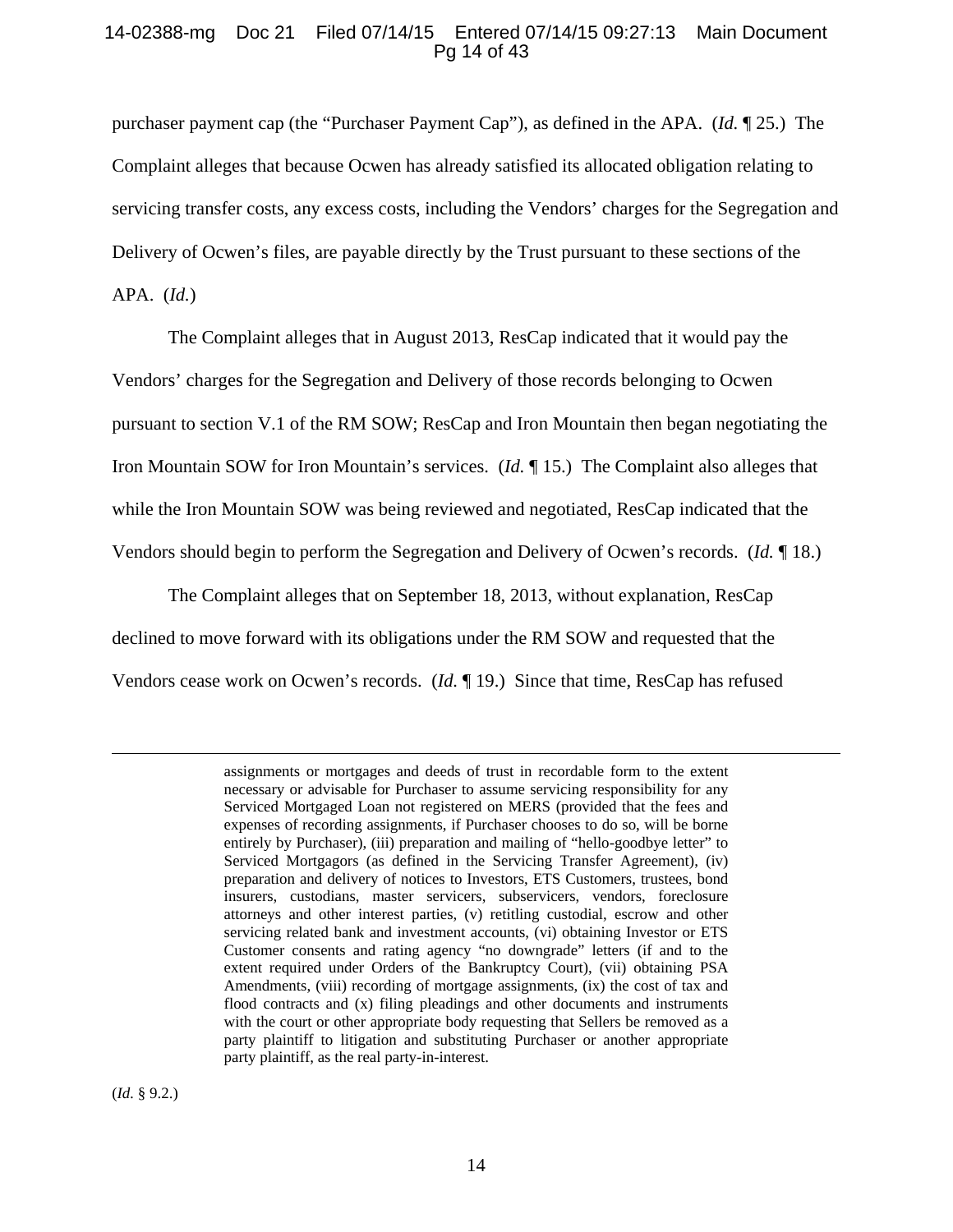## 14-02388-mg Doc 21 Filed 07/14/15 Entered 07/14/15 09:27:13 Main Document Pg 15 of 43

Ocwen's demand that ResCap pay directly or agree to pay directly the estimated Vendors' charges for the Segregation and Delivery of Ocwen's records. (*Id.*)

The Complaint alleges that Ocwen has disputed the invoices for storage charges, arguing that if the Trust performed its obligations under the applicable agreements, Ocwen would have acquired direct control over the records, and either scanned and/or maintained them in a manner that would not have required storage by third-party vendors or resulted in the payment of storage fees (*id.* ¶ 21); but for the Trust's breach of its obligations under the applicable agreements, the Trust would not have incurred storage fees for the storage of Ocwen's records, and Ocwen would not be under any purported obligation to reimburse the Trust for the payment of such fees (*id.*). The Complaint also alleges that the invoices include storage fees for the commingled records those acquired by Ocwen and those retained by the Debtors. The storage fees that are directly attributable to Ocwen's records alone should be significantly less.<sup>8</sup> (*Id.*  $\llbracket 22$ .)

The Complaint alleges "upon information and belief" that ResCap budgeted for the amounts it expected to pay in connection with its obligations under section V.1 of the RM SOW. (*Id.* ¶ 16.) The Complaint does not allege, and more importantly nothing in the SUF addresses, how much ResCap allegedly budgeted for these services. Absent proof, this allegation in the Complaint is unsubstantiated. The Complaint further alleges "upon information and belief" that the estimated total charges for Iron Mountain's services will be approximately \$9.1 million, and estimated total charges for Kenwood's services will be approximately \$2 million,<sup>9</sup> aggregating to approximately \$11.1 million. (*Id.* ¶ 17.)

 8 The allegations regarding reduced storage charges, either because Ocwen would have removed its loan files earlier if the Trust performed its contractual obligations, or because the storage charges include charges for commingled files, present disputed issues of fact that cannot be resolved on the summary judgment record. Therefore, whether or how much Ocwen's storage charges should be reduced remains undecided.

<sup>9</sup> The summary judgment record regarding the storage charges and Segregation and Delivery of records stored at Kenwood, is largely uninformative and provides no support for summary judgment. It is unclear whether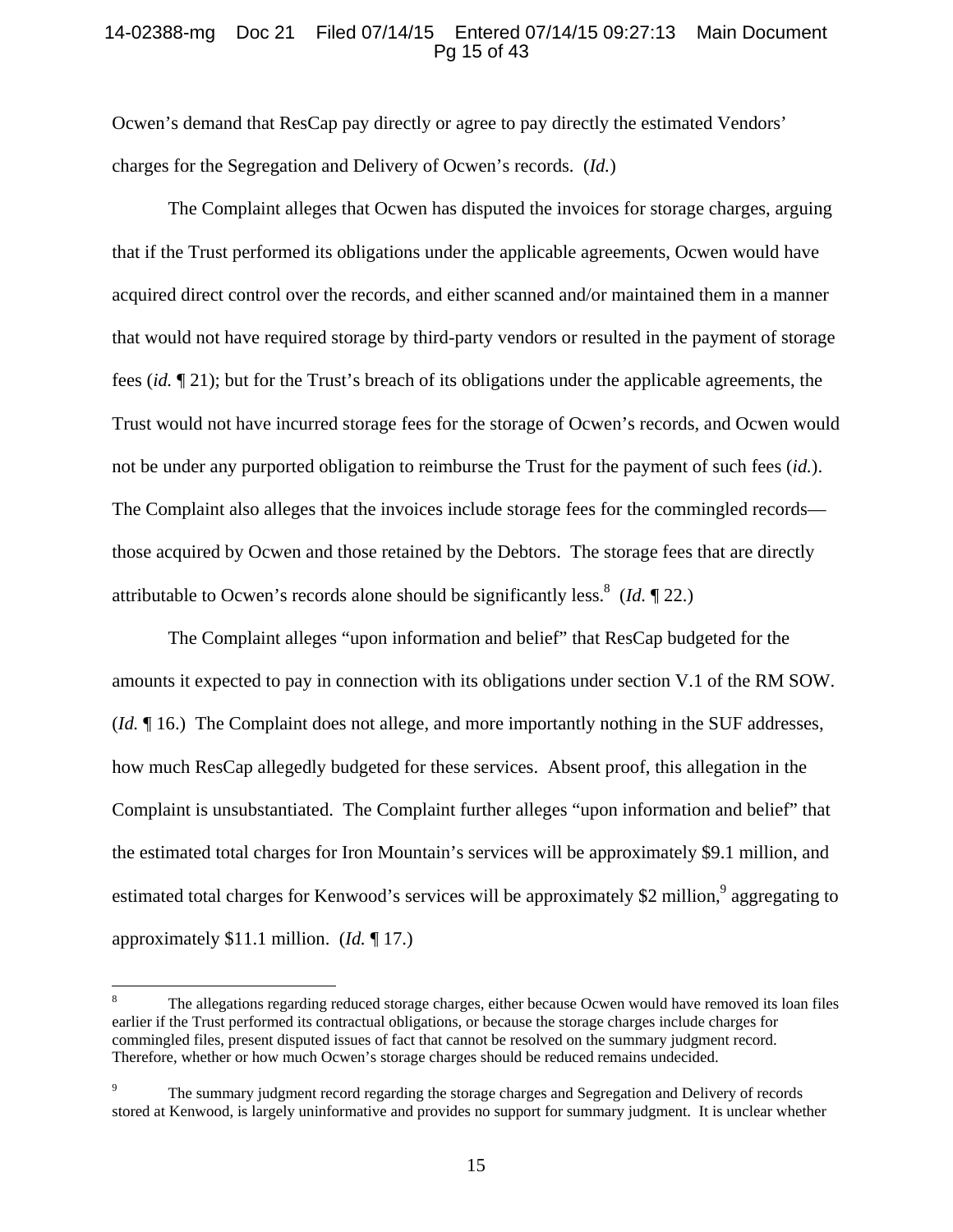#### 14-02388-mg Doc 21 Filed 07/14/15 Entered 07/14/15 09:27:13 Main Document Pg 16 of 43

The Complaint asserts a monetary damages claim for breach of contract, citing the APA, STA, TSA, and RM SOW as the relevant contracts that the Trust allegedly breached. (*Id.* ¶¶ 27– 31.) According to Ocwen, Ocwen has performed its material obligations under the parties' contracts and ResCap's and the Trust's refusal to pay directly or to agree that it will pay directly the Vendors' estimated charges for the Segregation and Delivery of Ocwen's records constitutes a continuing breach of their contractual obligations. (*Id.* ¶ 29–30.) Ocwen seeks damages in the approximate amount of \$11.2 million. (*Id.* ¶ 31.)

The Complaint also includes a request for a declaratory judgment that: (1) pursuant to section V.1 of the RM SOW and sections 6.25 and 9.2 of the APA, the Trust must pay directly the Vendors' charges for the Segregation and Delivery of those mortgage servicing records belonging to Ocwen from all other records at the Vendors' sites; and (2) Ocwen is under no obligation to reimburse the Trust for storage fees incurred and paid by ResCap or the Trust after August 2013, related to the storage of Ocwen's records that, under the applicable agreements, should have been Segregated and Delivered at Ocwen's direction at that time. (*Id.* ¶¶ 35–36.)

#### **D. The Plaintiff's Motion**

Ocwen's Motion seeks the entry of a Court order declaring that: (1) section V.1 of the RM SOW governs the parties' dispute and that the Trust is in breach of its obligations pursuant to this provision; (2) under section V.1 of the RM SOW, the Trust is obligated to bear the cost of the Segregation and Delivery of the Servicing Files from the Vendors; (3) Ocwen is not obligated to reimburse the Trust for any Vendor charges related to the storage of the Servicing Files incurred by ResCap or the Trust beginning in September 2013; and (4) the Trust is obligated to reimburse Ocwen for any Vendor charges related to storage of servicing files

the loan files stored at Kenwood include commingled files, as in the case of Iron Mountain; it is also unclear whether Ocwen directed Kenwood to Segregate and Deliver Ocwen's files.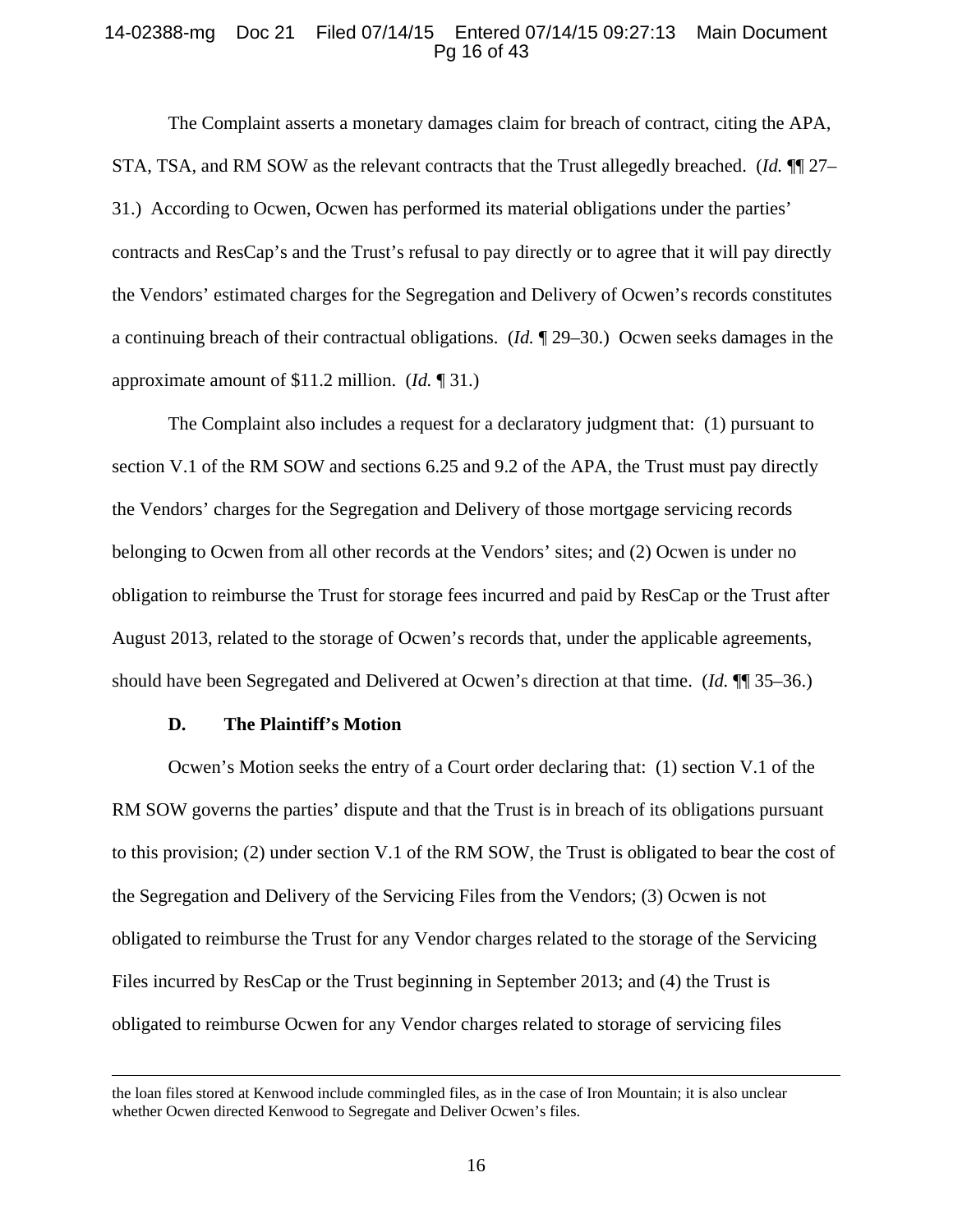## 14-02388-mg Doc 21 Filed 07/14/15 Entered 07/14/15 09:27:13 Main Document Pg 17 of 43

retained by the Trust until such time as those files are transferred. If complete relief is not granted, Ocwen also requests an order: (i) granting limited discovery and an accounting to determine the amount of damages owing; and (ii) directing the Trust to reimburse Ocwen for such costs. (Plf.'s Motion at 14–15.)

Ocwen argues that section V.1 of the RM SOW governs the parties' dispute and requires the Trust to pay the costs of the Segregation and Delivery of the Servicing Files (*id.* at 6–8), and that the language of section V.1 is clear and consistent with the terms of the TSA (*id.* at 6–7). According to Ocwen, ResCap previously admitted its obligation to cover the relevant costs pursuant to section V.1 and should not be able to backtrack from this prior admission. (*Id.* at 7– 8.)

Anticipating the Trust's argument, Ocwen further argues that any reliance the Trust places on section 3.04 of the STA is misplaced. (*Id.* at 8–13.) First, Ocwen contends that section 3.04 of the STA contradicts the terms of the TSA. The TSA, according to Ocwen, is an independent agreement addressing "transition services," including Records Management Storage, which is the subject of the RM SOW. (*Id.* at 9.) The RM SOW is a part of and governed by the TSA, which constitutes the entire agreement with respect to Records Management Storage. (*Id.*) Because section V.1 of the RM SOW specifically provides that "Ocwen shall, *at ResCap's cost*, direct the appropriate vendor to segregate, remove, repackage and relocate those records belonging to Ocwen," and the TSA expressly incorporates the RM SOW and contains enforceable merger and integration clauses, the Trust cannot argue that section 3.04 of the STA governs the parties' dispute. (*Id.* at 9–10 (quoting RM SOW § V.1 (emphasis added)).) Ocwen also argues that even if the STA and APA are grouped with the TSA and RM SOW to constitute the parties' entire agreement, nothing in section 3.04 of the STA is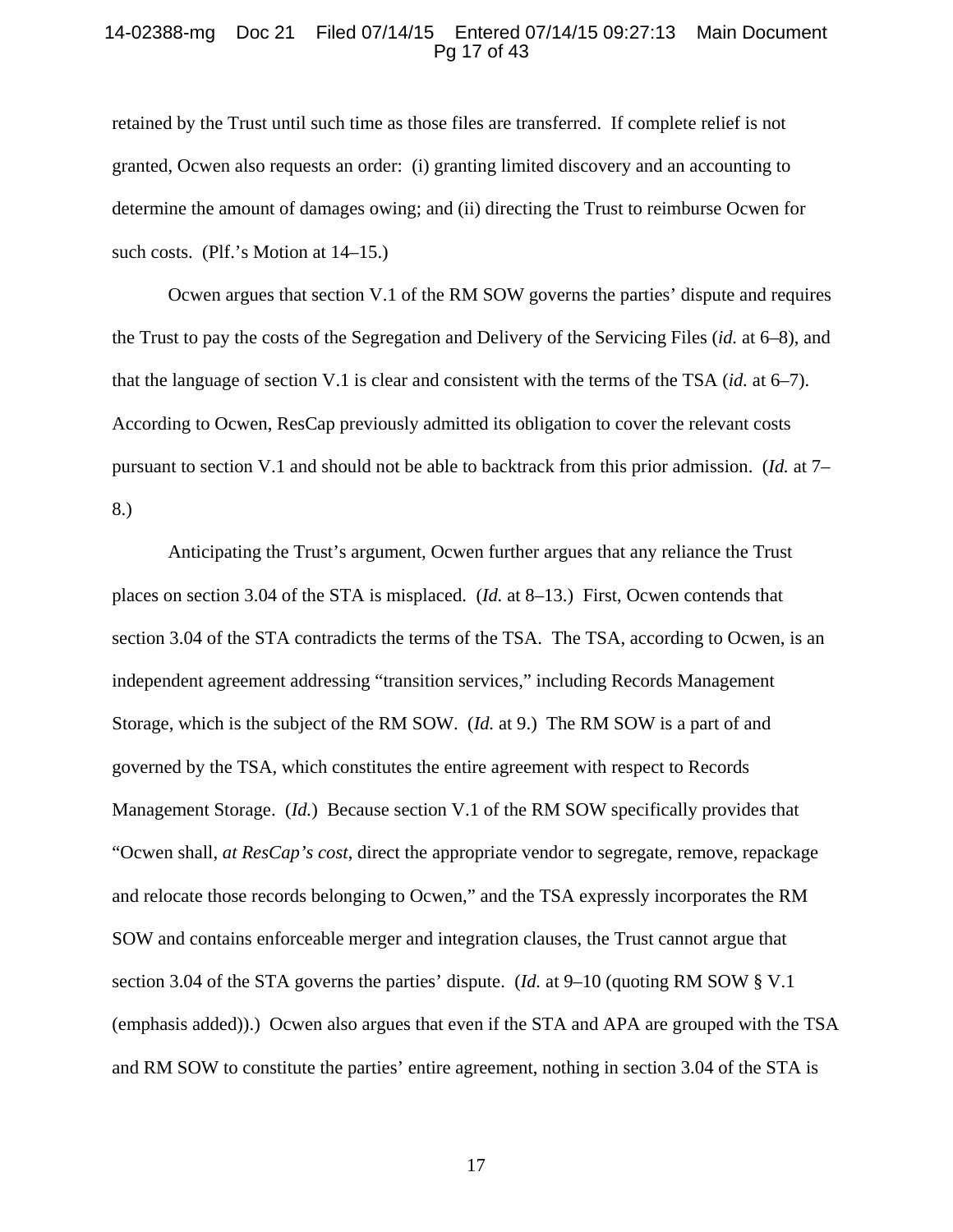## 14-02388-mg Doc 21 Filed 07/14/15 Entered 07/14/15 09:27:13 Main Document Pg 18 of 43

inconsistent with or supersedes section V.1 of the RM SOW. (*Id.*) Both the STA and APA address the "transfer" of the Servicing Files, but neither the STA nor the APA specifically addresses the costs and expenses related to such transfer, particularly if Ocwen's and ResCap's loan files are commingled. (*Id.*) If a direction to separate the files is given, someone has to be responsible for segregating each party's files and paying to do so. Ocwen contends that RM SOW section V.1 deals with that specific issue; section 3.04 of the STA does not. Second, Ocwen argues that interpreting the parties' agreement such that the obligations under section 3.04 of the STA override the obligations under section V.1 of the RM SOW violates settled principles of New York contract law by rendering section V.1 of the RM SOW superfluous and without full force and effect. (*Id.* at 11.) Third, Ocwen asserts that section V.1 of the RM SOW is more specific than the general language of section 3.04 of the STA and therefore the contract interpretation doctrine of *ejusdem generis*, requiring that specific provisions control over general provisions, dictates that section V.1 of the RM SOW prevails. (*Id.* at 12–13.)

Ocwen concludes by arguing that it is not obligated to reimburse the Trust for the costs of storing the Servicing Files or to pay any costs relating to the storage of Servicing Files that were retained by the Trust (i.e., the commingled files). (*Id.* at 13–14.) According to Ocwen, it is not liable for the costs and expenses relating to the storage of any of the Servicing Files, whether they are being stored at Iron Mountain or Kenwood, as prescribed by the RM SOW. (*Id.*) As such, Ocwen requests the detailed declaratory judgment outlined above. (*Id.* at 14–15.)

#### **E. The Defendant's Motion**

The Trust's Motion requests that the Court grant summary judgment in the Trust's favor and dismiss the Adversary Proceeding and Relevant Administrative Claim. (Def.'s Motion at 16.) According to the Trust, the STA, not the RM SOW, governs ResCap's loan transfer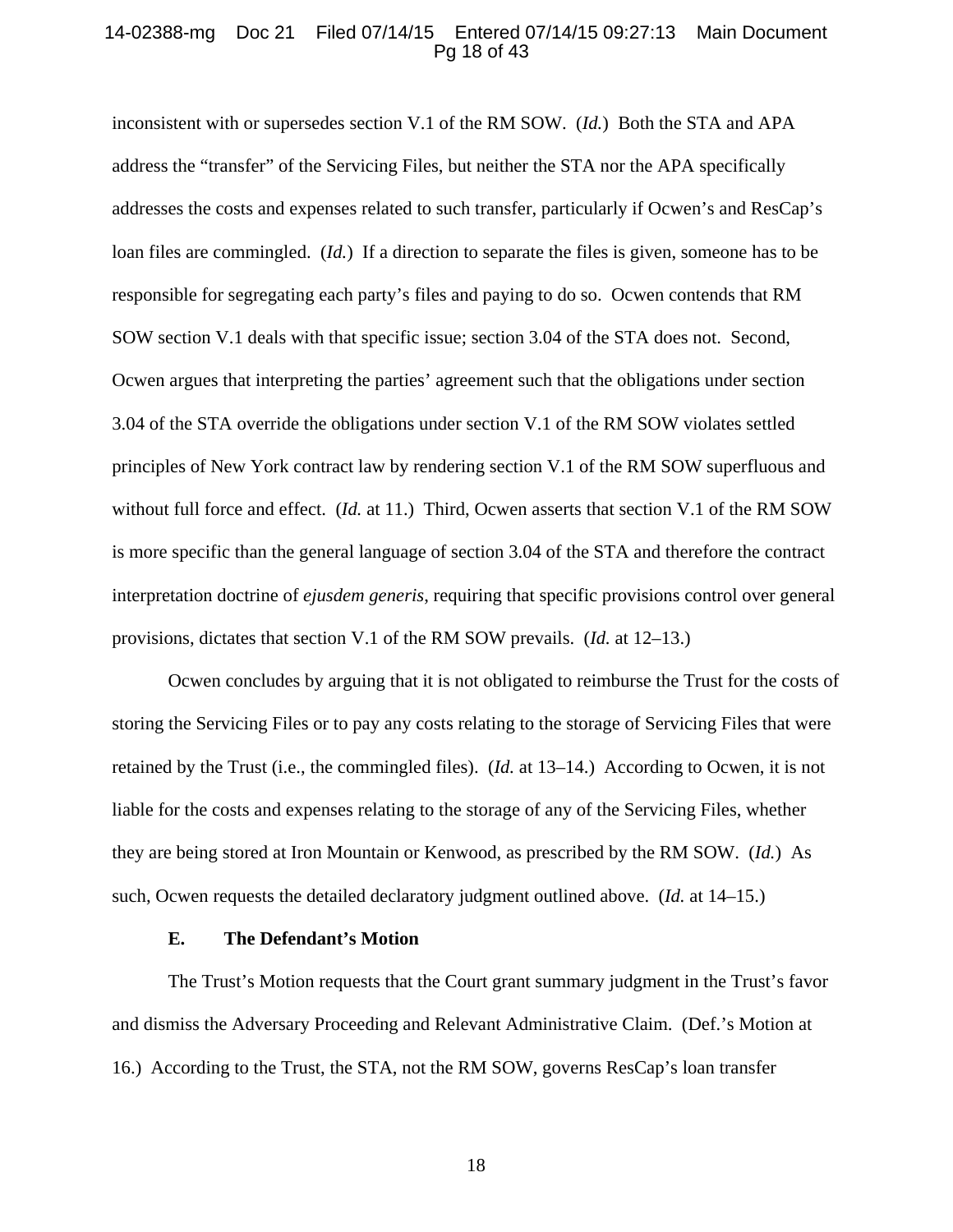## 14-02388-mg Doc 21 Filed 07/14/15 Entered 07/14/15 09:27:13 Main Document Pg 19 of 43

obligations in connection with the servicing platform sale to Ocwen and, in turn, the parties' dispute. (*Id.* at 10–11.) Under section 3.04 of the STA, the Trust asserts that (1) the transfer to Ocwen of loan files stored with Iron Mountain (a vendor used by both ResCap and Ocwen at the time the agreements were executed) is completed by informing Iron Mountain on whose account the files should be held, and (2) the transfer of loan files stored with Kenwood (a vendor that ResCap used, but Ocwen did not use at the time the agreements were executed) is completed by Ocwen assuming ResCap's contract with Kenwood. (*Id.*) The Trust argues that the STA does not require ResCap or the Trust to "physically segregate" the loan files or do anything other than have them reflected by the Vendors as owned by Ocwen; thus, Ocwen does not have a claim against the Trust relating to those loan files and summary judgment in the Trust's favor should be granted. (*Id.* at 11.)

The Trust further argues that the RM SOW does not apply to the parties' dispute and, in any event, conflicts with the STA, which is a later dated, more specific, and fully integrated contract. (*Id.* at 11–16.) Even without the STA's merger clause and its more recent execution, the Trust argues that the STA is more detailed in that it sets out precisely how the parties will deal with the transfer of loan files in a variety of circumstances (two of which are relevant in this case) and reflects a better understanding of the parties' agreement. (*Id.* at 12–13.) According to the Trust, the RM SOW fails to identify which "records" it governs and does not distinguish between the various types of "records" and how or where they are stored, whereas the STA specifically governs the transfer of servicing and sets out how the transfer of loan files related to the transfer of servicing rights would be completed. (*Id.*)

The Trust asserts that the RM SOW is a contract providing for services that Ocwen is required to provide to ResCap, and not the other way around. (*Id.* at 13–14.) The Trust points to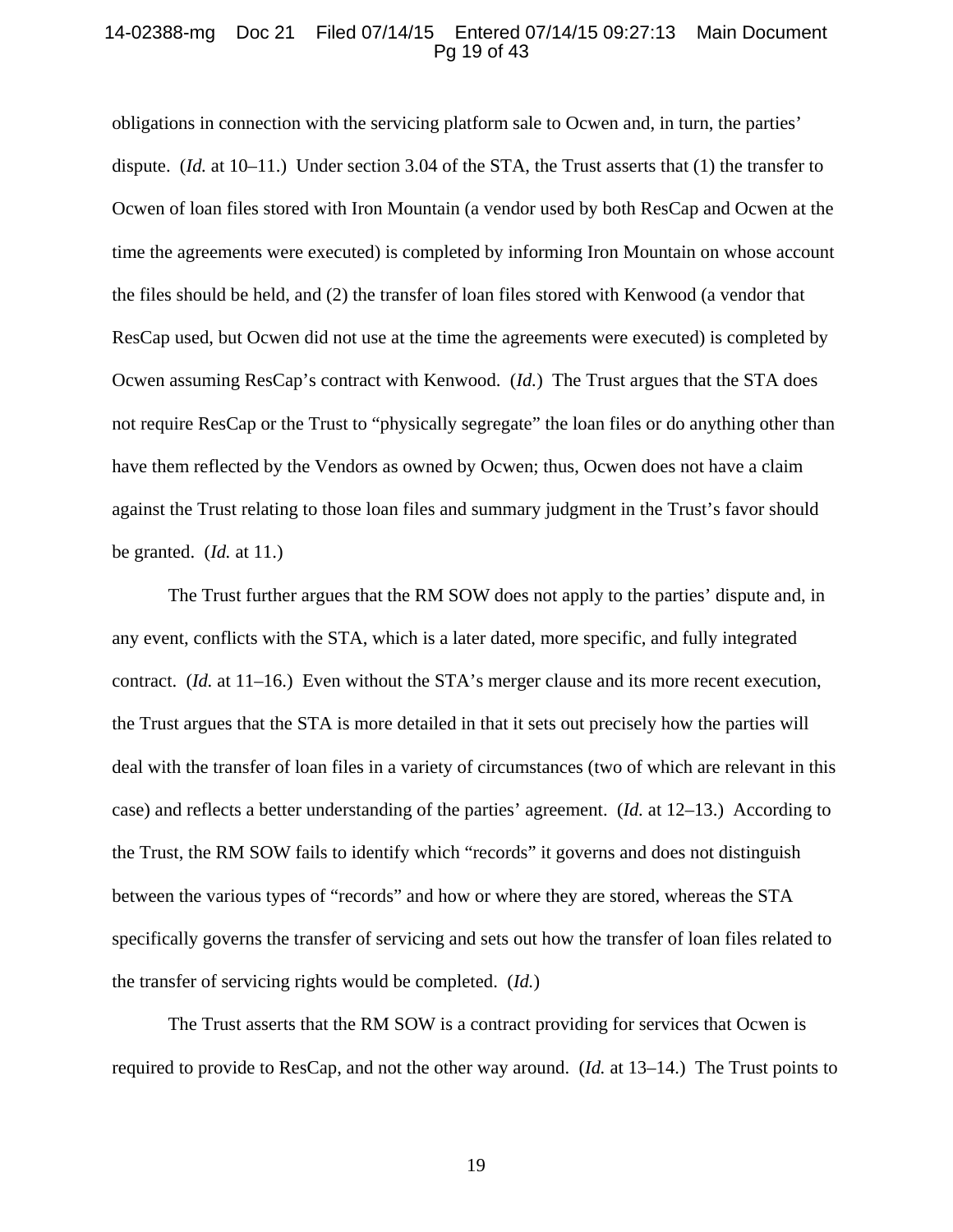## 14-02388-mg Doc 21 Filed 07/14/15 Entered 07/14/15 09:27:13 Main Document Pg 20 of 43

section 14.1(d) of the TSA, which provides that ResCap, as the "Recipient," may terminate "any Service" provided under the parties' agreement upon written notice.<sup>10</sup> (*Id.*) According to the Trust, ResCap did not terminate the "service" of Segregation and Delivery of Ocwen's loan file because no such service exists; and the fact that a service could be terminated by ResCap (even if the Segregation and Delivery could be construed as a service) makes clear that Ocwen cannot force ResCap to receive (and then pay for) this "service." (*Id.*) The Trust also emphasizes the list of services ResCap is to provide to Ocwen under Schedule A-1 of the TSA. (*Id.* at 14.) The Trust asserts that only one service, "Records Management Storage," relates to records management in this list, and while it relates to storage costs incurred by ResCap, it does not indicate that ResCap is obligated to "pay directly" for the Segregation and Delivery of Ocwen's loan files. (*Id.*) The Trust further contends that if the parties intended for ResCap to bear the costs of Segregation and Delivery, the parties would have included the Segregation and Delivery as a service ResCap is required to provide to Ocwen. (*Id.*)

 $10\,$ 

(TSA § 14.1.)

Section 14.1 states in pertinent part:

<sup>14.1</sup> Termination. Without limiting the rights of the Parties under any other provision of this Agreement, this Agreement or any Service to be provided under this Agreement may be terminated as follows:

<sup>. . .</sup> 

 <sup>(</sup>c) by either Party acting in its capacity as "Recipient" [of services under the Agreement], upon written notice to the other Party if, following a material breach by Supplier of this Agreement, the terminating Party sends to the other Party an initial notice of such material breach and the other Party fails to cure such material breach within 30 days of receipt of such initial notice; provided, however, that if cure cannot reasonably be accomplished within such 30-day period, neither this Agreement nor any Service may be terminated by reason of such breach for so long as the other Party commences a cure within such 30-day period and pursues such cure diligently to completion and such completion occurs within ninety (90) days of such written notice, provided that such termination will be only with respect to the Service(s) provided to such Party acting in its capacity as "Recipient" that are identified in the written notice; . . . .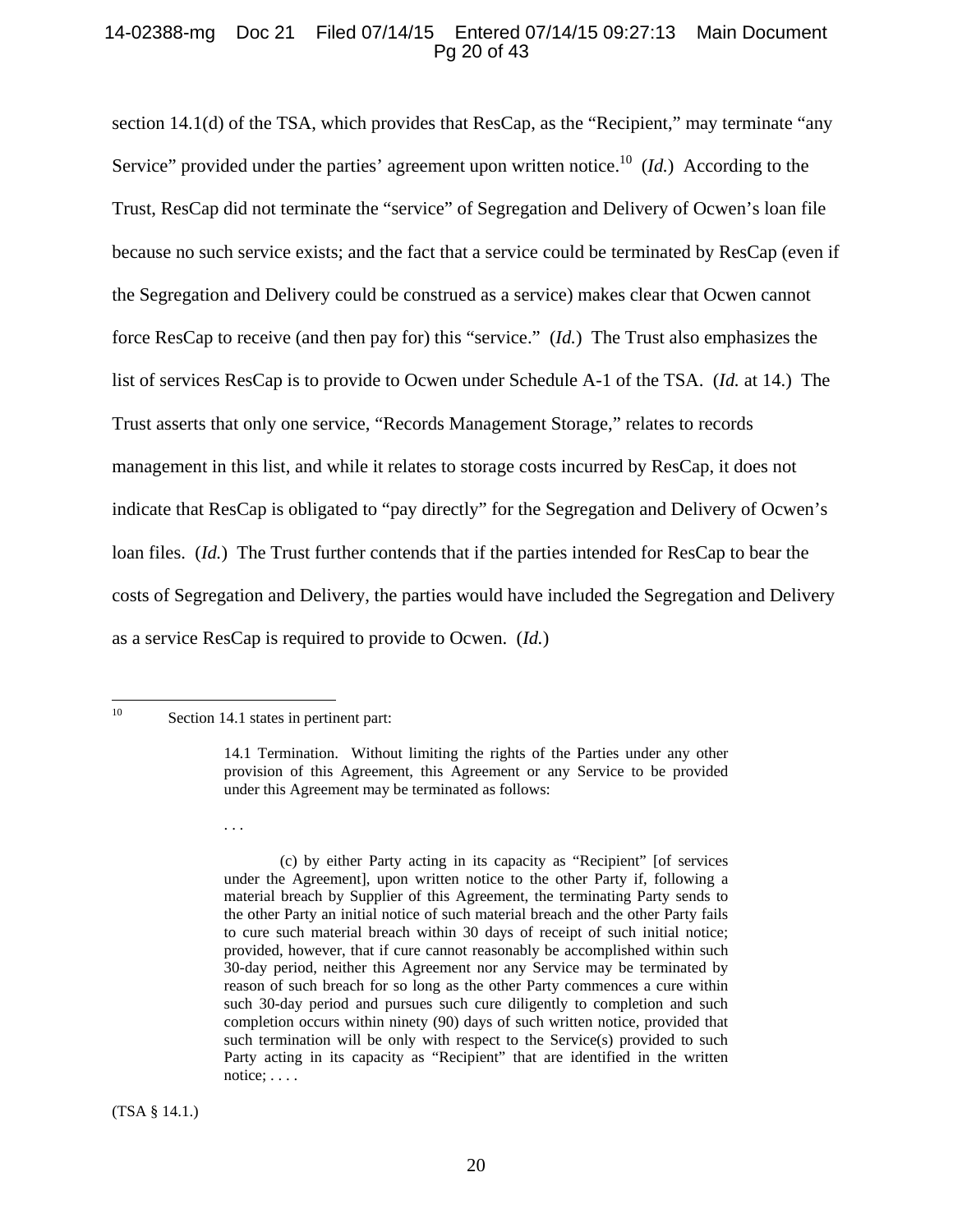## 14-02388-mg Doc 21 Filed 07/14/15 Entered 07/14/15 09:27:13 Main Document Pg 21 of 43

According to the Trust, even if the RM SOW applied to the parties' dispute, Ocwen cannot claim that ResCap or the Trust is obligated to pay for the loan file Segregation and Delivery because Ocwen has not satisfied its own conditions precedent. (*Id.* at 14–16.) The Trust contends that, at best, section V.1 of the RM SOW obligates ResCap and the Trust to pay for a vendor to Segregate and Deliver the loan files that Ocwen directs the Vendor to do within 18 months of the Effective Date of the Plan. (*Id.* at 14.) The Trust argues that the Effective Date was February 15, 2013, which is more than 18 months ago, and Ocwen still has yet to direct any vendor, whether it be one of the Vendors or not, to Segregate and Deliver the files. (*Id.*) The Trust asserts that ResCap and the Trust are therefore not obligated to pay Ocwen anything claimed in the Relevant Administrative Claim or the Complaint. (*Id.* at 14–15.) The Trust further argues that Ocwen's request in August 2013 was insufficient to satisfy this condition precedent and solely related to the Trailing Documents stored at Iron Mountain; Ocwen has not directed the Vendors to do anything with the entire loan files. (*Id.* at 15.) The Trust argues that in addition to Ocwen's failure to meet this condition precedent within the 18-month period demonstrating the insufficiency of Ocwen's Relevant Administrative Claim and Complaint, it evidences the lack of sincerity in Ocwen's purported belief that ResCap owes Ocwen money under these circumstances. (*Id.* at 15–16.)

The Trust also argues that Ocwen's declaratory judgment claim should be dismissed because it is identical to its breach of contract claim. (*Id.* at 8–9 n.5.)

#### **II. DISCUSSION**

#### **A. Summary Judgment Standard**

Rule 56(a) of the Federal Rules of Civil Procedure, made applicable by Federal Rule of Bankruptcy Procedure 7056, states that "[t]he court shall grant summary judgment if the movant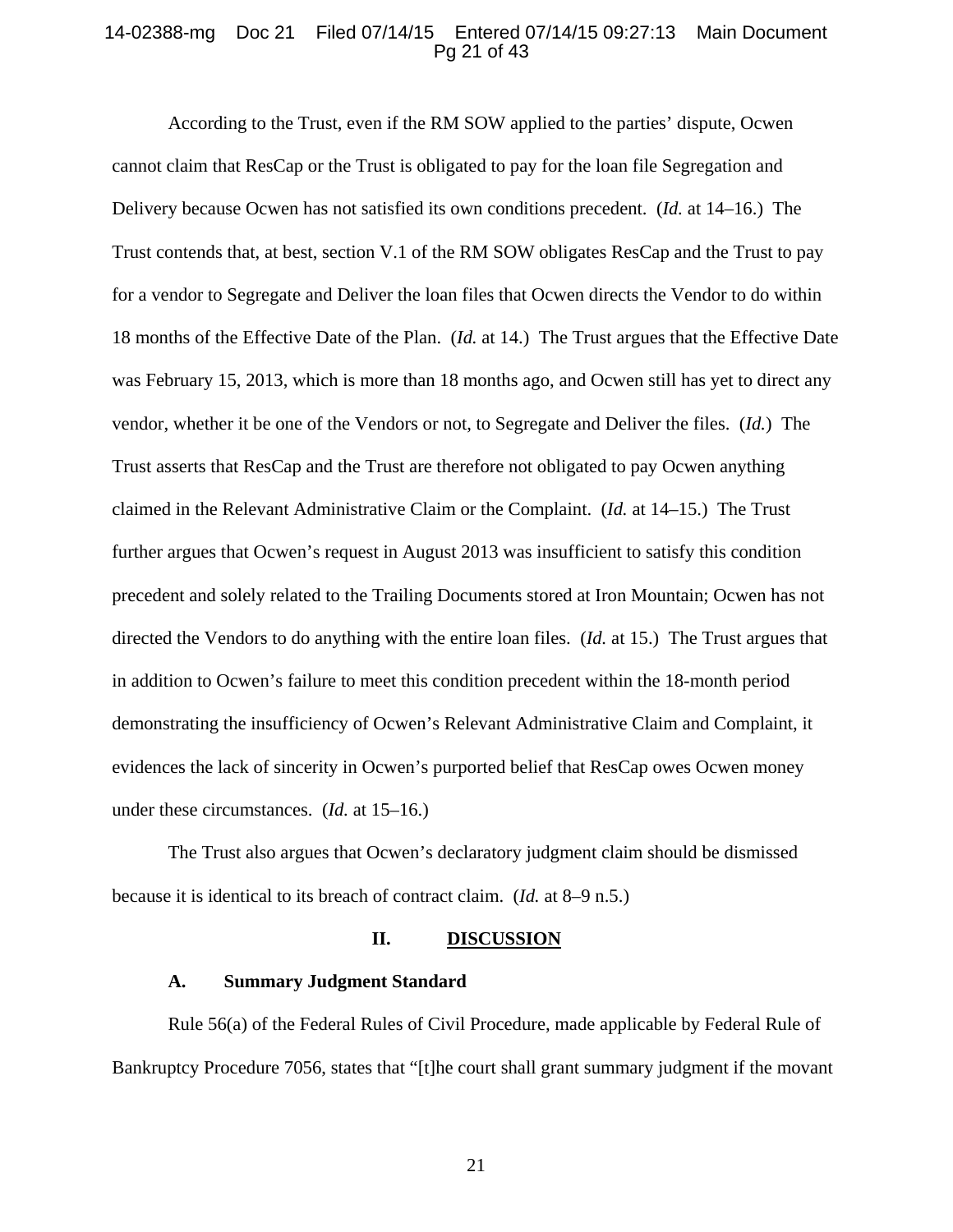## 14-02388-mg Doc 21 Filed 07/14/15 Entered 07/14/15 09:27:13 Main Document Pg 22 of 43

shows that there is no genuine dispute as to any material fact and the movant is entitled to judgment as a matter of law." FED. R. CIV. P. 56(a); FED. R. BANKR. P. 7056. To successfully assert that a fact is not in dispute or cannot be disputed, a movant must

> cit[e] to particular parts of materials in the record, including depositions, documents, electronically stored information, affidavits or declarations, stipulations (including those made for purposes of the motion only), admissions, interrogatory answers, or other materials; or show[] that the materials cited do not establish the absence or presence of a genuine dispute, or that an adverse party cannot produce admissible evidence to support the fact.

FED. R. CIV. P. 56(c)(1). "The party seeking summary judgment bears the burden of establishing that no genuine issue of material fact exists and that the undisputed facts establish [the movant's] right to judgment as a matter of law." *Rodriguez v. City of New York*, 72 F.3d 1051, 1060–61 (2d Cir. 1995); s*ee also McHale v. Boulder Capital LLC (In re 1031 Tax Grp., LLC)*, 439 B.R. 47, 58 (Bankr. S.D.N.Y. 2010). The Court may also grant some but not all of the relief requested in a summary judgment motion if it finds disputed issues of fact as to some of the issues presented. *See* FED. R. CIV. P. 56(g) ("If the court does not grant all the relief requested by the motion, it may enter an order stating any material fact—including an item of damages or other relief—that is not genuinely in dispute and treating the fact as established in the case."); *see also Chevron Corp. v. Donziger*, No. 11 Civ. 0691(LAK), 2013 WL 4482691, at \*2 n.17 (S.D.N.Y. Aug. 22, 2013) (citing FED. R. CIV. P. 56(g)); *Pensioenfonds Metaal en Techniek v. Strategic DSRG*, LLC, No. 09 Civ. 5644(RJS), 2011 WL 310327, at \*7 (S.D.N.Y. Jan. 24, 2011) (denying parties' motions for summary judgment, but entering order stating as a matter of law a material fact that is not genuinely in dispute (citing FED. R. CIV. P. 56(g))); *D'Iorio v. Winebrow, Inc.*, No. 12-cv-1205 (ADS)(ARL), --- F. Supp. 3d ---, 2014 WL 7335466, at \*19 (E.D.N.Y. Dec. 26, 2014) (citing *Nat'l Union Fire Ins. Co. v. Pittsburgh, PA v. Ready Pac Foods, Inc.*, 782 F. Supp.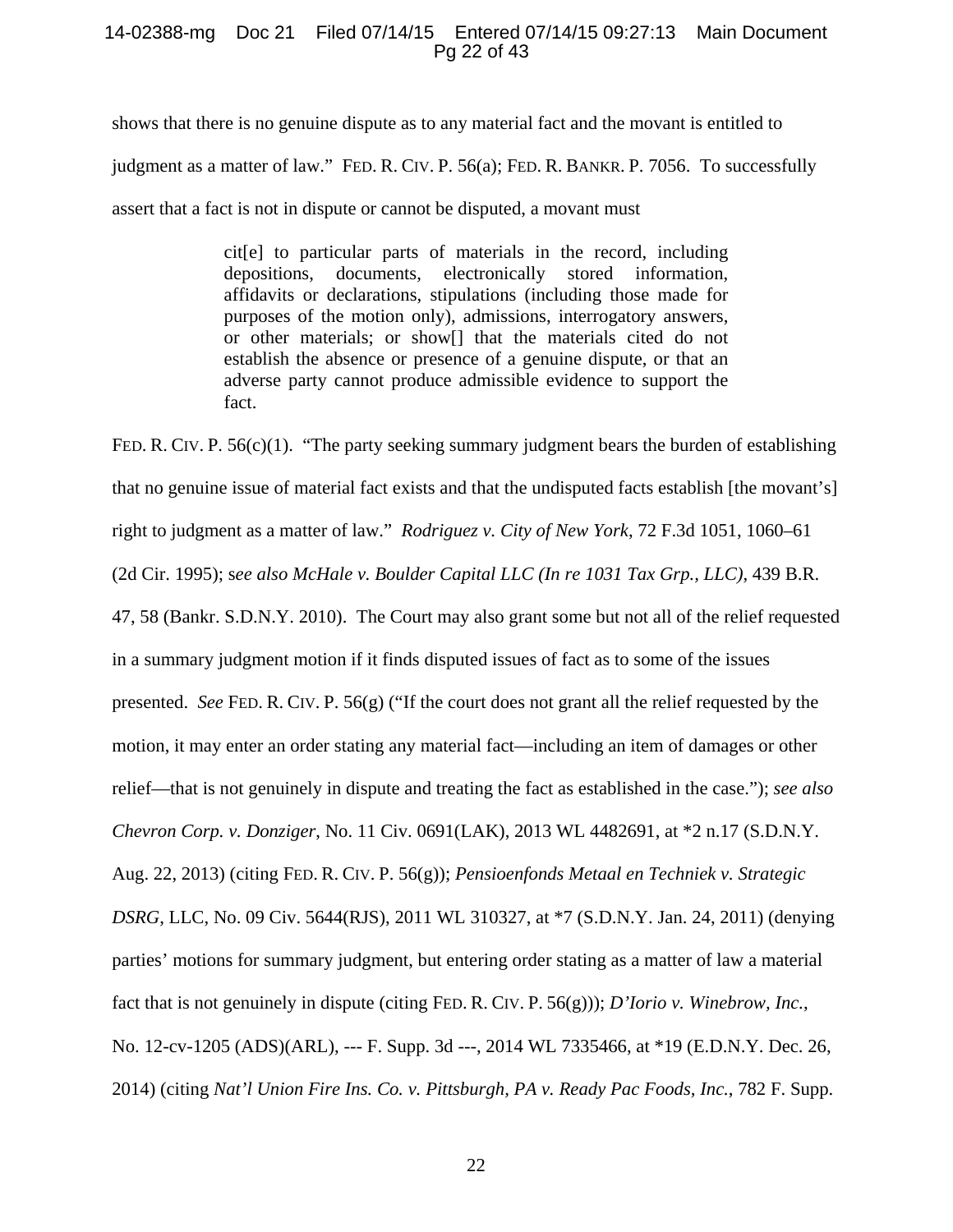## 14-02388-mg Doc 21 Filed 07/14/15 Entered 07/14/15 09:27:13 Main Document Pg 23 of 43

2d 1047, 1051 (C.D. Cal. 2011) ("Rule 56(g) allows a court to grant partial summary judgment, thereby reducing the number of facts at issue in a trial." (citation omitted))).

#### **B. Section V.1 of the RM SOW Governs the Parties' Dispute**

The threshold issue of the parties' cross-motions is which contract provision governs their dispute regarding the Segregation and Delivery of the Servicing Files.<sup>11</sup> Ocwen argues that section V.1 of the RM SOW controls and requires ResCap to bear the cost of the Segregation and Delivery (Plf.'s Motion at 6–11); the Trust asserts that section 3.04 of the STA controls and does not impose the cost of Segregation and Delivery upon ResCap (Def.'s Motion at 10–16).

Each of the parties' main arguments rests first on the notion that the parties' contracts should be read separately; the parties also, however, present alternative arguments based on the premise that the contracts are fully integrated and should be read together. "Generally, separate writings are construed as one agreement if they relate to the same subject matter and are executed simultaneously." *Commander Oil Corp. v. Advance Food Serv. Equip.*, 991 F.2d 49, 53 (2d Cir. 1993) (citing cases); *see also Polner v. Monchik Realty Co.*, 9 Misc. 3d 755, 760–61 (N.Y. Sup. Ct. 2005) ("These two documents were executed at substantially the same time by the same parties, concern the same subject matter, and refer to each other. Consequently, they were contemporaneous writings, forming part of the same transaction and their provisions must be read and interpreted together and harmonized."). Documents that are executed at different times, however, may still be construed as a single agreement, absent provisions in the contracts evincing a contrary intention, "if 'the parties assented to all the promises as a whole, so that there would have been no bargain whatever if any promise or set of promises had been stricken.'" *Commander Oil Corp.*, 991 F.2d at 53 (quoting 6 WILLISTON ON CONTRACTS § 863, at 275 (3d

 $11\,$ The parties do not dispute that New York law governs all of the parties' contracts. The Court accordingly applies New York law in its analysis of the parties' agreements.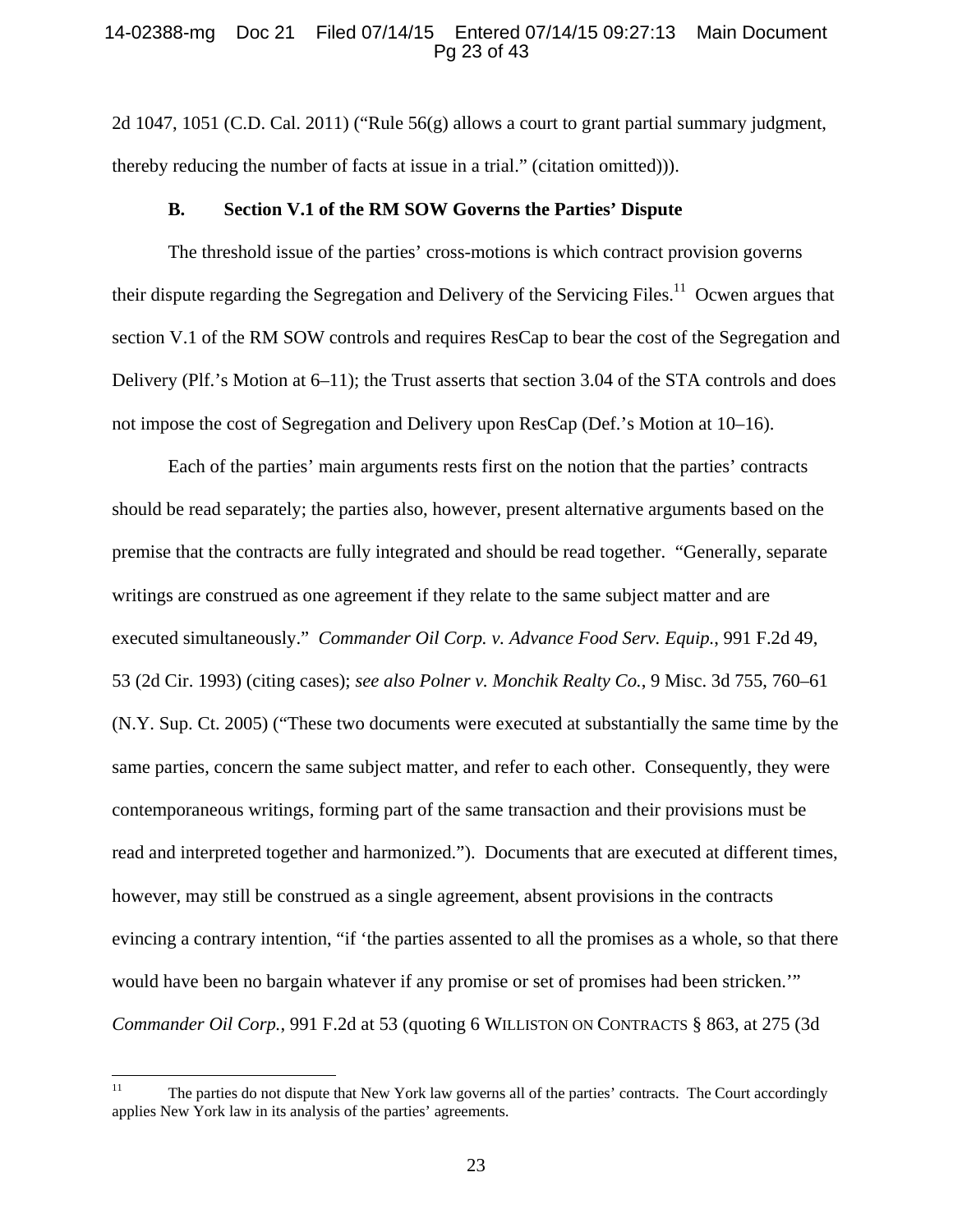## 14-02388-mg Doc 21 Filed 07/14/15 Entered 07/14/15 09:27:13 Main Document Pg 24 of 43

ed. 1970)). Moreover, New York law recognizes that if the separate contracts refer to one another, or one incorporates the other by reference, the parties would be bound by the promises in each of the contracts. *See Painewebber Inc. v. Bybyk*, 81 F.3d 1193, 1201 (2d Cir. 1996) ("Under New York law, 'a paper referred to in a written instrument and sufficiently described may be made a part of the instrument as if incorporated into the body of it.'" (citation omitted)).

The Court finds and concludes that the parties' four contracts (the APA, STA, TSA, and RM SOW) are fully integrated and should be read and interpreted together.

To begin with, the four contracts all relate to the sale of ResCap's servicing platform and mortgage servicing rights to Ocwen. The APA, as the parties agree, is the primary agreement governing the sale. (SUF  $\P$  11.) The STA sets forth "the specific terms upon which the transfer of mortgage loan servicing and master servicing with respect to the Servicing Agreements shall be effected." (STA Preamble.) The TSA provides for the exchange of "certain transition services" between the parties that are to be rendered "in connection with the transactions contemplated by the APA" (TSA Preamble), and the RM SOW is meant "to detail the deliverables and/or services to be performed in accordance with the terms and conditions of the [TSA]" (RM SOW Preamble).

Moreover, the contracts refer to one another. The APA specifically refers to the STA and TSA by: (1) defining them as "Ancillary Agreements" (APA § 2.10); and (2) contemplating the future negotiation of the STA and TSA and their purposes (*id.* § 6.20 (stating that the parties will negotiate in good faith the TSA); *id.* § 9.1 (stating that the parties will negotiate in good faith the STA)). The STA refers to the APA on multiple occasions, indicating that the STA is to be effected in accordance with the terms of the APA. (*See, e.g.*, STA Preamble, §§ 2.01, 3.01, 3.04, 3.20, 5.03.) The TSA similarly references the APA. (*See, e.g.*, TSA Preamble, §§ 5.4, 8.1, 9.1.)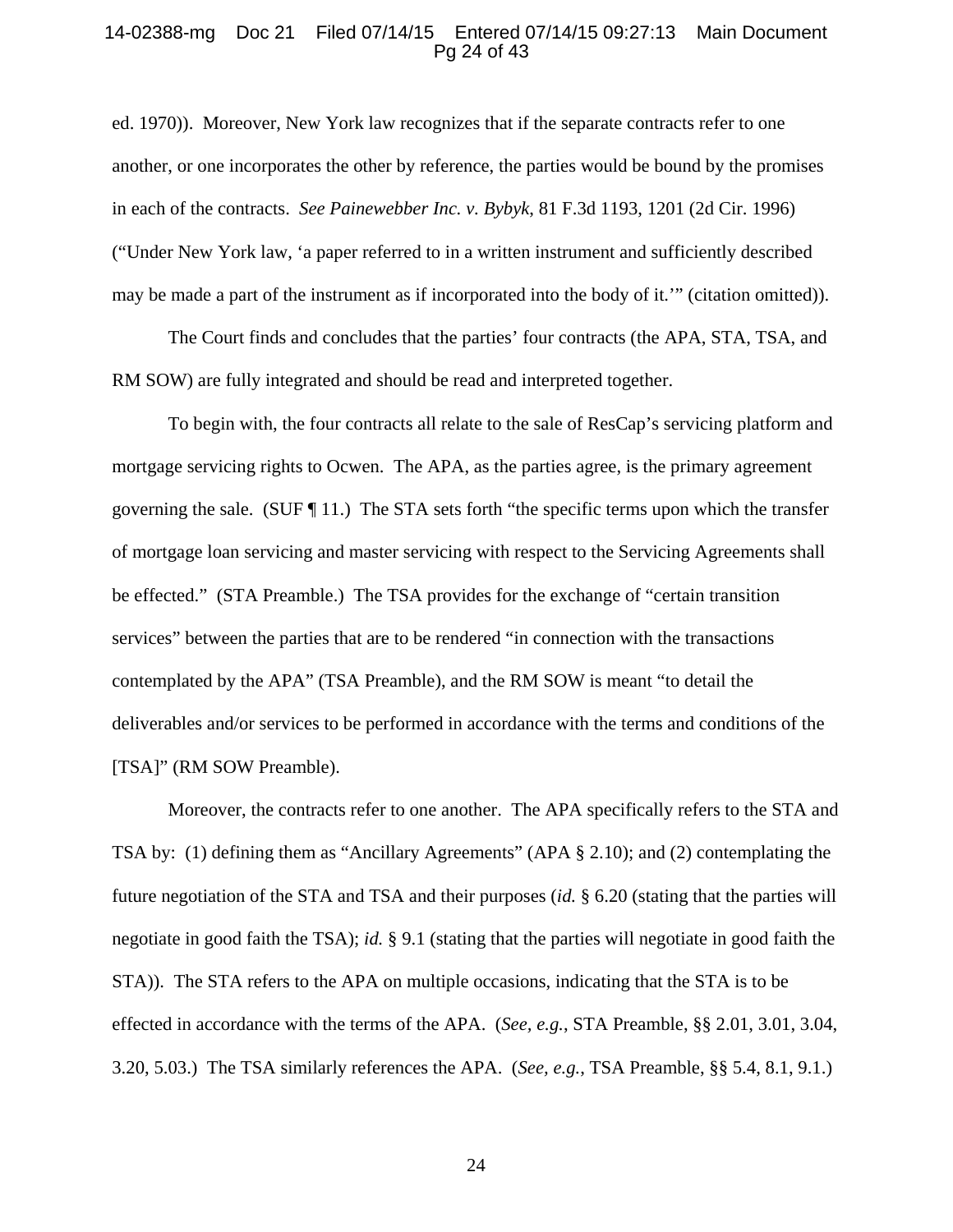## 14-02388-mg Doc 21 Filed 07/14/15 Entered 07/14/15 09:27:13 Main Document Pg 25 of 43

The TSA also specifically refers to the RM SOW, incorporating its terms by reference. (*See id.* Preamble, § 15.4, Sch. A-1, A-2.) Further, the APA specifically states that the APA "together with the Ancillary Agreements [i.e., the STA and TSA], constitutes the entire agreement between the parties."  $(APA \S 12.4.)$ 

The Trust places too much emphasis on the fact that the APA was executed first, the RM SOW second, and the TSA and STA contemporaneously, but last. (*See* Def.'s Motion at 12–13.) The agreements together encompass the entire transaction of the sale from ResCap to Ocwen, refer to one another, and should therefore be read together. *See Commander Oil Corp.*, 991 F.2d at 53.

The Trust also places too much emphasis on the fact that the STA contains a merger clause stating that the STA "supersedes all prior agreements [i.e., the RM SOW] and understandings (other than the APA) . . . .<sup>12</sup> (STA ¶ 5.03; *see also* Def.'s Motion at 12–13.) In doing so, the Trust ignores the similar merger clauses in the APA and TSA, which weaken the Trust's argument.<sup>13</sup> Although New York law "gives full effect to merger clauses" and

<sup>13</sup> The APA states:

(APA § 12.4.)

The TSA states:

 $12$ 12 *See* STA § 5.03 ("This Agreement, including the Exhibits and Schedules hereto and the documents and other writings referred to herein or therein or delivered pursuant hereto, together with the APA contains the entire agreement and understanding of the Parties with respect to its subject matter. There are no restrictions, agreements, promises, warranties, covenants or undertakings between the Parties other than those expressly set forth herein or therein. This Agreement supersedes all prior agreements and understandings (other than the APA) among the Parties, both written and oral, with respect to its subject matter.").

This Agreement, together with the Ancillary Agreements, constitutes the entire agreement between the parties with respect to the subject matter hereof and supersedes all prior agreements and understandings, both oral and written, between the parties with respect to the subject matter hereof.

This Agreement, including the Schedules hereto, which are each hereby incorporated herein and made a part hereof, contains the entire agreement between the Parties with respect to the subject matter hereof. While purchase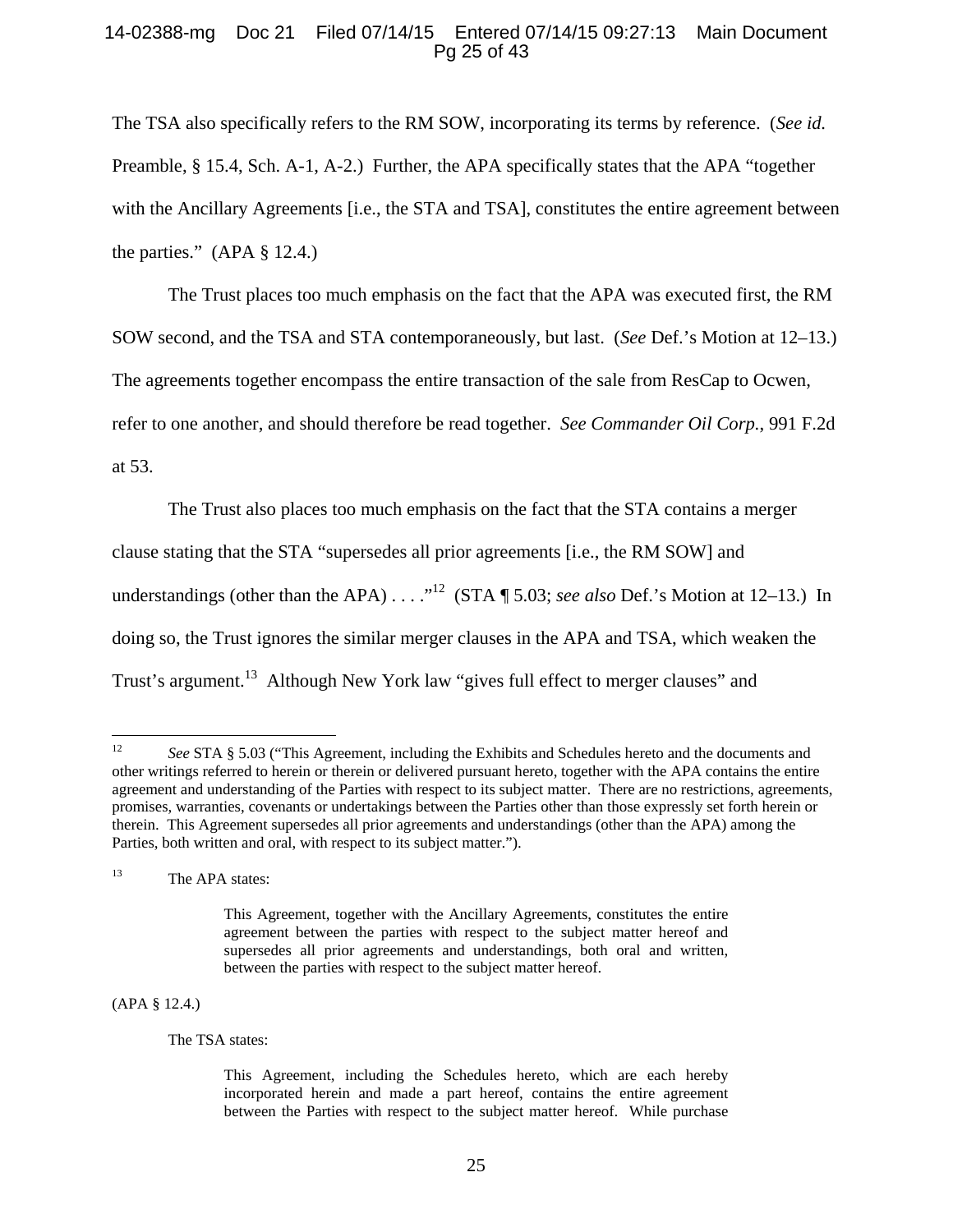## 14-02388-mg Doc 21 Filed 07/14/15 Entered 07/14/15 09:27:13 Main Document Pg 26 of 43

extinguishes a previous agreement if the merger clause expressly states that the new (or later dated) agreement supersedes the previous agreement, *Roberts v. Edith Roman Holdings*, No. 10 Civ. 4457 (LAP), 2011 WL 2078223, at \*3 (S.D.N.Y. May 19, 2011), a merger clause may be overcome when the contracts are executed by the same parties and for the same purpose and the parties' intent would be "promote[d]" rather than "undermine[d]," *see VoiceAge Corp. v. RealNetworks, Inc.*, 926 F. Supp. 2d 524, 530 (S.D.N.Y. 2013). The parties' initial APA indicates the parties' intent to incorporate all of the "Ancillary Agreements," which include the TSA and STA, as part of the parties' "entire agreement." (APA § 12.4.) Further, the STA and TSA expressly state that each of these agreements is to be effected in accordance with the terms of the APA. (*See, e.g.*, STA Preamble, §§ 2.01, 3.01, 3.04, 3.20, 5.03; TSA Preamble, §§ 5.4, 8.1, 9.1.) Additionally, the STA, which the Trust attempts to carve out and away from the other agreements, expressly provides that the APA should control over the terms of the STA if the two agreements conflict—even though the STA was executed subsequently. (STA § 2.01 ("In the event of any conflict between the terms of this Agreement and the terms of the APA, the terms of the APA shall control.").) As such, the contracts should be read together as one single agreement.

 Turning now to the substance of the parties' agreement, the interpretation of a contract is a question of law that may be properly decided on a motion for summary judgment, provided the language of the contract at issue is clear, not ambiguous. *See Painewebber Inc.*, 81 F.3d at 1199 ("[W]here the intent of the parties can be determined from the face of the agreement,

(TSA § 15.4.)

orders, invoices or similar routine documents may be used to implement or administer provisions of this Agreement, any provisions of such documents that add to, vary, modify or are at conflict with the provisions of this Agreement will be deemed deleted and will have no force or effect on either Party's rights or obligations.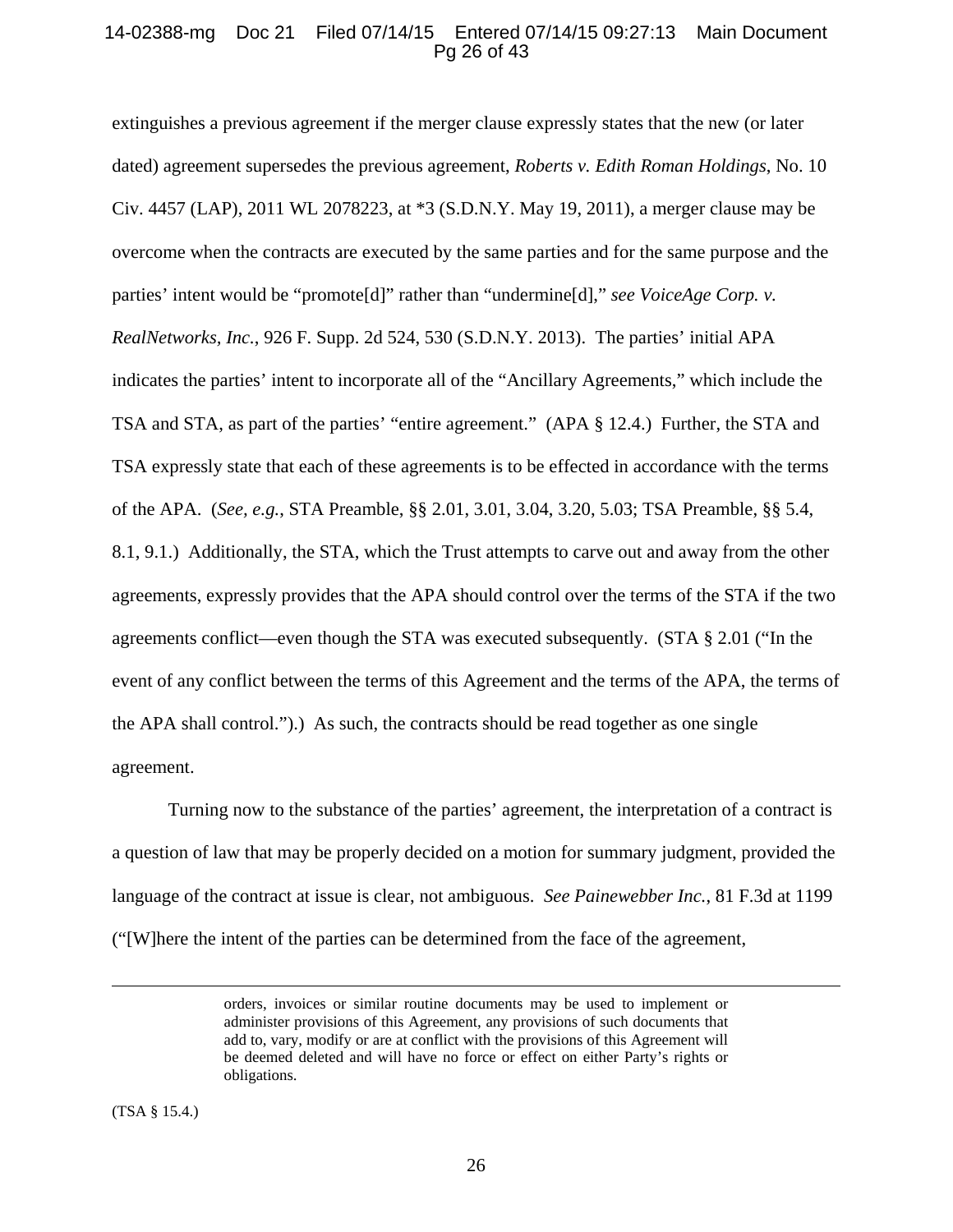## 14-02388-mg Doc 21 Filed 07/14/15 Entered 07/14/15 09:27:13 Main Document Pg 27 of 43

interpretation is a matter of law, and a claim turning on that interpretation may thus be determined by summary judgment or by dismissal." (citation and internal quotation marks omitted)); *Bank of N.Y. Mellon Tr. Co., Nat'l Assoc. v. Solstice ABS CBO II, Ltd.*, 910 F. Supp. 2d 629, 641 (S.D.N.Y. 2012) ("Under New York law, the initial interpretation of a contract is a matter of law for the court to decide. Included in this initial interpretation is the threshold question of whether the terms of the contract are ambiguous." (citation and internal quotation marks omitted)); *Roberts*, 2011 WL 2078223, at  $*2$  ("In a contract dispute, summary judgment is appropriate only if the language of the contract is unambiguous."); *In re Aerovias Nacionales de Colom., S.A. Aviance*, 323 B.R. 879, 887 (Bankr. S.D.N.Y. 2005) ("Whether a contract is clear or ambiguous is to be decided by the court as a matter of law, and the Court determines that it can make this finding on the present record."); *U.S. Bank Tr. Nat'l Ass'n v. Am. Airlines, Inc. (In re AMR Corp.)*, 485 B.R. 279, 289 (Bankr. S.D.N.Y. 2013) ("Whether or not a writing is ambiguous is a question of law to be resolved by the courts . . . ." (citation and internal quotation marks omitted)). "Contract language is not ambiguous if it has a definite and precise meaning . . . concerning which there is no reasonable basis for a difference of opinion." *Bank of N.Y. Mellon Tr.*, 910 F. Supp. 2d at 642 (citation and internal quotation marks omitted). By contrast, contract language is ambiguous "if it is reasonably susceptible to more than one meaning." *Id.* (citation omitted); *see also Commander Oil Corp.*, 991 F.2d at 51–52 ("We have described such an ambiguity as the absence of a definite and precise meaning, unattended by danger of misconception in the purport of the contract itself, and concerning which there is no reasonable basis for a difference of opinion." (citation and internal quotation marks omitted)).

Under New York law, a court interpreting a contract "is required to discern the intent of the parties, to the extent that the parties memorialized what they intended, by what they wrote."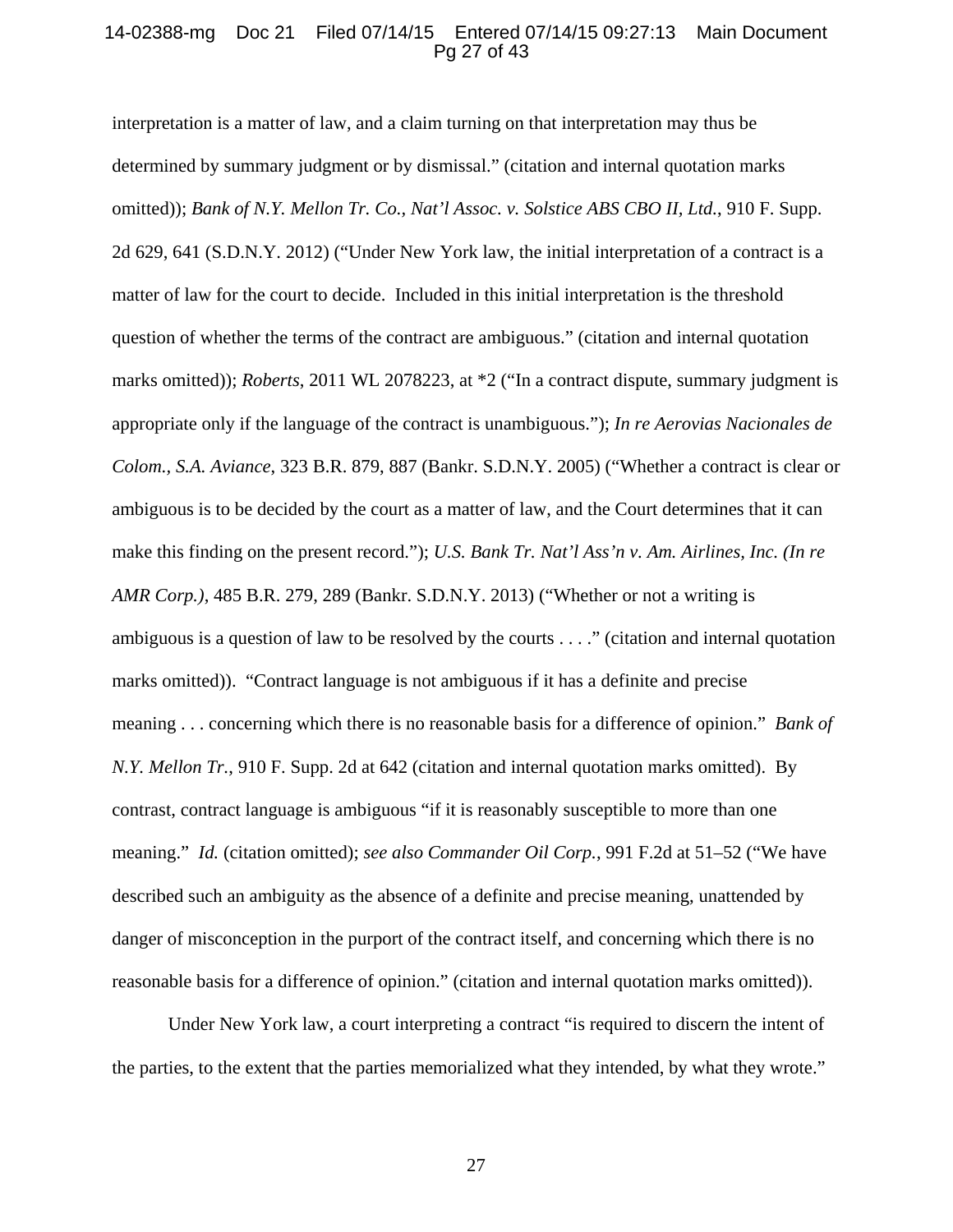## 14-02388-mg Doc 21 Filed 07/14/15 Entered 07/14/15 09:27:13 Main Document Pg 28 of 43

*In re Aerovias Nacionales de Colom.*, 323 B.R. at 887 (citation and internal quotation marks omitted). When the language of the contract is clear, "the intent of the parties must be gleaned from within the four corners of the instruments, and not from extrinsic evidence," *id.* (citation and internal quotation marks omitted), and the contract "must be enforced according to the plain meaning of its terms," *Fitzpatrick v. Animal Care Hosp., PLLC*, 104 A.D.3d 1078, 1080 (N.Y. App. Div. 2013) (citation and internal quotations omitted). It is also crucial that the contract "be read to give effect to all its provisions and to render them consistent with each other." *In re Aerovia Nacionales de Colom.*, 323 B.R. at 888; *see also Painewebber Inc.*, 81 F.2d at 1199 ("New York follows the common law rule that, [i]n interpreting a contract, the intent of the parties governs, and therefore [a] contract should be construed so as to give full meaning and effect to all of its provisions." (citation and internal quotation marks omitted)); *Bank of N.Y. Mellon Tr.*, 910 F. Supp. 2d at 648–49 ("In interpreting a contract under New York law, words and phrases . . . should be given their plain meaning, and the contract should be construed so as to give full meaning and effect to all of its provisions. [A]n interpretation of a contract that has the effect of rendering at least one clause superfluous or meaningless . . . is not preferred and will be avoided if possible." (citations and internal quotation marks omitted)); *Muzak Corp. v. Hotel Taft Corp.*, 1 N.Y.2d 42, 47 (1956) ("The rules of construction of contracts require us to adopt an interpretation which gives meaning to every provision of a contract or, in the negative, no provision of a contract should be left without force and effect."); *Givati v. Air Techniques, Inc.*, 104 A.D.3d 644, 646 (N.Y. App. Div. 2013) ("[A] court should seek an interpretation which fulfills the parties' reasonable expectations and which gives all parts of the contract full force and effect."). Moreover, "specific terms in a contract will override the general," including when the specific and general provisions appear to conflict. *Baeshen v. Arcapita Bank B.S.C.(c) (In re*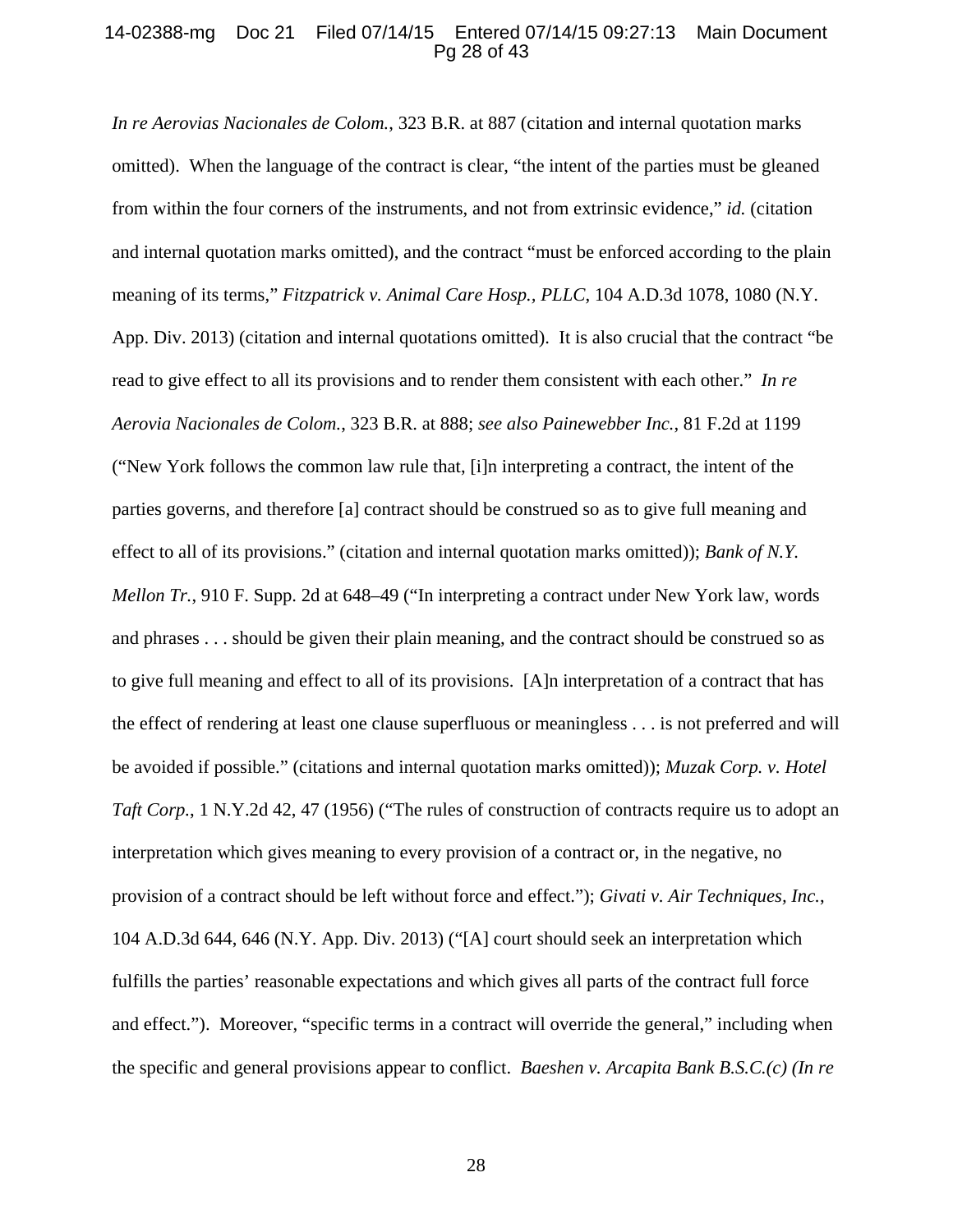## 14-02388-mg Doc 21 Filed 07/14/15 Entered 07/14/15 09:27:13 Main Document Pg 29 of 43

*Arcapita Bank B.S.C.(c))*, 520 B.R. 15, 26 (Bankr. S.D.N.Y. 2014) (citations omitted); *Muzak Corp.*, 1 N.Y.2d at 47 ("Even if there was an inconsistency between a specific provision and a general provision of a contract (we find none), the specific provision controls."); *see also Isaacs v. Westchester Wood Works, Inc.*, 278 A.D.2d 184, 185 (N.Y. App. Div. 2000) ("Moreover, the *ejusdem generis* principle of contract interpretation here gives precedence to the specific clause for arbitration rather than the general clause for the exclusive jurisdiction of the courts . . . .").

Interpreting the parties' four contracts together, the Court finds and concludes that the contract language is sufficiently clear to hold, as a matter of law, that section V.1 of the RM SOW governs the parties' dispute regarding who bears the cost of the Segregation and Delivery of the Servicing Files.

*First*, looking at the plain meaning of the terms of section V.1 of the RM SOW and section 3.04 of the STA, section V.1 more specifically addresses Segregation and Delivery costs and therefore trumps section 3.04's more general terms. The RM SOW "sets forth each Party's responsibilities with respect to Records Management Services to be provided by Ocwen as Supplier, to or on behalf of the Recipients," which includes the "managling of vendors who support outsourcing of scanning, storage and delivery of the note, mortgage title policy, assignments and modification agreements in connection with Records Services." (RM SOW §§ I, I.F; *see also id.* § II.C (stating that the RM SOW also applies to "[m]anagement of physical and electronic document storage, retention, and destruction," as it relates to records services).) Consistent with this purpose, Schedule A-1 to the TSA indicates that the "Records Management Storage," to the extent ResCap owes the service to Ocwen (*compare id.* Sch. A-1, *with id.* Sch.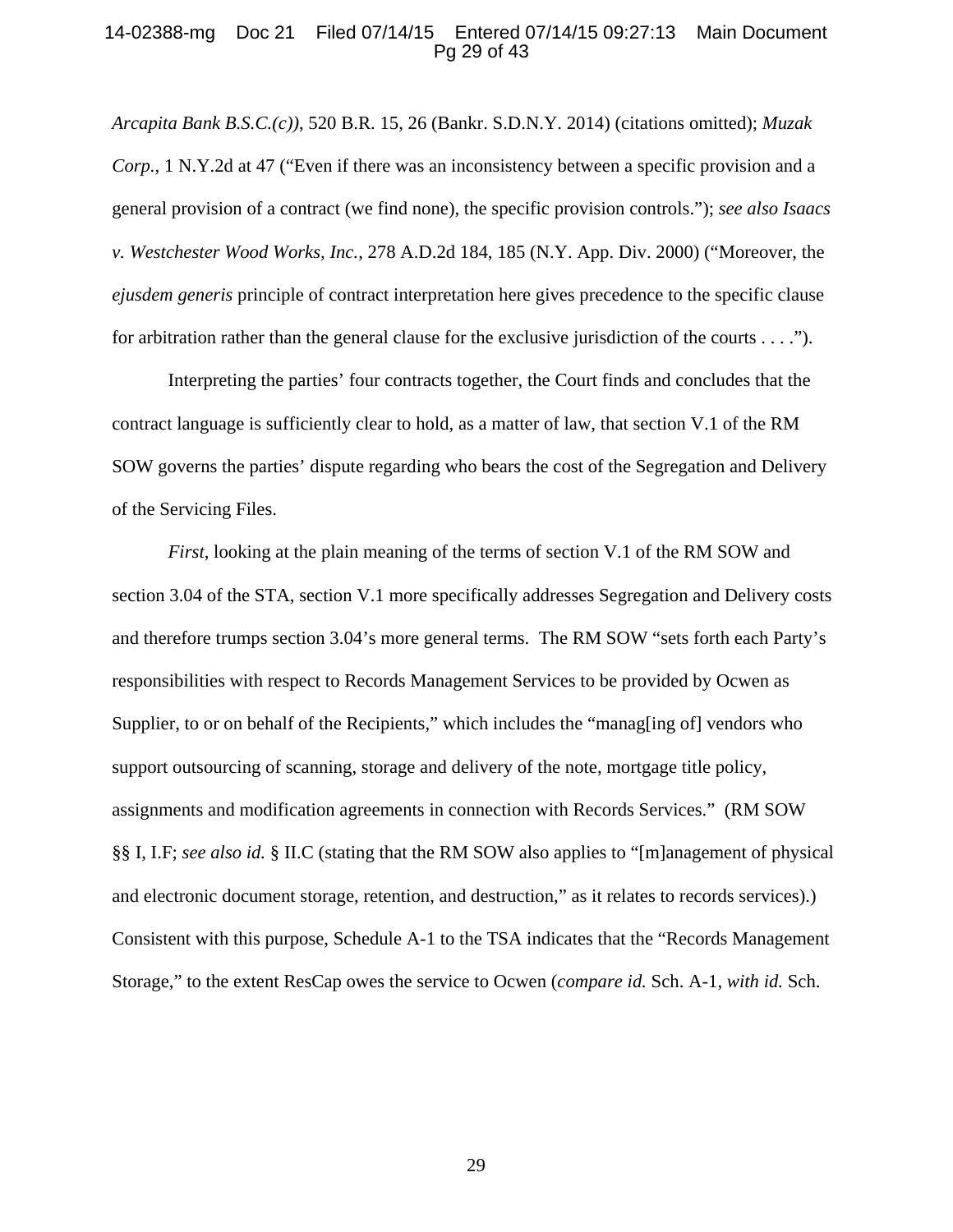## 14-02388-mg Doc 21 Filed 07/14/15 Entered 07/14/15 09:27:13 Main Document Pg 30 of 43

A-2), "represent[s] storage costs reimbursement related to the" RM SOW (*id.* Sch. A-1).<sup>14</sup>

Further in accordance with the purpose of the parties' agreement, section V.1 specifically states:

Within 18 months after the Effective Date, Ocwen shall, at ResCap's cost, direct the appropriate third-party vendor to segregate, remove, repackage and relocate those records belonging to Ocwen from all other records at such record retention site.

(*Id.* § V.1.) This language is clear and unambiguous and imposes the costs of Segregation and

Delivery, which is inherently related to "Records Management Storage," on ResCap.

By contrast, the STA, to which the Trust points and concedes, merely "provides for the

transfer of mortgage loan servicing and master servicing under the Servicing Agreements from

[ResCap] to [Ocwen] . . . ." (STA § 2.01; *see also* Def.'s Motion at 10.) The STA's reference to

the "transfer" of loan servicing from ResCap to Ocwen is not as specific as the "Records

Management Storage," nor the Segregation and Delivery, addressed by the RM SOW. The Trust

hones in on the following two excerpts of section 3.04, arguing that this language governs the

parties' dispute:

To the extent such Servicing Loan Files are physically located with a vendor utilized by both Sellers and Purchaser [i.e. Iron Mountain], transfer of possession of the Servicing Loan Files will be effected by the vendor reflecting its possession of such files for the account of Purchaser on its records.

[¶] To the extent such Servicing Loan Files are physically located with a vendor of Sellers not utilized by Purchaser as of the Servicing Transfer Date [i.e. Kenwood], transfer of possession of the Servicing Loan Files will be effected by (i) Purchaser's accession to a contractual relationship with the vendor as a result of Purchaser's assumption of Sellers' agreement(s) with the vendor pursuant to the APA, (ii) Purchaser's entering into a separate

 $14<sup>1</sup>$ The Trust's argument that the RM SOW only contemplates services to be rendered by Ocwen to or on behalf of ResCap is unpersuasive. While the RM SOW's preamble does indicate that the services are to be rendered by Ocwen, the rest of the RM SOW in conjunction with the TSA and its Schedules clearly contemplate obligations on the part of each of the parties. Furthermore, section V.1 provides that "Ocwen shall . . . direct . . ."; thus Ocwen, as "supplier," was required to direct the vendor to segregate, etc., the files. (*See* RM SOW § V.1.) That section provides that the "recipient," ResCap or the Trust, was to pay for the services.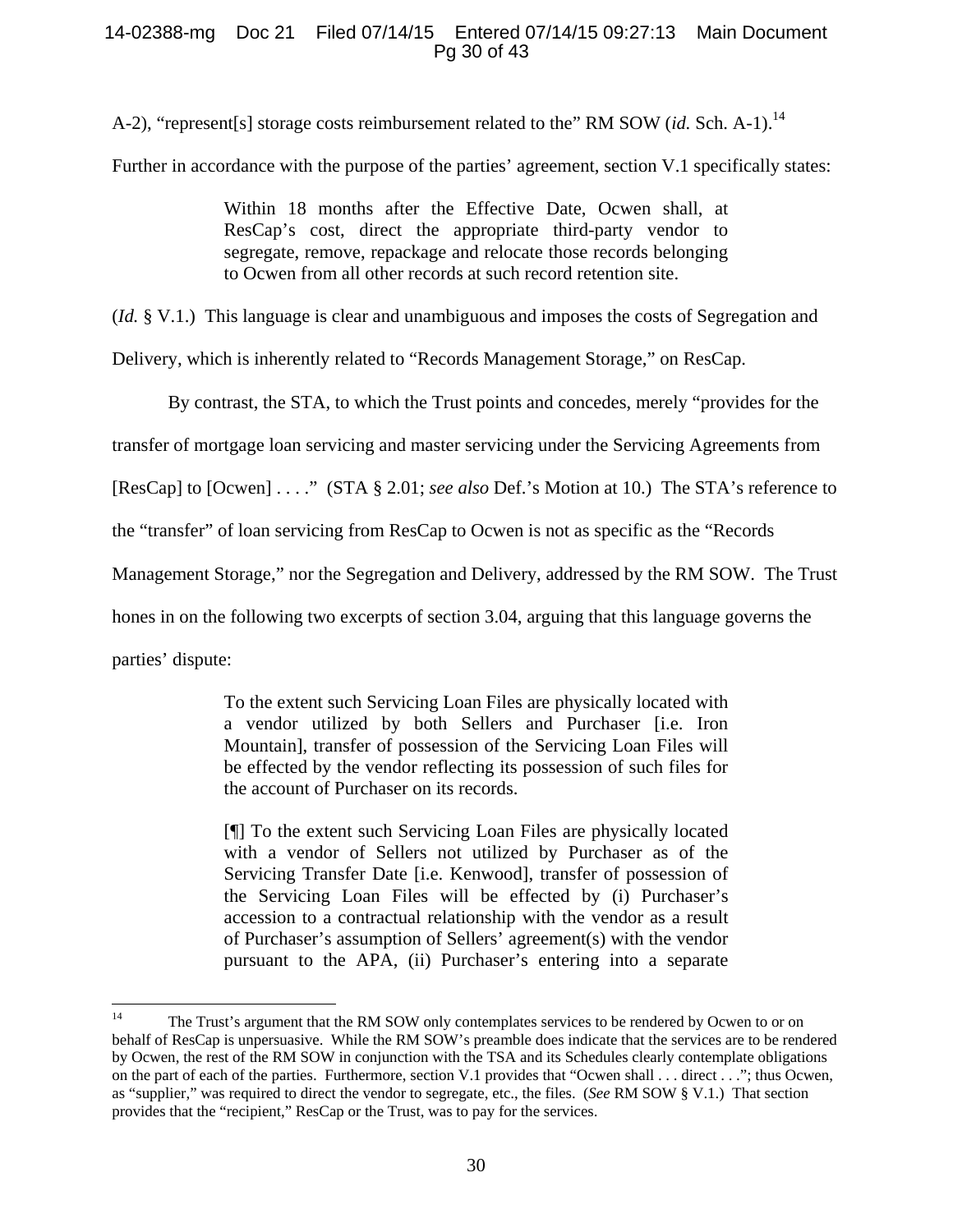## 14-02388-mg Doc 21 Filed 07/14/15 Entered 07/14/15 09:27:13 Main Document Pg 31 of 43

agreement with the vendor, to the extent that Purchaser is assuming such contract or entering into such separate agreement, or (ii) Sellers' contractual granting of access to any constructive possession by Purchaser of such Servicing Loan Files.

(*Id.* § 3.04.) The Trust asserts that for those records stored with Iron Mountain, the "transfer of possession" of the Servicing Files was to be "effected by the vendor" and therefore the costs should not be read to be borne by ResCap. (Def.'s Motion at 11.) The Trust similarly argues that for those records stored with Kenwood, the "transfer of possession" of the Servicing Files took place through Ocwen's assumption of ResCap's contract with Kenwood, again meaning that any associated costs would not be borne by ResCap. (*Id.*) These arguments are unpersuasive.

That the transfer of possession of the Servicing Files was to be effected by a vendor and/or through the assumption of a contract says nothing about who bears the costs thereafter relating to the continued storage and potential future Segregation and Delivery of the Servicing Files. A purchaser of servicing rights may well be satisfied leaving its files in storage with a vendor. Ocwen and ResCap both stored loan files at Iron Mountain before Ocwen's purchase of ResCap's loan servicing platform and servicing rights. Nothing in any of the agreements between the parties required Ocwen to seek to move the files; nothing required that they be kept at Iron Mountain. Rather, the RM SOW gave Ocwen 18 months to direct a vendor to Segregate and Deliver the Servicing Files at ResCap's expense.<sup>15</sup> The Trust's argument erroneously equates the transfer of "possession" of the Servicing Files, with the later management of such "possession." Of course, Ocwen had to have possession of the loan Servicing Files—wherever

 $15<sup>15</sup>$ 15 Within that time frame, Ocwen directed Iron Mountain to do so with respect to the so-called Trailing Documents; the Trust thereafter "'formally requested' that Iron Mountain immediately stop any work . . . under the Iron Mountain SOW." (SUF ¶¶ 20, 21.)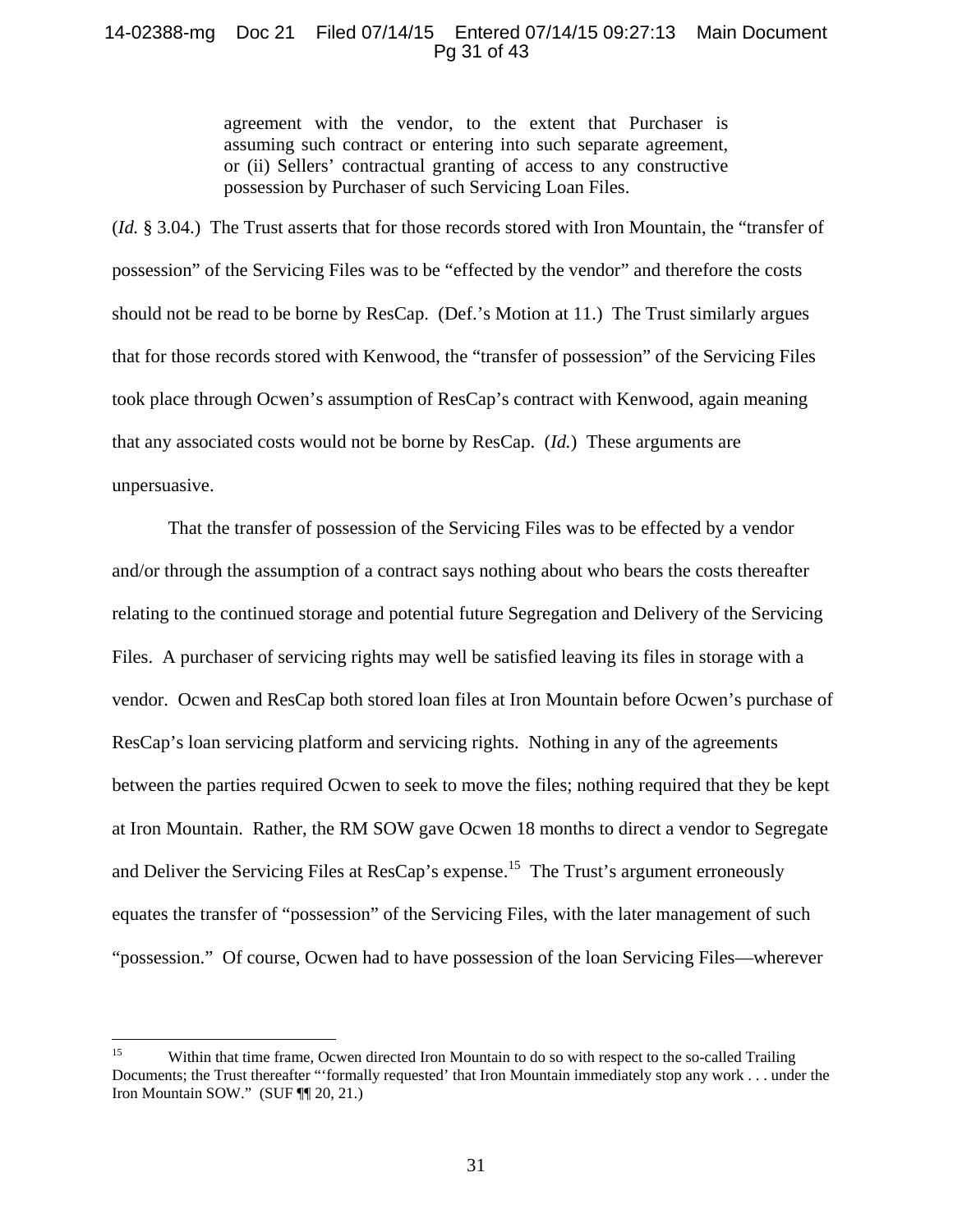## 14-02388-mg Doc 21 Filed 07/14/15 Entered 07/14/15 09:27:13 Main Document Pg 32 of 43

they were stored—if Ocwen was going to service the loans.<sup>16</sup> Ocwen bought and paid for the servicing rights; the prompt "transfer of possession" gave Ocwen the unquestioned right to access the Servicing Files for the going concern business it paid billions of dollars to acquire.

Moreover, section 3.04 of the STA is silent (not inconsistent) about whether Ocwen can direct a vendor to Segregate and Deliver the Servicing Files, and more importantly, who pays for those services if a timely direction is given. (STA  $\S$  3.04.) Section V.1 of the RM SOW addresses those issues. (RM SOW  $\S$  V.1.) To the extent the Trust relies on the STA's crossreferences to provisions in the APA governing certain costs, the costs relevant to those APA provisions do not relate to the storage or Segregation and Delivery costs contemplated specifically in the RM SOW. For example, the STA states in section 3.02:

> Except as otherwise provided herein, the costs and expenses of transferring the Purchased Mortgage Servicing to [Ocwen] shall be allocated among, and borne by, the Parties in accordance with Sections 9.2, 6.24 and 6.25 of the APA.

(*Id.* § 3.20.) Section 9.2 of the APA provides that ResCap, "on the one hand, and [Ocwen], on the other hand, shall each be responsible for 50% of all costs and expenses of transferring the Purchased Mortgage Servicing to Purchaser" and then provides a non-exhaustive list of such "costs and expenses," none of which relate to storage or the Segregation and Delivery. (APA § 9.2.) Section 6.24 of the APA addresses the preparation, to be done "[p]rior to Closing," "for the potential transfer" of "[c]ertain Purchased Mortgage Servicing," which should be complete on the "Closing Date or as soon thereafter as reasonably possible." (*Id.* § 6.24.) This section

 $16\,$ 16 "Possession" of loan files is potentially important to the loan servicer and borrowers. For example, possession of a promissory note endorsed in blank is generally sufficient to provide a loan servicer with standing to foreclose. *See In re Idicula*, 484 B.R. 284, 288 (Bankr. S.D.N.Y. 2013). "Possession" of the loan servicing files is also important for borrowers engaged in litigation with the loan servicer. *See In re Lozano*, 392 B.R. 48 (Bankr. S.D.N.Y. 2008).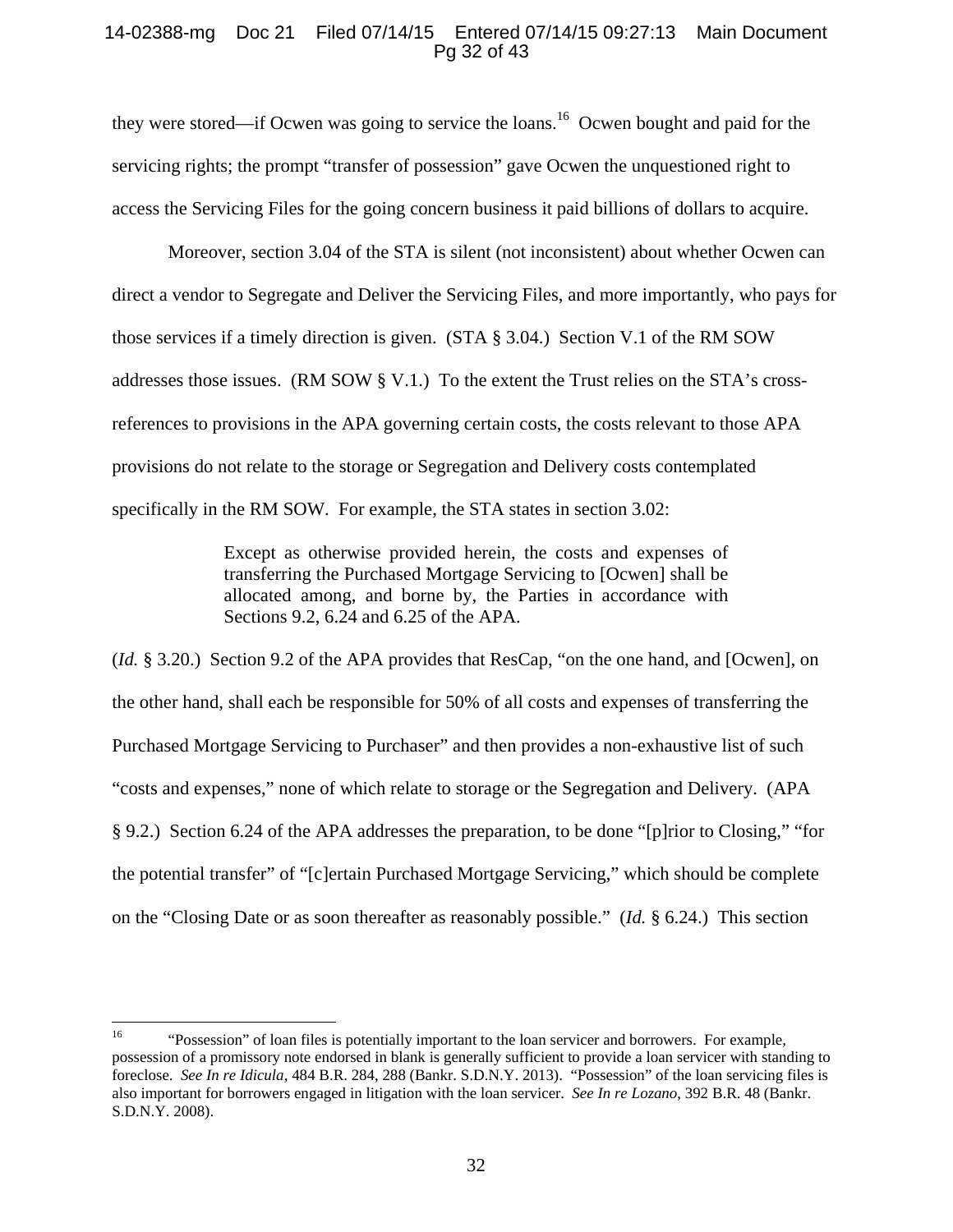## 14-02388-mg Doc 21 Filed 07/14/15 Entered 07/14/15 09:27:13 Main Document Pg 33 of 43

further states that "any third party fees, costs and expenses incurred by [Ocwen] shall be paid by [ResCap] . . . ." (*Id.*) Section 6.25 provides for the "Purchaser Payment Cap" indicating that

> the aggregate amount that [Ocwen] shall be liable for under the Purchaser Payable Cure Amount, the Transfer Taxes under Section 6.9, the transfer costs under Section 9.2 (except to the extent paid for by [Ocwen] pursuant to section 6.24) and any other Section specifically referencing the Purchaser Payable Cure Amount shall not aggregate exceed \$10,000,000 . . . .

(*Id.* § 6.25 (emphasis in original).) Not one of these provisions discusses the storage or Segregation and Delivery of the Servicing Files.

*Second*, holding that section V.1 of the RM SOW governs this dispute prevents another provision within the parties' agreement from being rendered superfluous or meaningless; each provision, including section 3.04 of the STA, retains its "full force and effect." *Givati*, 104 A.D.3d at 646. If section 3.04 were to govern this dispute, the Trust concedes that it would necessarily render section V.1 of the RM SOW meaningless. More specifically, if section 3.04 governs Segregation and Delivery, the express terms of section V.1 of the RM SOW could not co-exist and impose the costs upon ResCap—section V.1 would be lost.<sup>17</sup> By contrast, with section V.1 of the RM SOW in control of the parties' dispute, section V.1 governs Segregation and Delivery costs, while the more general section 3.04 of the STA and the provisions of the APA emphasized by the Trust still govern the "transfer of possession" and its related costs.

*Third*, the effect of section V.1 of the RM SOW is not inconsistent, but rather "harmonious" with section 3.04. *See In re AMR Corp*., 485 B.R. at 303 ("New York law provides that a court should construe a contract in a way that reasonably harmonizes its provisions and avoids inconsistencies." (citations omitted)); *see also Kinek v. Paramount* 

 $17\,$ 17 The Trust argues that the merger clause of the STA extinguishes the RM SOW as the STA was executed later, but as discussed above, the agreements should be considered fully integrated making the Trust's argument on this score inapplicable. (*See* Def.'s Motion at 11.)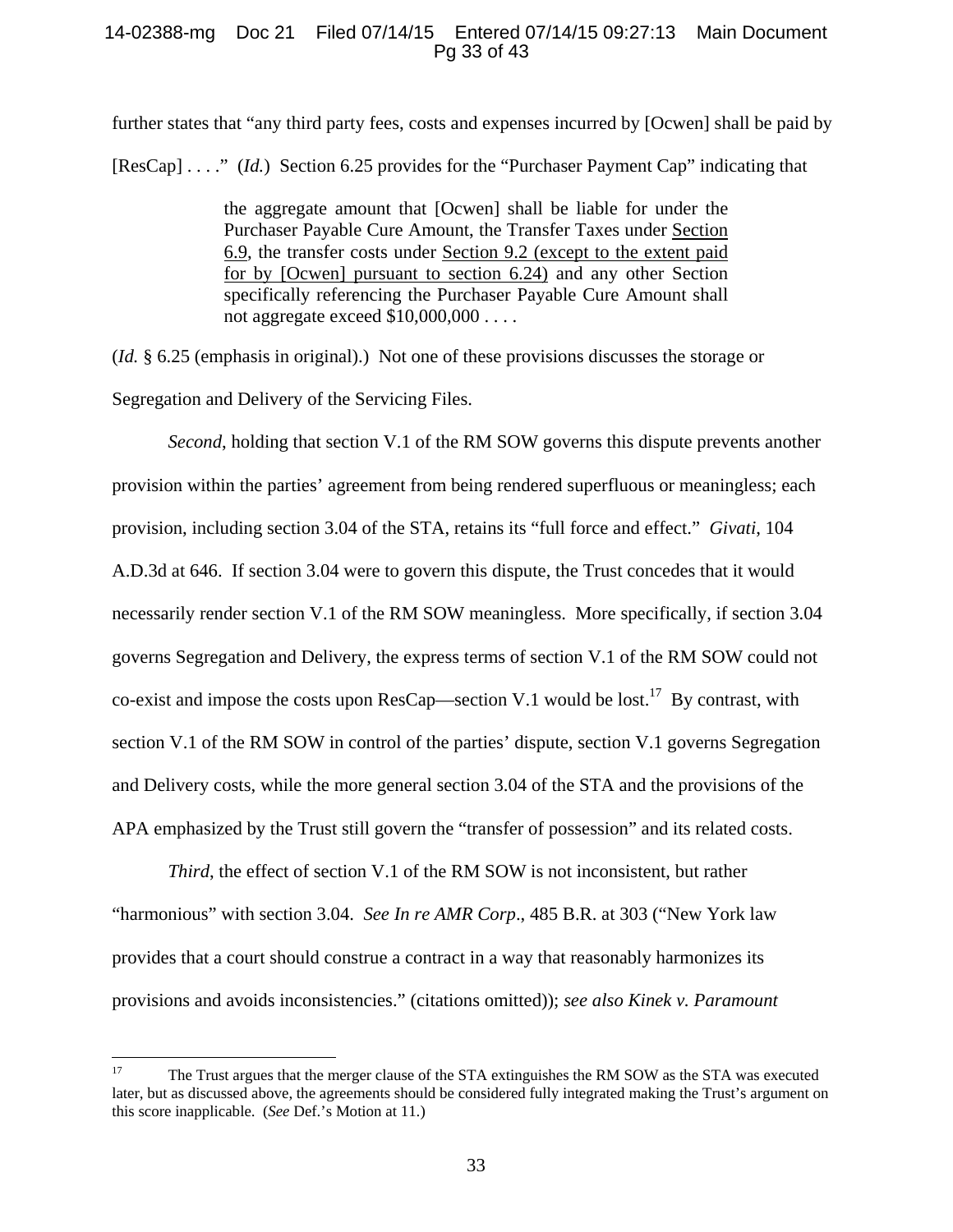#### 14-02388-mg Doc 21 Filed 07/14/15 Entered 07/14/15 09:27:13 Main Document Pg 34 of 43

*Commc'ns*, 22 F.3d 503, 509 (2d Cir. 1994) ("The defendants' attempt to read sections 3.1 and 10.2 in isolation is, however, inconsistent with well established principles of contract construction, which require that all provisions of a contract be read together as a harmonious whole, if possible."). For example, the different timing proposed for rendering the services contemplated in section V.1 versus section 3.04 demonstrates that the provisions harmoniously coexist. On the one hand, the services contemplated in the RM SOW are to be rendered after the closing/effective date and/or consummation of the parties' asset sale transaction. (*See* RM SOW § V.1 (Segregation and Delivery to be performed "within 18 months after the Effective Date"); *see also* TSA Preamble (services under the statements of work incorporated by reference into the TSA are to be rendered "from and after the Closing" "in connection with the transactions contemplated by the APA"); *id.* § 3.1(a) (services listed in Schedules A-1 and A-2 to the TSA are to begin "on the Effective Date"); *id.* Sch. A-1 ("Records Management Storage" services under the RM SOW to be performed by ResCap to Ocwen have an estimated termination date of August 31, 2014); *id.* Sch. A-2 ("Records Management" services under the RM SOW to be performed by Ocwen to ResCap have an estimated termination date of February 15, 2016). On the other hand, the services contemplated in section 3.04 and elsewhere in the STA are to be rendered prior to, on, or as shortly after the "Closing Date" of the parties' asset sale transaction as possible. (*See, e.g.*, STA § 3.04 (the initial transfer of the Servicing Files is to be performed "[o]n or prior to each Servicing Transfer Date"); *id.* § 6.24 (addressing the preparation, to be done "[p]rior to Closing," "for the potential transfer" of "[c]ertain Purchased Mortgage Servicing," which should be complete on the "Closing Date or as soon thereafter as reasonably possible."). Thus, the STA involves services relating to the "transfer" of the Servicing Files that are to be performed at or around the time of the actual transfer, whereas the RM SOW involves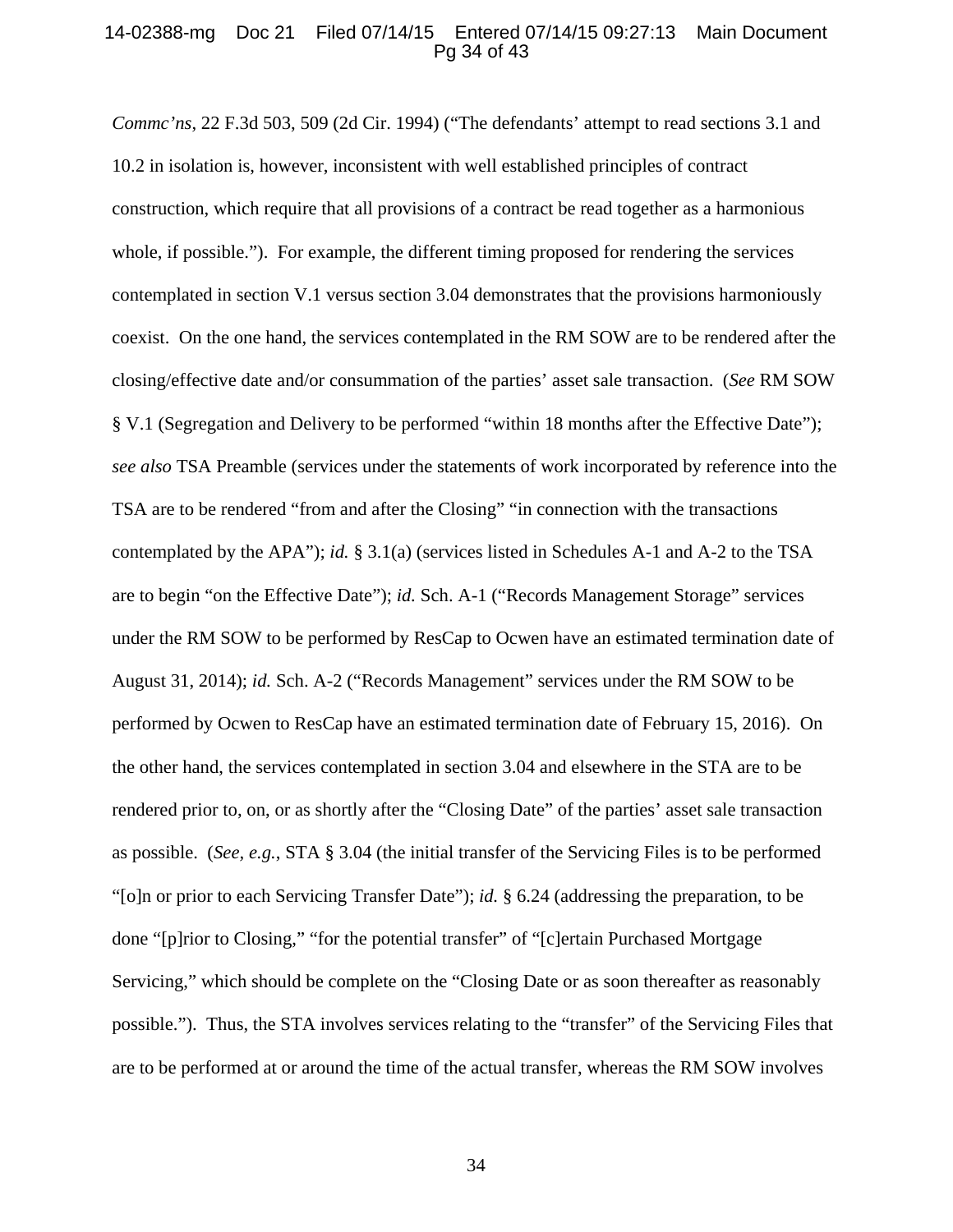#### 14-02388-mg Doc 21 Filed 07/14/15 Entered 07/14/15 09:27:13 Main Document Pg 35 of 43

"Records Management" and "Records Management Storage" services that are to be performed for a period of time after the transfer.

As a result of the Court's holding that section V.1 of the RM SOW governs the parties' dispute, the Court partially **GRANTS** the Plaintiff's Motion and **DENIES** the Defendant's Motion.

## **C. The Alleged Condition Precedent**

Covering its bases, the Trust argues that should the Court find, as it does, that section V.1 of the RM SOW controls the dispute, Ocwen has failed to satisfy a condition precedent within section V.1 and is ultimately precluded from prevailing. (Def.'s Motion at 14–15.) According to the Trust, before ResCap can be liable for the Segregation and Delivery costs, Ocwen must first "direct" a vendor to Segregate and Deliver the Servicing Files and such "direct[ive] had to have been made within 18 months after the Effective Date" of the parties' transaction, or February 15, 2013. (*Id.*; RM SOW § V.1.) The Trust further asserts that Ocwen has failed to meet this condition precedent because: (1) the August 2013 Iron Mountain SOW only constitutes a "request" that cannot be characterized as a "direct[ive];" and (2) even if it is a "direct[ive]," (a) the Iron Mountain SOW only contemplates "preparation" for the Segregation and Delivery, not the actual Segregation and Delivery, and/or (b) the Iron Mountain SOW only involves Trailing Documents, which are partial Servicing Files, rather than the whole Servicing Files, and cannot be the subject of Ocwen's purported "direct[ive.]" (Def.'s Motion at 14–15.)

Ocwen argues that should the Court find a condition precedent exists, the August 2013 communications were a sufficient "direct[ive]" satisfying the purported condition precedent. (Plf.'s Opp. at 6–7.) Ocwen further argues that it was unable to fully pursue that "direct[ive]" because ResCap frustrated the "direct[ive]" via the stop work order. (*Id.* at 6–8.) As a result of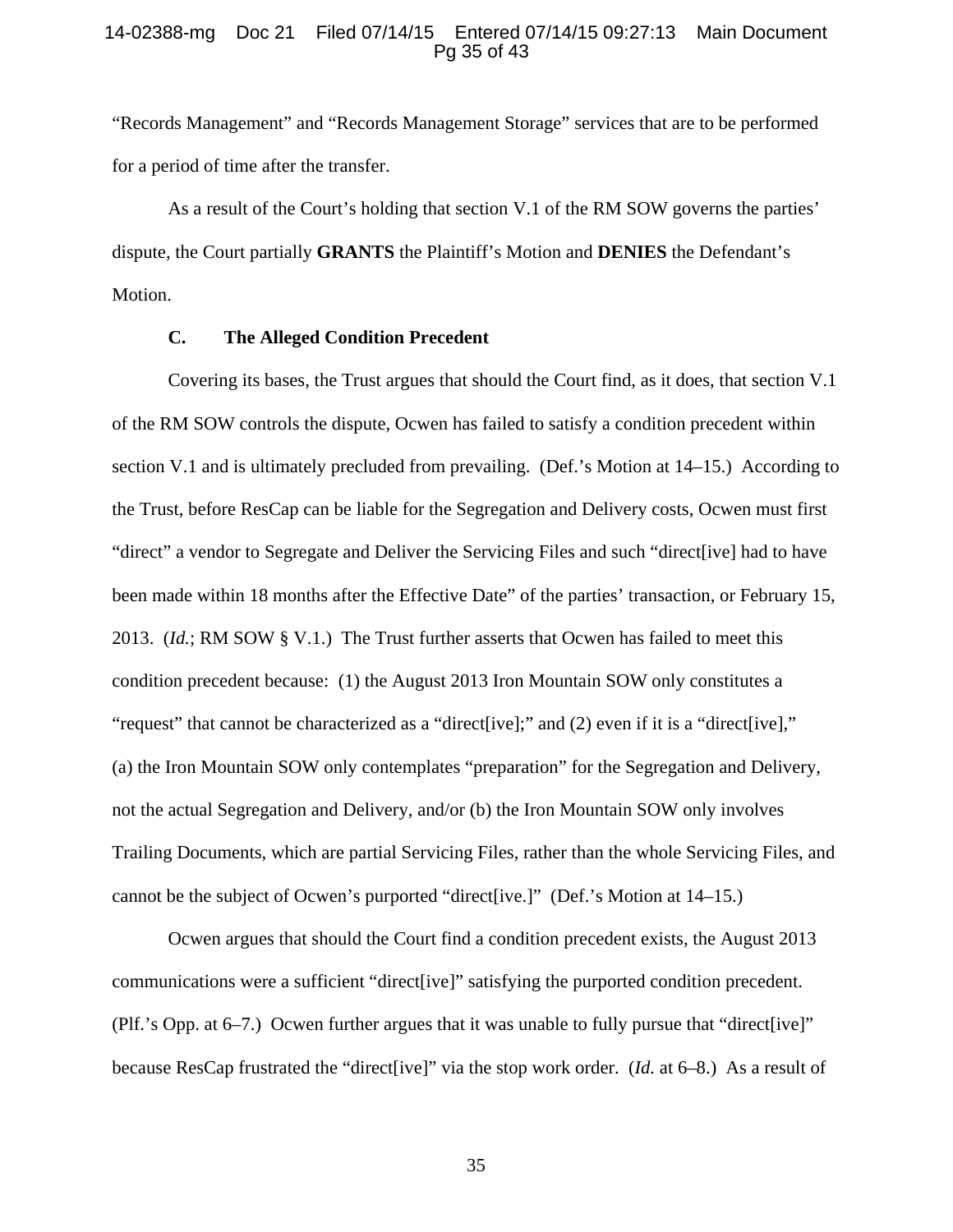#### 14-02388-mg Doc 21 Filed 07/14/15 Entered 07/14/15 09:27:13 Main Document Pg 36 of 43

such frustration, Ocwen argues that the Trust cannot rely upon the allegedly unsatisfied condition precedent. (*Id.*)

Under New York law, "it must clearly appear from the agreement itself that the parties intended a provision to operate as a condition precedent." *Kass v. Kass*, 235 A.D. 2d 150, 159 (N.Y. App. Div. 1997). The New York Court of Appeals has recognized that "the use of terms such as 'if,' 'unless' and 'until' constitutes 'unmistakable language of condition.'" *MHR Capital Partners LP v. Presstek, Inc.*, 12 N.Y.3d 640, 645 (2009) (citation omitted). No such language was drafted into section V.1 to clearly evince the parties' intent to impose a condition precedent. In any event, the Court does not reach the issue whether section V.1 of the RM SOW clearly sets forth a condition precedent under New York law. The Court need not reach this issue for two reasons.

*First*, as to the \$7 million-worth of Segregation and Delivery costs attributable to the Iron Mountain SOW for the Trailing Documents, the application of the purported condition precedent would be inappropriate. The undisputed facts before the Court demonstrate that Ocwen requested Iron Mountain to Segregate and Deliver the Trailing Documents in August 2013 within the 18-month time period prescribed in section V.1 of the RMW SOW, and that this request was never fully performed because ResCap ordered Iron Mountain to stop work. ResCap's stop work order is indisputably a breach of its obligations under section V.1 of the RM SOW. Whether or not the purported condition precedent exists in section V.1, the Trust cannot now rely upon Ocwen's alleged failure to satisfy the alleged condition precedent when ResCap admittedly frustrated Ocwen's attempt at its satisfaction through ResCap's breach. *Kooleraire Serv. & Installation Corp. v. Bd. of Educ. of the City of N.Y.,* 28 N.Y.2d 101, 106 (1971) ("[A] party to a contract cannot rely on the failure of another to perform a condition precedent where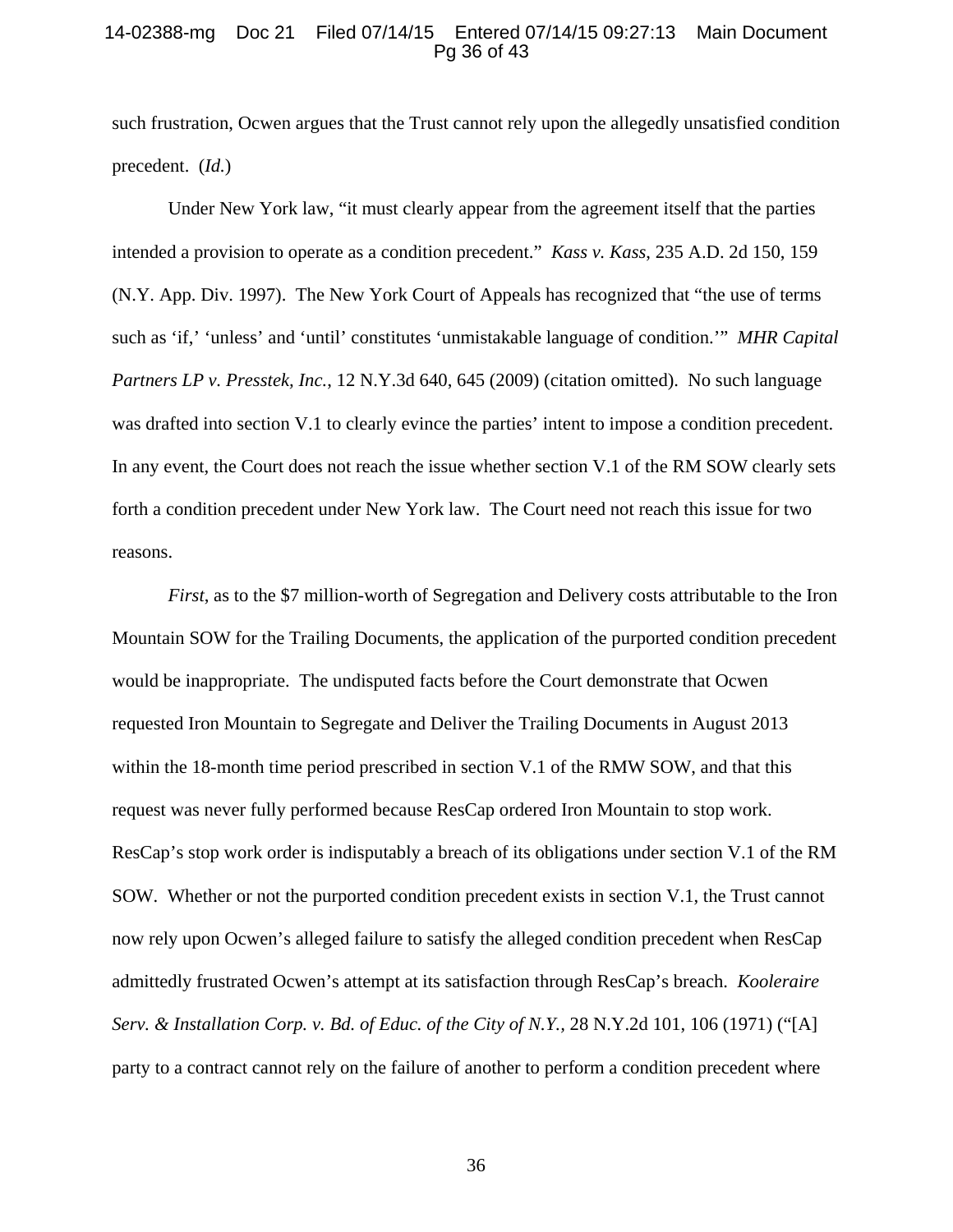#### 14-02388-mg Doc 21 Filed 07/14/15 Entered 07/14/15 09:27:13 Main Document Pg 37 of 43

he has frustrated or prevented the occurrence of the condition."); *see also MHR Capital Partners LP*, 12 N.Y.3d at 646.

*Second*, as to the Segregation and Delivery costs for any other Servicing Files Ocwen acquired that are being or have been stored at third-party vendors, including the Vendors, there are disputed issues of fact precluding the Court from granting summary judgment to either party with respect to the condition precedent issue. The record before the Court does not clearly establish whether ResCap's breach of section V.1 was material or constituted a repudiation such that Ocwen would be excused from directing further Segregation and Delivery of Servicing Files, other than the Trailing Documents subject to the Iron Mountain SOW, within the 18-month period. Under New York law, "[w]hen a party has breached a contract, that breach may excuse the nonbreaching party from further performance if the breach is 'material.'" *New Windsor Volunteer Ambulance Corps, Inc.*, 442 F.3d 101, 117 (2d Cir. 2006). A breach is "material" if it goes "to the root of the agreement between the parties." *Id.* at 117 (citation and internal quotation marks omitted). The question of materiality, although it may be appropriately decided as a matter of law in certain circumstances, is more commonly considered a mixed question of law and fact, or primarily a question of fact, "consistent with the 'wavering and blurred' line that divides the material breach from the trivial." *Bear, Stearns Funding, Inc. v. Interface Grp.-Nev., Inc.*, 361 F. Supp. 2d 283, 296 (S.D.N.Y. 2005) (quoting *Jacob & Youngs v. Kent*, 230 N.Y. 239 (1921)). Thus, the materiality of a party's breach "is not properly disposed of by summary judgment." *Id.* at 295–96 (collecting cases) (denying summary judgment because genuine issue of material fact concerning whether party's alleged breach was material existed). Similarly, "[t]he doctrine [of anticipatory breach] relieves the nonrepudiating party's breach of its obligation of future performance and entitles that party to recover the present value of its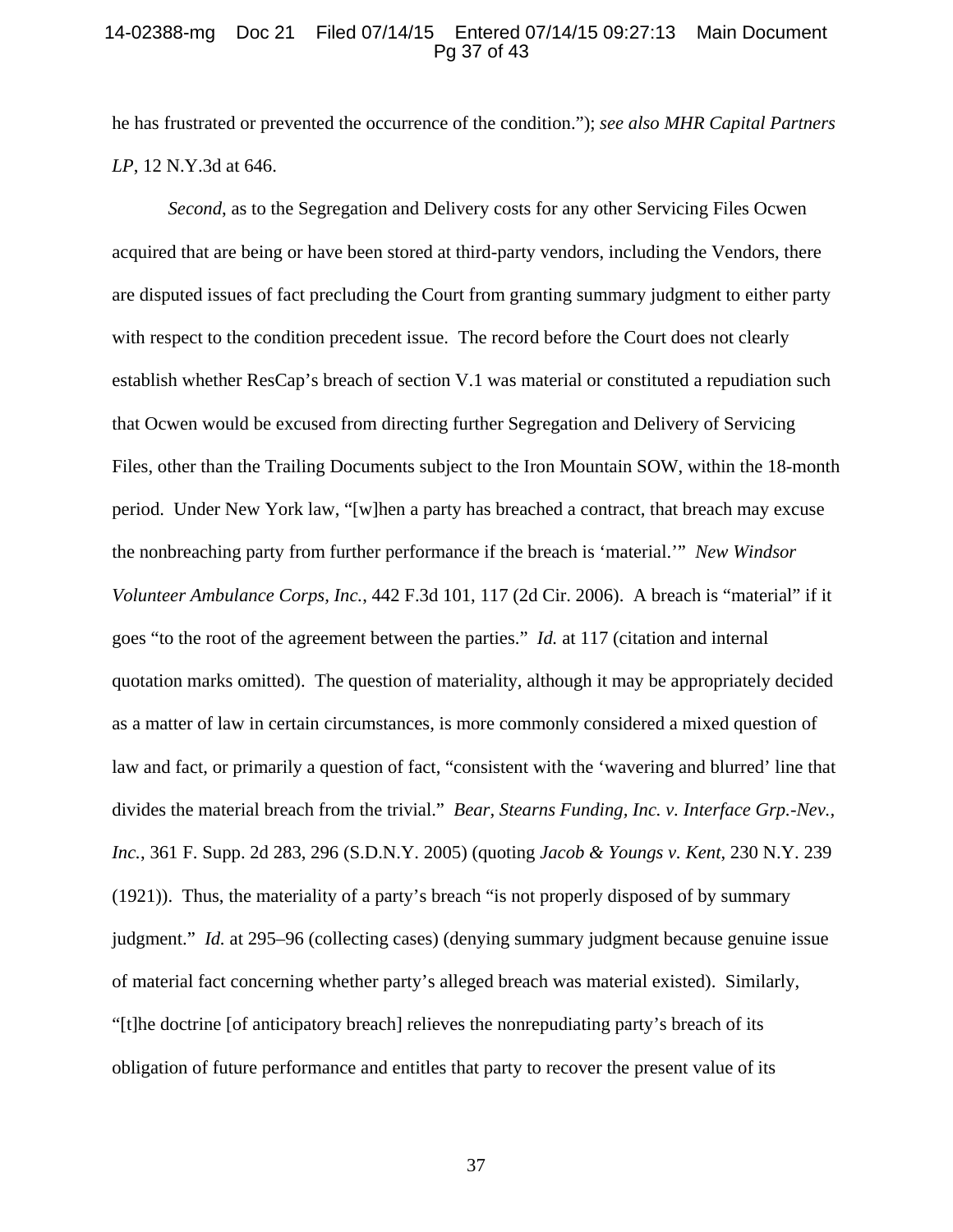## 14-02388-mg Doc 21 Filed 07/14/15 Entered 07/14/15 09:27:13 Main Document Pg 38 of 43

damages from the repudiating party's breach of the total contract." *About.com, Inc. v. TargetFirst, Inc.*, No. 01 CV 1665(GBD), 2003 WL 942134, at \*4 (S.D.N.Y. Mar. 10, 2013) (quoting *Am. List Corp. v. U.S. News & World Report, Inc.*, 75 N.Y.2d 38, 44 (1989); *Norcon Power Partners, L.P. v. Niagara Mohawk Power Corp.*, 705 N.E.2d 656, 659 (N.Y. 1988)). "[A]n anticipatory breach may occur where 'the other party has attempted to avoid its obligations by advancing an "untenable" interpretation of the contract, or has communicated its intent to perform only upon the satisfaction of extracontractual conditions.'" *Id.* (quoting *SPI Commc'ns v. WTZA-TV Assoc. Ltd. P'ship*, 229 A.D.2d 644, 645 (N.Y. App. Div. 1996)). A repudiating party's intent not to perform must be announced in a "positive and unequivocal manner." *Id.* (quoting *Tenavision, Inc. v. Neuman*, 379 N.E.2d 1166, 1168 (N.Y. 1978)). Where a genuine issue of fact exists as to whether a party committed an anticipatory breach of contract, summary judgment is unwarranted. *See id.* at 4–5 (denying summary judgment because genuine issue of material fact as to whether party committed an anticipatory breach of the parties' contract existed). The parties' failure to establish the nature of the underlying breach precludes this Court from granting summary judgment as to the breach. In light of these disputed issues of fact, it is unnecessary for the Court at this time to reach the issue whether a condition precedent was satisfied and later frustrated.<sup>18</sup>

 $18\,$ 18 The summary judgment record is unclear whether Ocwen directed vendors other than Iron Mountain to Segregate and Deliver loan files (other than the Trailing Documents), and, if so, which files. The October 14, 2013 letter from Ocwen to ResCap, states, in part, as follows:

Although we agree that Ocwen is the party that must facilitate the third-party vendor's file segregation and removal process, which Ocwen has done, we disagree with ResCap's suggestion that Ocwen should bear the costs . . . .

<sup>(</sup>SUF ¶ 22 & Ex. G.) The Court has not been provided with evidence that Ocwen directed vendors to segregate and deliver other files.

Although Ocwen attempts to demonstrate that it was excused from making future directives because the Trust alleges that if Ocwen ever made a "direct[ive]" pursuant to section V.1, ResCap or the Trust "would have" frustrated it by preventing the vendor from going forward with the Segregation and Delivery (*see* Def.'s Motion at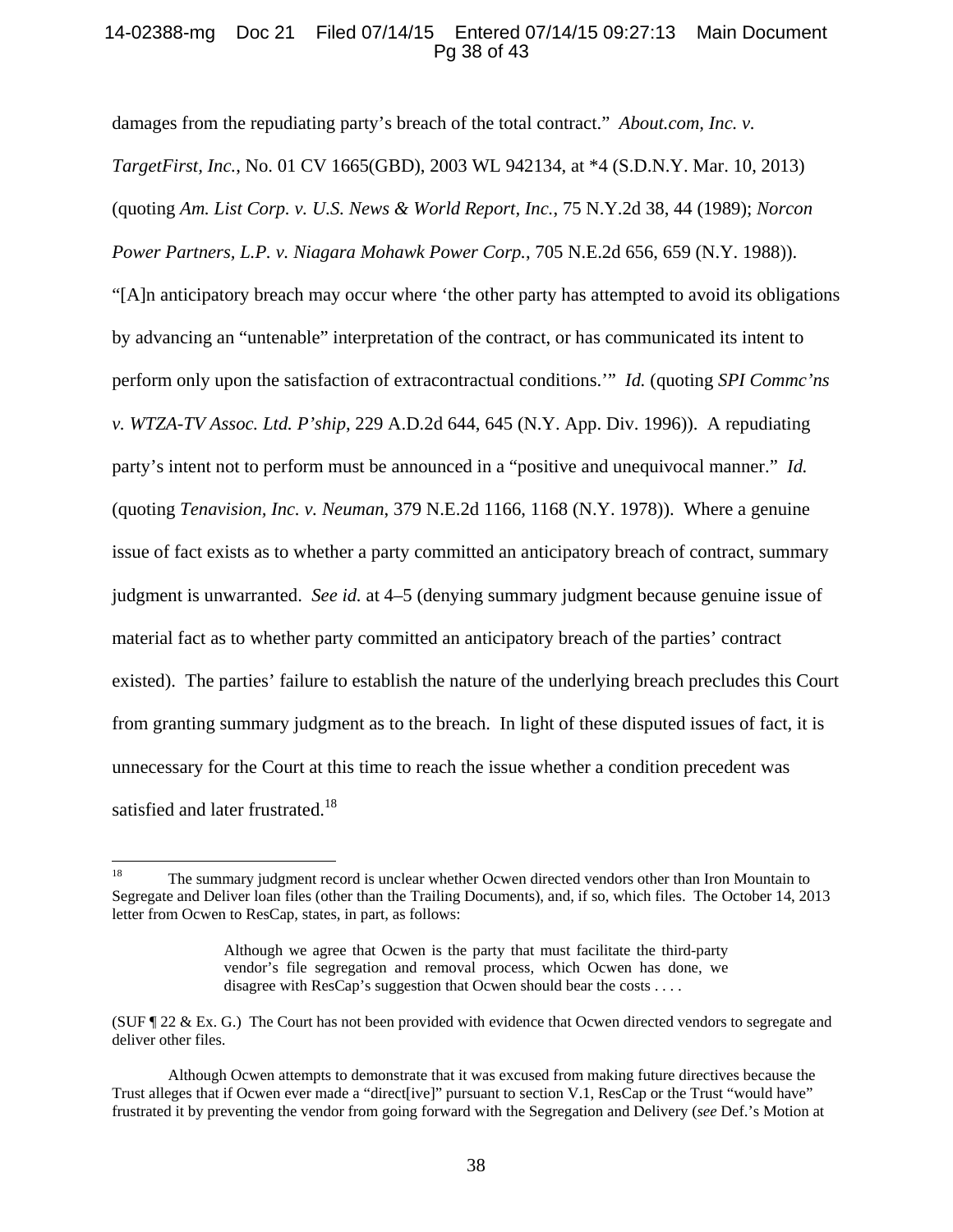## 14-02388-mg Doc 21 Filed 07/14/15 Entered 07/14/15 09:27:13 Main Document Pg 39 of 43

The Defendant's Motion is therefore **DENIED** with respect to the condition precedent issue.

## **D.** Ocwen's Obligations to Reimburse ResCap<sup>19</sup>

In addition to arguing that section V.1 of the RM SOW governs the parties' dispute, Ocwen moves for summary judgment declaring as a matter of law that Ocwen is not obligated to reimburse ResCap (or the Trust) for the costs of storing the Servicing Files or pay any costs related to the storage of servicing files retained by ResCap since September 2013, when ResCap's formal request to cease Iron Mountain's Segregation and Delivery of the Trailing Documents went into effect. (Plf.'s Motion at 13–14.) Ocwen alleges that to the extent ResCap is liable for the costs of Segregation and Delivery under section V.1, Ocwen should be entitled to a declaration that it is not obligated to reimburse ResCap for any charges paid to Iron Mountain after September 2013 related to storage of the Servicing Files acquired by Ocwen. (*Id.*) Ocwen further alleges that it is entitled to a declaration that ResCap is obligated to reimburse Ocwen for any storage charges Ocwen has paid to Kenwood since September 2013 for the storage of servicing files retained by ResCap. (*Id.*)

The Trust argues that no such declaration should be made and that to the extent the Plaintiff's Motion is premised on charges by Kenwood, the Complaint fails to sufficiently state a

 <sup>14–15),</sup> the speculation of what ResCap or the Trust "would have" or "would not have done" in response to Ocwen hypothetically making other directives to vendors is hardly sufficient to support summary judgment.

<sup>&</sup>lt;sup>19</sup> The Court's holding in this section of the Opinion is only applicable to the Adversary Proceeding, not to the Relevant Administrative Claim. The Relevant Administrative Claim only seeks recovery of Segregation and Delivery costs that should have been performed pursuant to the Iron Mountain SOW and further estimated costs for Segregation and Delivery to be performed by Iron Mountain. (*See generally* Relevant Administrative Claim.)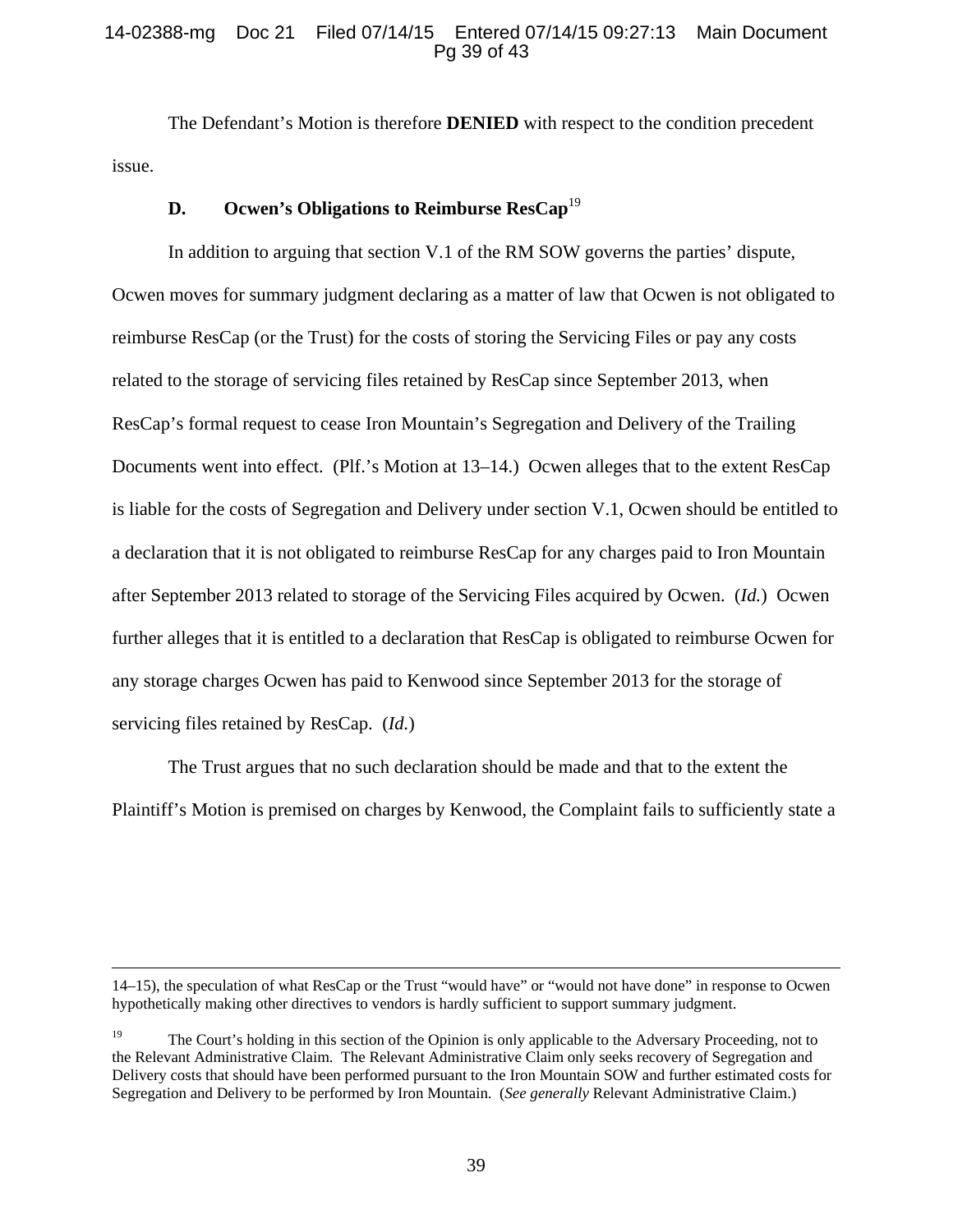## 14-02388-mg Doc 21 Filed 07/14/15 Entered 07/14/15 09:27:13 Main Document Pg 40 of 43

claim as to such charges and granting summary judgment on that score would therefore be inappropriate.<sup>20</sup> (Plf.'s Opp. at  $17-18$ .)

The RM SOW clearly contemplates the fact that the Servicing Files acquired by Ocwen are, in at least some vendor situations, commingled with servicing files retained by ResCap. (*See* RM SOW § VII.A.4.c ("Since individual invoices from vendors cannot segregate work performed just for ResCap . . . ."); *id.* § VI.A.2 (referencing storage costs as they "relate to non-ResCap files."); *id.* § V.1 (addressing the segregation of "records belonging to Ocwen from all other records at such record retention site"). The contract also clearly sets forth that "Ocwen will pay to ResCap any file storage costs incurred by ResCap that relate to non-ResCap files." (*Id.* § VI.A.2.) Similarly, the TSA's Schedules set forth that Ocwen owes ResCap for an estimated \$172,190 in third-party costs relating to "Records Management" on a variable monthly basis. (*See* TSA Schs. A-2, C-2.) Thus, Ocwen is not entitled to summary judgment declaring that Ocwen need not reimburse ResCap for any storage costs relating to the Servicing Files Ocwen acquired and the Plaintiff's Motion to that effect is **DENIED**.

As to the Kenwood servicing files ResCap and AFI retained, the RM SOW provides that ResCap, not Ocwen, should bear the costs of such storage. Section VII.A.4.c states:

> Since individual invoices from vendors cannot segregate work performed just for ResCap, [Ocwen] will submit sufficient documentation justifying ResCap's portion of any such invoices. . . .

(*Id.* § VII.A.4.c.) Also, in the TSA's Schedules, the parties expressly provided that ResCap would be liable to Ocwen for certain "Records Management Storage" related costs. (*See* TSA Schs. A-1, C-1.) Such costs included an estimated \$110,234 in third-party costs per month to be

 $20\,$ The Court finds that Ocwen's Complaint refers sufficiently to Kenwood and Iron Mountain together as "Vendors," satisfying Federal Rule of Civil Procedure 8 such that the costs charged by Kenwood should be read to be included in the Complaint's request for relief. But the Statement of Undisputed Facts does not provide an undisputed factual basis to grant Ocwen summary judgment relief relating to files stored at Kenwood.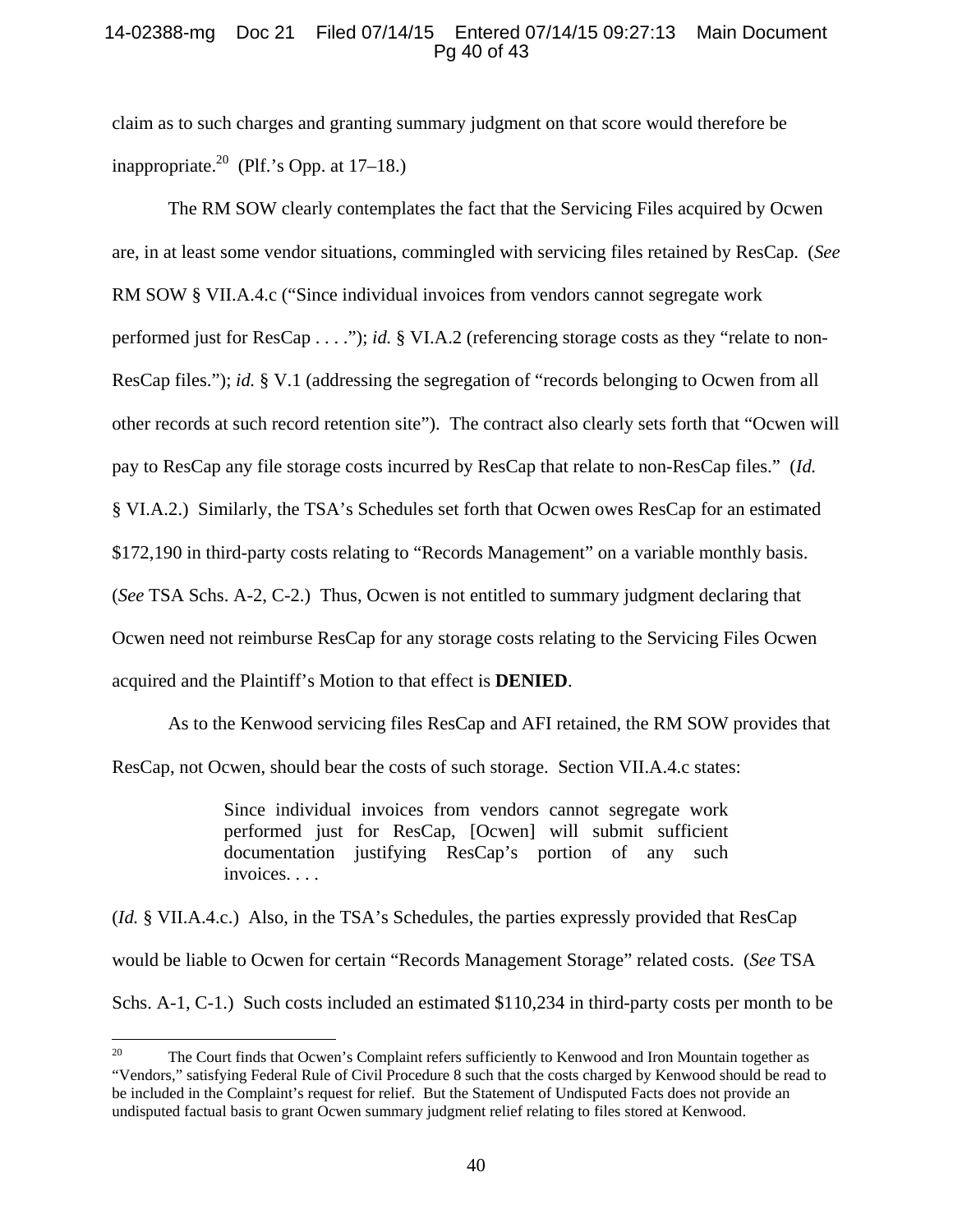## 14-02388-mg Doc 21 Filed 07/14/15 Entered 07/14/15 09:27:13 Main Document Pg 41 of 43

subject to "monthly variable billing methodology." (*Id.* Sch. C-1.) Thus, to the extent Ocwen is able to provide sufficient documentation evidencing that portions of the monthly invoices from Kenwood are for costs incurred to store servicing files that ResCap and/or AFI retained, the RM SOW and TSA require ResCap to reimburse Ocwen for such costs. Accordingly, the Plaintiff's Motion is **GRANTED** in part.

## **E. Damages**

Having resolved some of the matters raised in the parties' Motions, the primary outstanding issue is damages. Under New York law, breach of contract damages may fall into any one of three categories: expectation, reliance, and restitution. *Wechsler v. Hunt Health Sys., Ltd.*, 330 F. Supp. 2d 383, 424–25 (S.D.N.Y. 2004) (citing *Xpedior Creditor Tr. v. Credit Suisse First Bos. (USA) Inc.*, No. 02 Civ. 9149, 2004 WL 435058, at \*8 (S.D.N.Y. Mar. 9, 2004) (citation omitted)). Regardless of the damages sought, the plaintiff bears the burden of proof of establishing that "any claimed damages were caused by defendant's breach to a reasonable degree of certainty." *Id.* (quoting *Xpedior Creditor Tr.*, 2004 WL 435058, at \*8 (internal quotation marks and citation omitted)). Ocwen appears to request expectation and/or reliance damages in its Complaint. (*See* Compl. at 7–8.) Generally, "the normal measures of damages for breach of contract is expectation damages . . . ." *McKinley Allsopp, Inc. v. Jetborne Int'l, Inc.*, 1990 WL 138959, at \*8 (S.D.N.Y. Sept. 19, 1990) (citing *Kenford Co. v. Cty. of Erie*, 67 N.Y.2d 257, 260 (1986); *Proteus Books Ltd. v. Cherry Lane Music Co.*, 873 F.2d 502, 513 (2d Cir. 1989); *S & K Sales Co. v. Nike, Inc.*, 816 F.2d 843, 852 (2d Cir. 1989)). Expectation damages "offer the broadest remedy" and constitute "'the amount necessary to put plaintiff in as good a position as if defendant had fulfilled the contract.'" *Wechsler*, 330 F. Supp. 2d at 425 (quoting *Saxton Commc'n Grp., Ltd. v. Valasses Inserts, Inc.*, No. 93 Civ. 0388, 1995 WL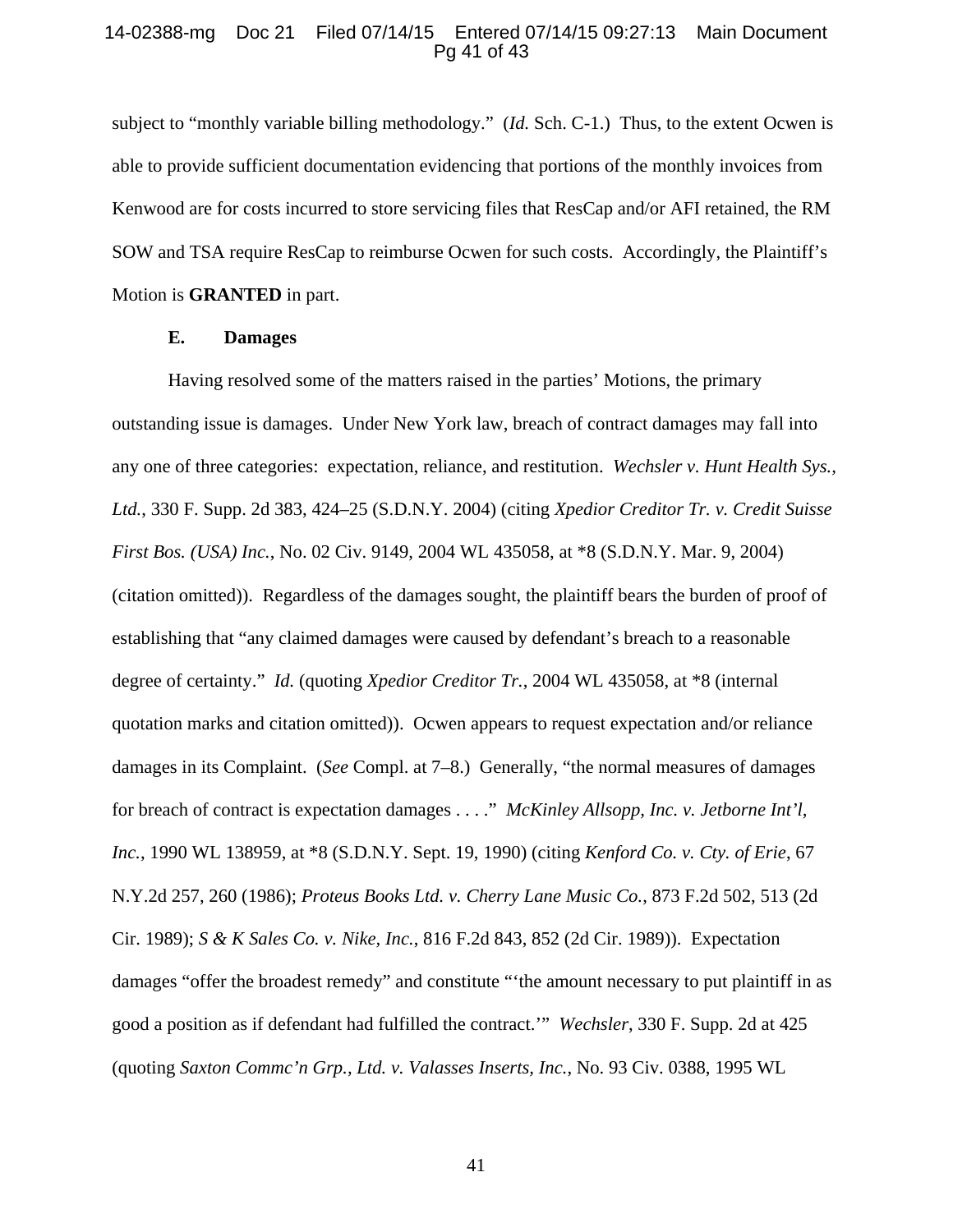#### 14-02388-mg Doc 21 Filed 07/14/15 Entered 07/14/15 09:27:13 Main Document Pg 42 of 43

679256, at \*2 (S.D.N.Y. Nov. 15, 1995) (citing *Bausch & Lomb, Inc. v. Bressler*, 977 F.2d 720, 728 (2d Cir. 1992)). Reliance damages "seek to restore the injured party to the position [he or she] was in before the contract was formed" and "allow for recovery of 'expenditures [the injured party] made in reliance on defendant's representations and that [he or she] otherwise would not have made." *World of Boxing LLC v. King*, --- F. Supp. 3d ---, 2015 WL 427225, at \*2 (S.D.N.Y. Feb. 2, 2015) (citations omitted). "[W]hen expectation damages defy precise calculation, reliance damages are the appropriate remedy." *Id.* (citation omitted).

At this stage of the case, Ocwen has not met its burden of proving damages and impliedly admits in its motion that the present record before the Court is insufficient to establish damages by way of its request that the Court order limited discovery and an accounting. (Plf.'s Motion at 13–14.) Because the issue of damages is not ripe for summary judgment, the Court does not at this time resolve what damages may be owing. Moreover, it is unclear on the present record whether an accounting is an available remedy. *See Berk v. Tradewell, Inc.*, No. 01 Civ. 9035(MBM), 01 Civ. 10068(MBM), 2003 WL 21664679, at \*7 (S.D.N.Y. July 16, 2003) ("A party that sues for an accounting must establish four elements: '(1) relations of a mutual and confidential nature; (2) money or property entrusted to the defendant imposing upon him a burden of accounting; (3) that there is not adequate legal remedy; and (4) in some cases, a demand for an accounting and a refusal.'" (quoting *Pressman v. Estate of Steinvorth*, 860 F. Supp. 171, 179 (S.D.N.Y. 1994)) (holding plaintiff failed to establish third element to obtain an accounting because "[a] breach of contract suit for damages provides an adequate legal remedy" and "normal discovery procedures" could be employed (citing *Arnold Prods., Inc. v. Favorite Films Corp.*, 298 F.2d 540, 542–43 (2d Cir. 1962) (accounting unnecessary because plaintiff